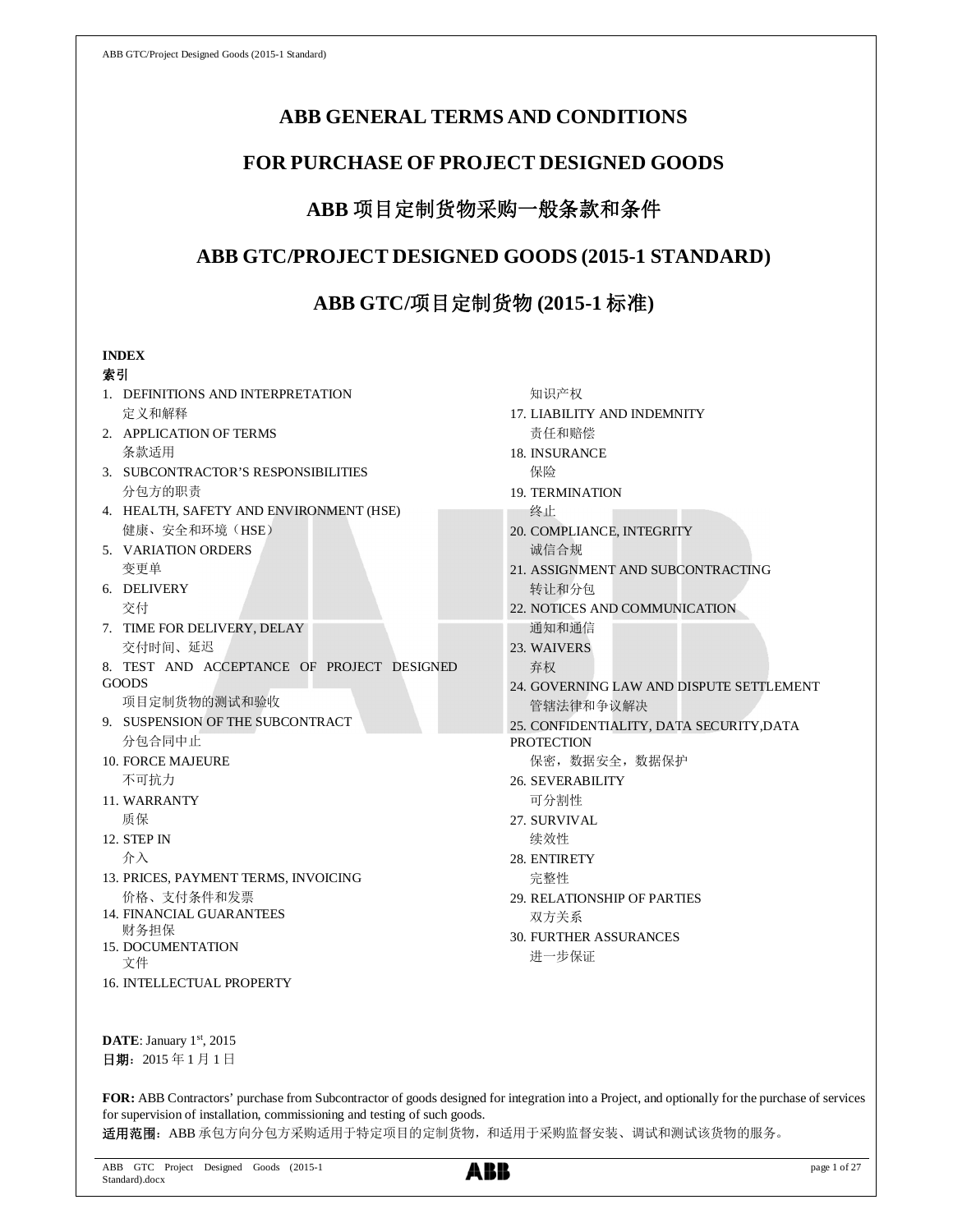### **1. DEFINITIONS AND INTERPRETATION**

### 定义和解释

1.1 In this document, the following terms shall have the following meaning:

在本文中,以下术语定义如下:

"ABB Contractor": the purchasing ABB entity being party to the Subcontract;

" ABB 承包方": 进行采购的 ABB 实体, 是分包合同的一方;

"ABB Contractor Data": any data or information acquired by Subcontractor in preparation of or during the fulfilment of the Subcontract, irrespective of whether such data or information relates to ABB Contractor, its Affiliates or their respective customers or suppliers, including but not limited to all technical or commercial know-how, drawings, specifications, inventions, processes or initiatives which are of a confidential nature as well as data or information belonging to ABB Contractor or its Affiliates (i) relating to an identified or identifiable individual or legal entity or any other entity which is subject to applicable data protection or privacy laws and regulations, and/or (ii) being qualified as "personal data", "personal information", or "personally identifiable information" within the meaning of the applicable laws;

"ABB 承包方数据":分包方在准备或履行分包合同过程中获得 的任何数据或信息,无论此种数据或信息是否和 ABB 承包方、其 关联公司或它们的相关客户或供应商有关,包括但不限于具有保 密性质的所有技术或商业专有技术、图纸、规格、发明、流程或 首创以及属于 ABB 承包方或其关联公司的下列数据或信息:(i) 与 须遵守适用的数据保护或隐私法律法规的已知的或可知的个人或 法律实体或任何其他实体有关的,和/或(ii)根据适用法律被归为 "个人数据"、"个人信息"、或"可知个人信息";

 "ABB GTC/Project Designed Goods": the present ABB General Terms and Conditions for Purchase of Project Designed Goods (2015-1 Standard);

"《ABB GTC/项目定制货物》":本《ABB 项目定制货物采购 一般条款和条件》(2015-1 标准);

"Acceptance Test Certificate": the document issued by ABB Contractor in accordance with Clause 8.8 below;

"验收测试证书":ABB 承包方根据以下第 8.8 条出具的文件;

"Affiliate": any entity, whether incorporated or not, which presently or in the future, directly or indirectly owns, is owned by, or is under common ownership with a Party, by virtue of a controlling interest of 50 % or more of the voting rights or the capital;

"关联公司":现在或将来直接或间接以拥有 50%控制利益或以 上投票权或股本的方式控制一方、被一方控制或与一方一起受其 他方控制的任何公司制或非公司制实体;

"Client": the person, firm or company who has employed or will employ ABB Contractor for the execution of the Project;

"客户":已经雇佣或将要雇佣 ABB 承包方以完成项目的自然人、 企业或公司;

"Delivery": delivery of the Project Designed Goods Free Carrier FCA (named place of delivery as specified in the Subcontract) Incoterms 2010;

"交付":按照《国际贸易术语解释通则 2010》FCA 术语定义(交 付地点见分包合同)交付项目定制货物;

"Effective Date": the day when the Subcontract comes into full force and effect as stated in the Subcontract;

"生效日":分包合同中载明的分包合同生效的日期;

"Embedded Software": software necessary for operation of the Project Designed Goods and embedded in and delivered as integral part of the Project Designed Goods, however excluding any other software, which shall be subject to a separate licence agreement;

"嵌入式软件":嵌入项目定制货物之中、作为项目定制货物一 部分交付的并对于项目定制货物运转而言必要的软件,不包括需 遵守单独许可协议的任何其他软件;

"Final Acceptance Certificate": the document issued by ABB Contractor to Subcontractor in accordance with the provisions of Clause 8.10 below;

"最终验收证书": ABB 承包方根据以下第 8.10 条向分包方出具 的文件;

"Intellectual Property (Rights)": all proprietary rights in results created intellectually (by thought) and protected by law, including but not limited to patents, patent applications and related divisionals and continuations, utility models, industrial designs, trade names, trademarks, copyrights (regarding software source codes, Subcontractor Documentation, data, reports, tapes and other copyrightable material) and respective applications, renewals, extensions, restorations, or proprietary rights in results created intellectually (by thought) which are protected by confidentiality, including but not limited to know-how and trade secrets;

"知识产权(权利)":受法律保护的智力(思维)劳动成果中 的所有专属权利,包括但不限于专利、专利申请和相关分项申请 和后续申请、实用新型、工业设计、商品名称、商标、版权(关 于软件源代码、分包方文件、数据、报告、磁带和其他享有版权 的材料)和相关申请、续期、延期、恢复,或者受到保密条款保 护的智力(思维)劳动成果中的专属权利,包括但不限于专有技 术和商业秘密;

"Main Contract": the contract entered into between Client and ABB Contractor in respect of the Project;

"主合同":客户和 ABB 承包方就此项目缔结的合同;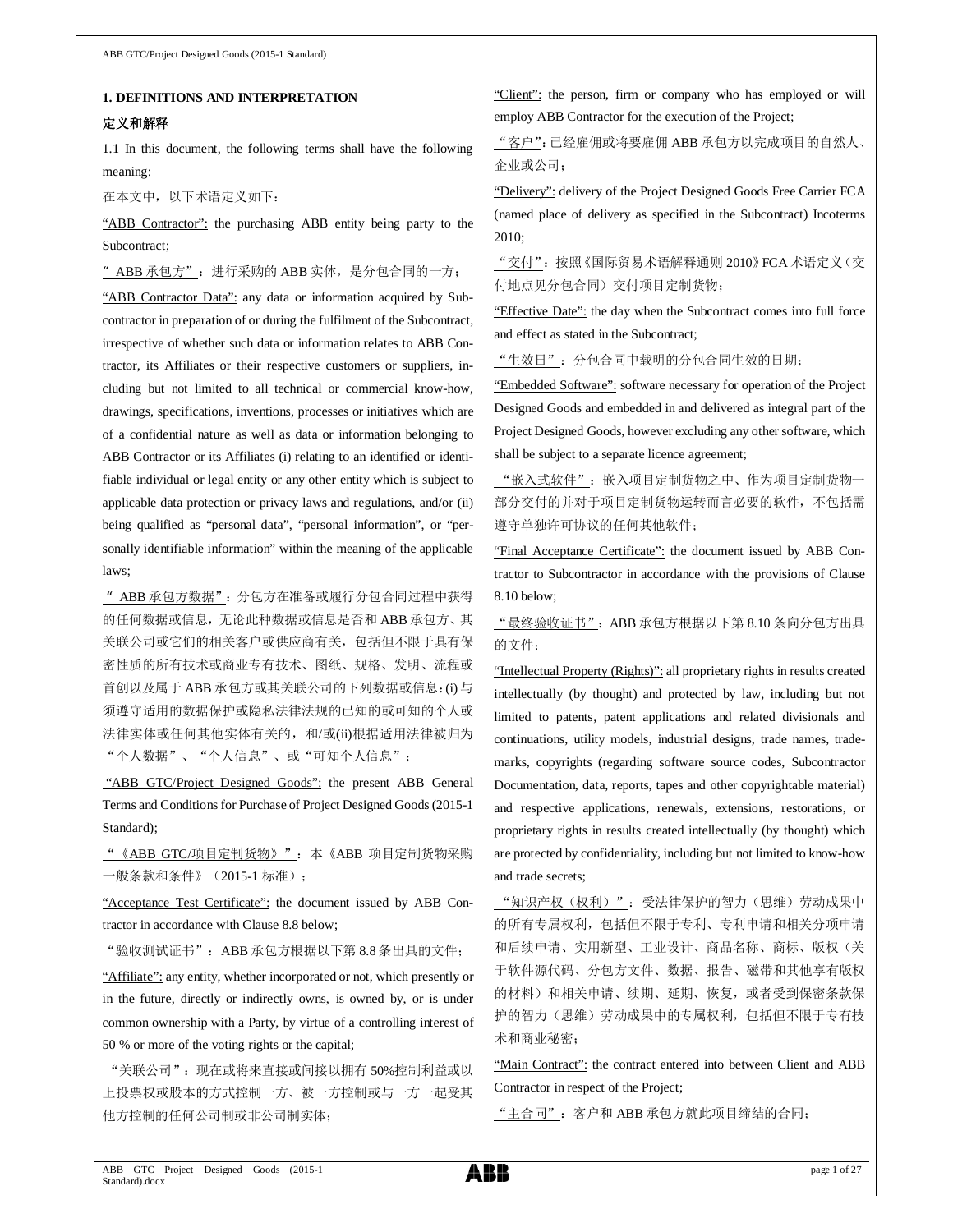"Open Source Software": publicly available and accessible software which can be used, modified and further developed by everybody, however always in compliance with the relevant publicly available underlying licence terms and conditions;

"开源软件":任何人都可使用、修改和进一步开发的可公开利 用和存取的软件,但是应始终遵守相关的公开的开源软件许可条 款;

"Order": ABB Contractor's purchase order (PO) issued to Subcontractor requesting the supply of the Project Designed Goods as specified in the Order, which is subject to the ABB GTC/Project Designed Goods and the Special Terms and Conditions, as the case may be. An Order can be placed either (i) as an electronic Order, or (ii) as a written Order; in both cases the Order shall contain a reference to the ABB GTC/Project Designed Goods;

"订单":ABB 承包方向分包方发出的采购订单(PO),要求 提供订单中载明的项目定制货物,并视情况遵守《ABB GTC/项目 定制货物》和《特别条款和条件》。订单可以(i) 以电子订单形式 出具, 或 (ii) 以书面订单形式出具; 在两种情况下订单需包含对 《ABB GTC/项目定制货物》的援引;

"Party": either ABB Contractor or Subcontractor, collectively referred to as "Parties";

"一方": ABB 承包方或分包方,二者合称"双方";

"Project": the project to be executed by ABB Contractor under the Main Contract;

"项目":ABB 承包方在主合同下执行的项目;

"Project Designed Goods": all material, components, machinery, equipment, supplies, Subcontractor Documentation and Services as per Clause 3.16, to be delivered as specified in the Subcontract;

"项目定制货物":根据第 3.16 条,所有将根据分包合同中的规 定交付的材料、组件、机器、设备、物资、分包方文件和服务;

"Provisional Acceptance Certificate": the certificate issued, as the case may be, by Client or ABB Contractor which evidences that the Project has met the performance criteria as specified in the Main Contract;

"临时验收证书":客户或 ABB 承包方根据具体情况出具的用以 证明项目符合主合同中规定的履约标准的证书;

"Schedule": the time for completion of the Delivery as specified in the Subcontract;

"时间表":分包合同列明的完成交付的时间;

"Site": the location where the Project is to be completed;

"现场":完成项目的场所;

"Subcontract": a written contract, comprising of:

"分包合同":书面合同,包含:

Subcontract Execution Document,

《分包合同执行文件》

- Special Terms and Conditions, 《特别条款和条件》
- ABB GTC/Project Designed Goods, 《ABB GTC/项目定制货物》
- Annexes,
	- 附件

and/or the Order, which is accepted by Subcontractor (either expressly by written statement or impliedly by fulfilling the Subcontract in whole or in part);

和/或经分包方接受的订单(无论是以书面声明明示或以全部或部 分履行分包合同而默示地接受订单);

"Subcontractor": the party of the Subcontract responsible for supplying the Project Designed Goods;

"分包方":负责提供项目定制货物的分包合同的一方;

"Subcontractor Documentation": any HSE, operation, training and maintenance manuals, user guides, drawings, calculations, technical data, logic diagrams, progress reports, quality confirmation certificates, bills of lading, certificates of origin, export authorizations and licences, and any such other documents as required under the Subcontract and/or applicable laws;

"分包方文件": 任何 HSE、运营、培训和维护手册、使用指南、 设计图、计算方法、技术数据、逻辑图、进度报告、质量确认证 书、提单、原产地证书、出口授权和许可、和分包合同和/或适用 的法律要求的任何其他此种文件;

"Subcontract Price": the price to be paid by ABB Contractor to Subcontractor as specified in the Subcontract;

"分包合同价格": 分包合同中载明的 ABB 承包方将支付给分包 方的价格;

"Variation Order": a change to the Subcontract such as to alter the Schedule, and to amend, to omit, to add to, or otherwise to change the Project Designed Goods or any parts thereof.

"变更单":对分包合同进行的变更,比如更改时间表、修改、 删除、添加或变更项目定制货物或其任何部分;

1.2 Unless otherwise specified in the present ABB GTC/Project Designed Goods or the Subcontract:

除非本《ABB GTC/项目定制货物》或分包合同中另有规定,否则:

1.2.1 References to Clauses are to Clauses of the ABB GTC/Project Designed Goods;

参考条款是指参考《ABB GTC/项目定制货物》中的条款;

1.2.2 Headings to Clauses are for convenience only and do not affect the interpretation of the ABB GTC/Project Designed Goods;

条款标题仅为提供方便,不应影响《ABB GTC/项目定制货物》条 款的解释;

1.2.3 The use of the singular includes the plural and vice versa.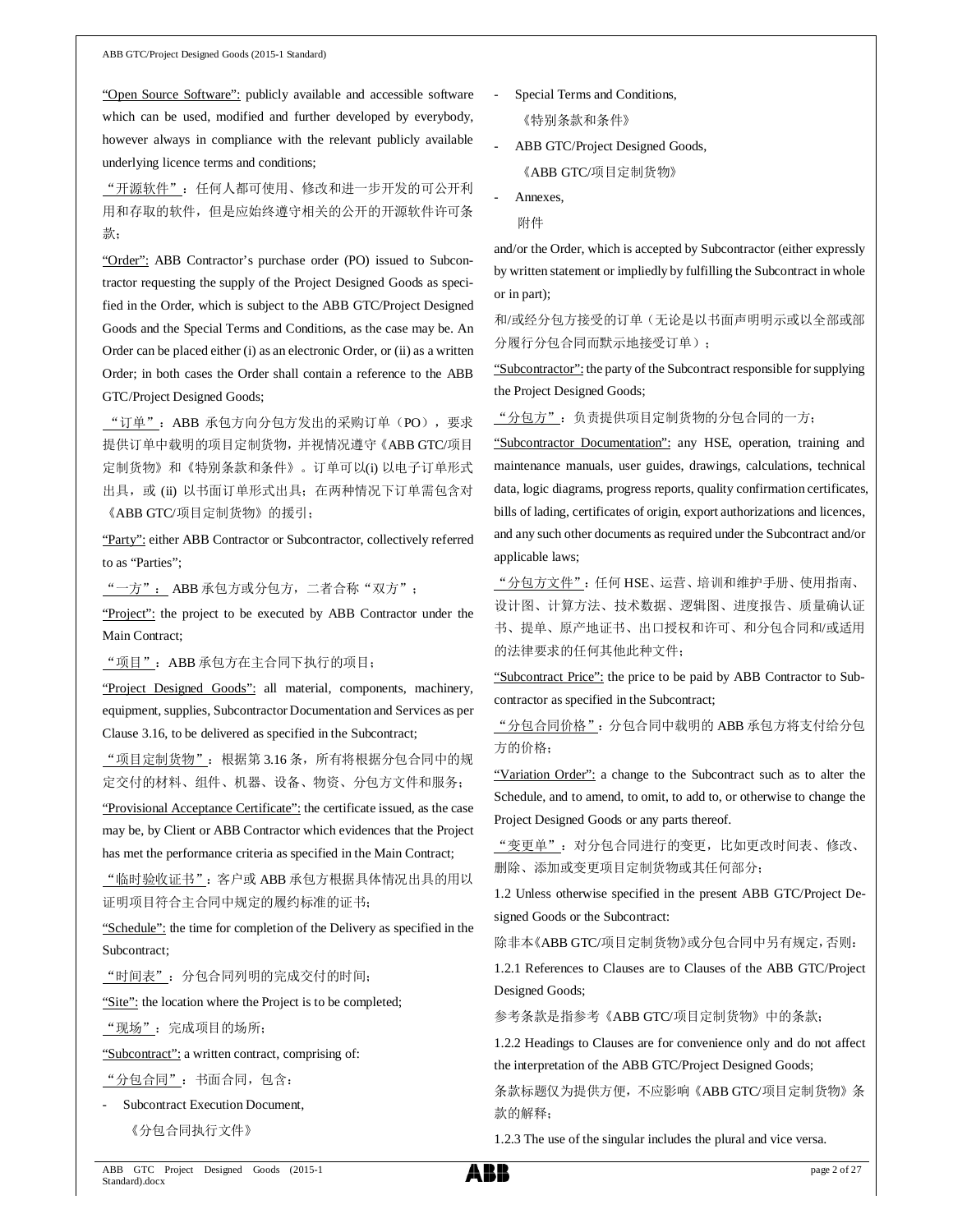#### 单数词语的使用包含其复数,反之亦然。

1.3 Capitalized terms used in the ABB GTC/Project Designed Goods and the Subcontract shall have the meaning and shall be interpreted in the way described under Clause 1.1 above or as otherwise expressly defined in the ABB GTC/Project Designed Goods, or the Subcontract.

《ABB GTC/项目定制货物》和分包合同中使用的大写术语的含义 和解释应遵照以上第 1.1 条, 或在《ABB GTC/项目定制货物》或 分包合同中明确定义。

### **2. APPLICATION OF TERMS**

### 条款适用

2.1 The Subcontract, including the ABB GTC/Project Designed Goods, shall be the exclusive terms and conditions upon which ABB Contractor is willing to deal with Subcontractor, and the terms of the Subcontract, including the ABB GTC/Project Designed Goods, shall govern the contractual relationship between ABB Contractor and Subcontractor.

分包合同(包括《ABB GTC/项目定制货物》)应为 ABB 承包方 愿意和分包方交易的排他性条款,并且分包合同(包括《ABB GTC/ 项目定制货物》的条款)应支配 ABB 承包方和分包方的合同关系。

2.2 No terms or conditions endorsed upon, delivered with or contained in Subcontractor's quotations, acknowledgements or acceptances, specifications or similar documents will form part of the Subcontract, and Subcontractor waives any right which it otherwise might have to rely on such other terms or conditions.

分包方报价单、确认书或接受函、规范或类似文档上背书的、随 带的或包含的条款不应构成分包合同的一部分,分包方放弃任何 其针对这些条款享有的权利。

2.3 Any amendment to the Subcontract or deviations from the provisions of the Subcontract shall have no effect unless expressly agreed in writing by the Parties.

任何对于分包合同的修订或与分包合同条款的偏差应无效,除非 双面通过书面明确同意。

# **3. SUBCONTRACTOR'S RESPONSIBILITIES** 分包方的职责

3.1 Subcontractor shall supply the Project Designed Goods, including the Subcontractor Documentation:

分包方应按以下条件提供项目定制货物,包括分包方文件:

3.1.1 in accordance with the applicable laws and regulations, including but not limited to statutes, ordinances, permits or approvals (collectively, the "Applicable Laws") of any federal, state, local or other authority or labour union applicable to the Project Designed Goods, and shall keep ABB Contractor indemnified against all penalties and liabilities of any kind for non-compliance with any such Applicable Laws. To the extent that such regulations are advisory rather than mandatory, the standard of compliance to be achieved by Subcon-

tractor shall be in compliance with the generally accepted best practice of the relevant industry. The Schedule for the Delivery of the Project Designed Goods and the Subcontract Price shall be adjusted to take account of any increase or decrease in cost or delay resulting from a change in the Applicable Laws which materially affect Subcontractor in the performance of its obligations under the Subcontract, provided however that adjustments relevant to the Delivery of the Project Designed Goods are obtained by ABB Contractor from Client under the Main Contract;

根据适用的法律法规,包括但不限于任何联邦、国家、当地或其 他项目定制货物适用的有权机关或工会的法规、条例、许可或批 准(统称"适用法律"), 并应保持 ABB 承包方免受所有因未遵 守此种适用法律而产生的任何种类的处罚和责任。如此种法规是 劝告性的而非强制性的,分包方遵守的标准应是相关行业普遍接 受的最佳标准。对项目定制货物交付的时间表及分包合同价格的 调整应考虑到由于适用法律变更而实质性地影响分包方履行分包 合同下义务导致的任何费用的增加或减少或延迟,但前提为客户 同意 ABB 承包方对主合同下与项目定制货物的交付有关的时间 表进行调整;

3.1.2 in accordance with the quality standards stated under Clause 11.1 and further specified in the Subcontract;

遵照第 11.1 条说明的和分包合同中进一步指明的质量标准;

3.1.3 free from defects and from any rights of third parties;

没有瑕疵并且不存在第三方的任何权利;

3.1.4 on the dates specified in the Schedule; 按照时间表的规定日期;

3.1.5 in the quantity specified in the Subcontract; and

符合分包合同规定的数量;和

3.1.6 by skilled, experienced and competent engineers, foremen and labour, hired in numbers necessary for the proper and timely Delivery of the Project Designed Goods.

由雇佣的能适当和按时交付项目定制货物所需人数的、熟练的、 有经验的和能胜任的工程师、工长和工人完成。

3.2 Subcontractor shall not substitute or modify any of the Project Designed Goods or make any changes to the Project Designed Goods without ABB Contractor's prior written approval.

未经 ABB 承包方事先书面批准,分包方不应替换或修改任何项目 定制货物或变更项目定制货物。

3.3 Subcontractor shall carry out and be responsible for the design and engineering of the Project Designed Goods. If during the approval procedure ABB Contractor/Client requires any modifications of the submitted design in the frame of the completeness and functionality of the Project Designed Goods, such modifications shall be deemed to be included in the Subcontract Price. Subcontractor shall prepare drawings, calculations, software programs, samples, patterns, models,

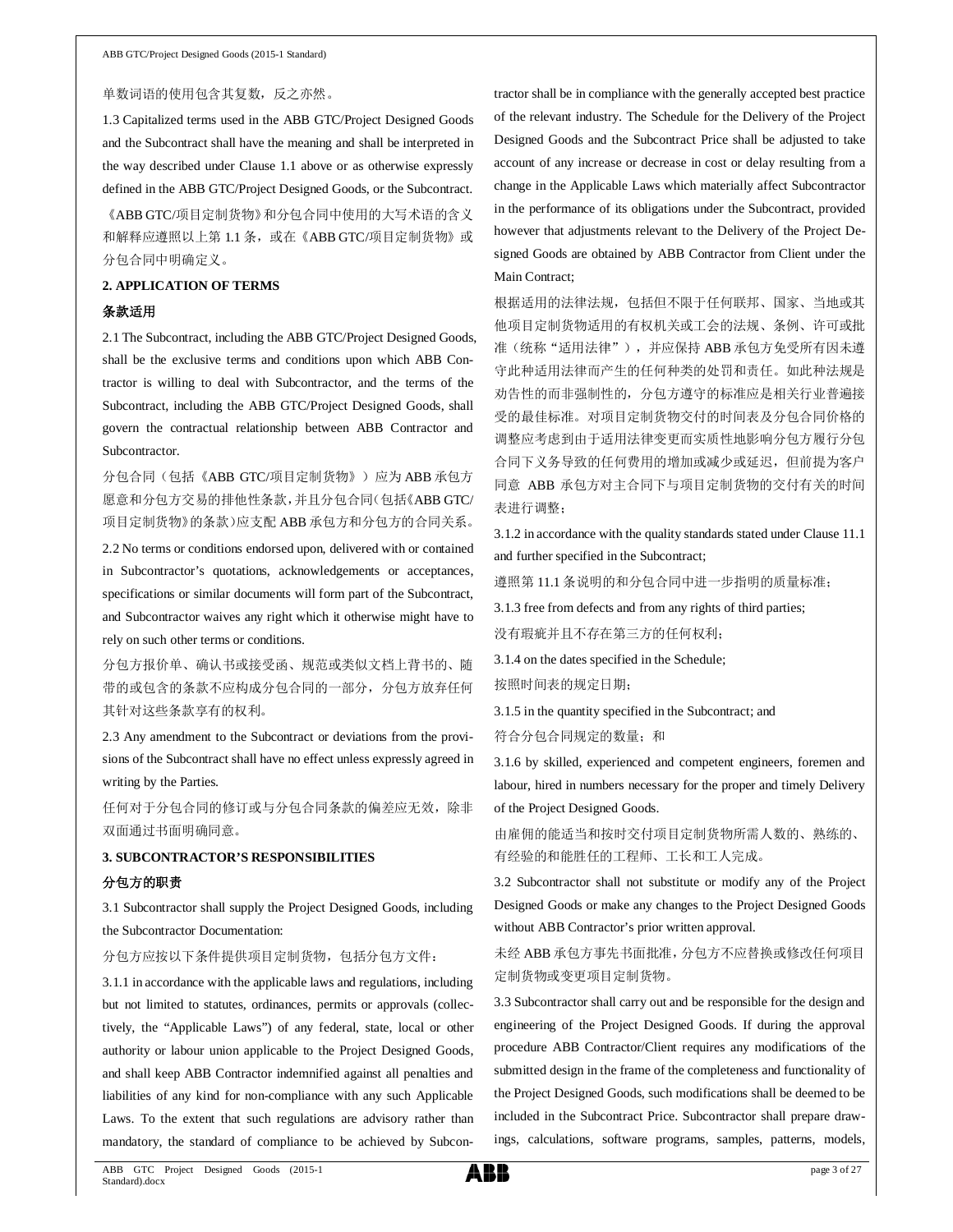operation and maintenance manuals, and other Subcontractor Documentation and information of a similar nature, in sufficient detail to satisfy all Applicable Laws and regulatory approvals and to provide ABB Contractor and Client and other persons concerned with sufficient information to operate, install, commission, repair, alter, maintain and otherwise use the completed Project Designed Goods.

分包方应完成项目定制货物的设计和工程咨询并对其负责。如果 在批准程序期间,ABB 承包方/客户要求对提交的项目定制货物的 设计在完整性和功能性的范围内进行任何修改,该修改应被视为 包含在分包合同价格内。分包方应准备充分的详细的设计图、计 算方法、软件程序、样品、图案、模型、运行和维护手册、和其 他类似性质的分包方文件和信息,以满足所有适用法律和法规下 的审批,并向 ABB 承包方和客户和其他有关人员提供足够的信息 以运行、安装、调试、修理、修改、维护和使用完整的项目定制 货物。

3.4 Subcontractor must obtain prior approval from ABB Contractor of any transport company (including the vehicles such as trucks, aircrafts, vessels etc.) which Subcontractor intends to use for the transportation of the Project Designed Goods. Unless ABB Contractor denies approval within ten (10) calendar days of receipt of the list of transport companies including the vehicles intended to be used, such list shall be deemed approved by ABB Contractor. Vessels used for transportation shall be less than fifteen (15) years old.

分包方必须就分包方欲用来运输项目定制货物的任何运输公司 (包括卡车、飞机、船只等的运载工具)获得 ABB 承包方的事先 批准。除非 ABB 承包方在接到运输公司清单(包括欲使用的运载 工具)起十(10)个日历日内拒绝批准,否则应视为 ABB 承包方 批准该清单。运输所用船只的已投入使用时间应少于十五(15) 年。

3.5 Subcontractor shall satisfy itself as to all aspects of the Project insofar as they affect the Project Designed Goods or the execution of the Subcontract.

分包方了解并接受对项目定制货物或分包合同的执行有影响的所 有方面。

3.6 Subcontractor's failure to obtain all information required shall not relieve Subcontractor neither from the responsibility of estimating properly the cost of delivering the Project Designed Goods, nor from the responsibility for additional costs arising out of or in connection with such omission, nor from the responsibility for the performance of the Subcontract.

分包方未获得所有所需信息不应免除分包方适当地评估交付项目 定制货物费用的责任,及由此种疏漏造成或与之有关额外费用的 责任,及履行分包合同的责任。

3.7 Subcontractor shall be deemed to have examined and taken into consideration all relevant conditions, risks, contingencies, legal requirements, necessary schedules, drawings and plans and all other

circumstances which may influence or affect the Project Designed Goods or its obligations under the Subcontract, and to have obtained on its own responsibility all additional information and details which Subcontractor requires for the execution and completion of the Subcontract. ABB Contractor shall not be responsible for any costs or losses due to failure of Subcontractor to obtain such information.

分包方应被视为已检验和考虑所有相关条件、风险、偶发性、法 律要求、必要的时间表、设计图和计划和所有其他可能影响项目 定制货物或其分包合同下义务的情况,并已自担责任获得分包方 为执行和完成分包合同要求的所有额外信息和详细资料。ABB 承 包方不应对分包方未获得该信息而导致的任何费用或损失负责。

3.8 Subcontractor shall give all notices and obtain and pay for all permits, visas, licences and fulfil all other requirements necessary for the supply of the Project Designed Goods.

分包方应发布所有通知,获得和支付所有许可、签证、特许和满 足提供项目定制货物所需的所有其他要求。

3.9 Subcontractor shall ensure that the Project Designed Goods are contained, packaged and/or marked in a manner that will preserve and protect the Project Designed Goods until risk transfers to ABB Contractor under the Subcontract. In addition, Subcontractor shall comply with any such packing and marking standards as required under the Special Terms and Conditions.

分包方应确保项目定制货物以保存和保护项目定制货物的方式包 装、打包和/或标记,直到分包合同项下风险转移至 ABB 承包方。

另外,分包方应遵守《特别条款和条件》要求的任何此种包装和 标记标准。

3.10 In the event that Subcontractor is required to have access to the Site, such access shall be subject to ABB Contractor's prior written approval. ABB Contractor shall grant Subcontractor access to the respective portions of the Site (as may be required in accordance with the Schedule) to enable Subcontractor to perform its obligations under the Subcontract.

如果分包方被要求进入现场,该进入应得到 ABB 承包方事先书面 批准。ABB 承包方应授权分包方进入现场的相关部分(根据时间 表需要),使分包方能履行分包合同下的义务。

3.11 Subcontractor shall pay and be responsible for the suitability and availability of access routes as well as for any special or temporary rights of way required by, for or in connection with performance of its obligations under the Subcontract. Subcontractor shall take precautions to keep all public or private roads or tracks clear of any spillage or droppings from its traffic. All such spillage or droppings which occur shall be cleared immediately at Subcontractor's risk and expense.

分包方应就进入路径的适合性和有效性和履行分包合同项下其义 务要求的或与之有关的特殊或临时通行权利进行支付并对其负责。 分包方应采取预防措施确保其运输途中没有物品溢出或掉落在所

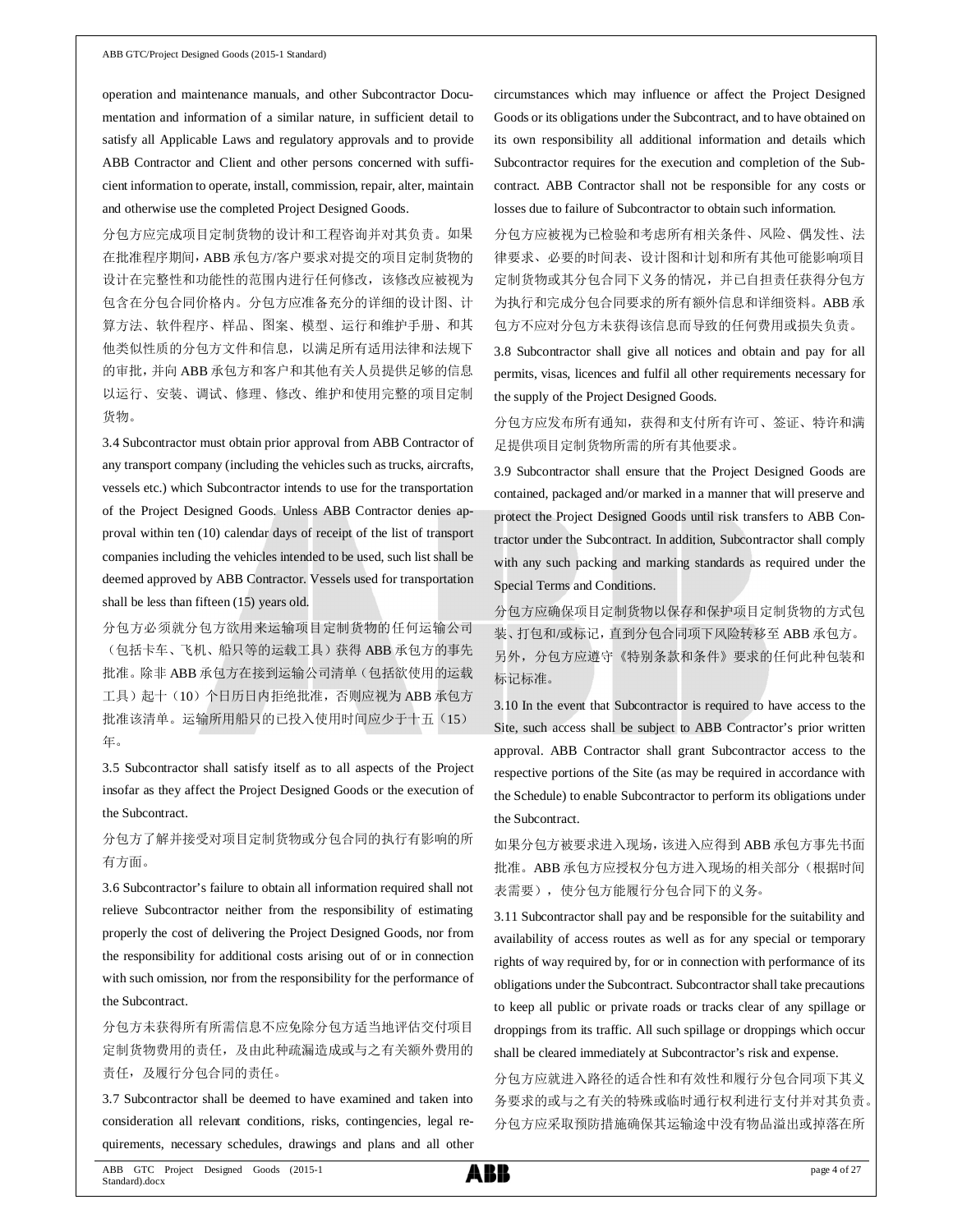有公共或私人道路或路径上。如发生此种溢出或掉落,应立即清 理并由分包方承担风险和费用。

3.12 Subcontractor shall bear the risk of loss of or damages to the Project Designed Goods until Delivery and be responsible for any loss of or damages to the Project Designed Goods caused by Subcontractor after Delivery.

分包方应承担项目定制货物的损失或损害风险直至交付,并对交 付之后由分包方造成的项目定制货物的任何损失或损害负责。

3.13 Subcontractor shall co-operate with ABB Contractor's request in scheduling and performing the Subcontract to avoid conflict or interference with work provided by other contractors and third parties at Site.

分包方应配合 ABB 承包方的要求安排和履行分包合同,以避免与 在现场工作的其他承包商和第三方产生冲突或带来干扰。

3.14 If Subcontractor's performance depends on proper provision of equipment or execution of works by ABB Contractor, Client or third parties, Subcontractor shall, prior to proceeding with the affected part of the Subcontract, promptly report in writing to ABB Contractor any apparent discrepancies or defects in equipment or execution of work or material. Otherwise such equipment or execution of works shall be deemed to be accepted by Subcontractor.

如果分包方履约依赖于 ABB 承包方、客户或第三方适当地提供设 备或执行工作,分包方应在履行分包合同受影响部分之前,立即 向 ABB 承包方书面报告设备或执行工作或材料中的任何明显不 符或缺陷。否则应视为分包方已接受该设备或被执行的工作。

3.15 Subcontractor shall be responsible for any activities performed by its employees in relation to the Subcontract, and in particular the following shall apply:

分包方应对其员工履行的与分包合同有关的任何行为负责,特别 是以下内容应适用:

3.15.1 Subcontractor assumes full and exclusive responsibility for any accident or occupational disease occurred to its employees in relation to the performance of the Subcontract.

分包方对其员工发生的与履行分包合同有关的任何事故或职业病 承担完全的排他性的责任。

3.15.2 It is expressly agreed that the Subcontract does not imply any employment relationship between ABB Contractor and Subcontractor, or between ABB Contractor and Subcontractor's employees assigned to the execution of the Subcontract. ABB Contractor shall remain free of any direct or indirect responsibility or liability for labour, social security or taxes with respect to Subcontractor and its employees assigned to the performance of the Subcontract.

双方明确同意,分包合同并不意味着 ABB 承包方和分包方之间存 在任何雇佣关系,或 ABB 承包方和分包方指派完成分包合同的员 工之间有任何雇佣关系。对于分包方和其委派完成分包合同的员

## 工, ABB 承包方不承担任何直接或间接的与劳动、社会保险或税 务有关的责任或债务。

3.15.3 Subcontractor shall hire in its own name all employees required to perform effectively the Subcontract, who shall under no circumstances act as ABB Contractor's employees.

分包方应以其名义雇佣有效履行分包合同所需的所有雇员,这些 雇员在任何情况下不得以 ABB 承包方雇员的名义行事。

3.15.4 Subcontractor shall be solely and exclusively responsible for any claims and/or lawsuits filed by its employees and – unless caused by ABB Contractor's gross negligence or intentional act – hold ABB Contractor entirely safe and harmless from such claims and/or lawsuits. Subcontractor undertakes to voluntarily appear in court, recognizing its status as sole and exclusive employer, and to provide ABB Contractor with any and all requested documentation necessary to ensure proper legal defence of ABB Contractor in court.

分包方应单独和排他性地对由其员工提起的任何索赔和/或诉讼 负责(除非由 ABB 承包方的重大过失或故意行为导致), 并使 ABB 承包方完全安全和免于承担此种索赔和/或诉讼的责任。分包 方承诺其会自愿出庭,并承认其单独和排他性的雇主身份,并向 ABB 承包方提供保证能使 ABB 承包方在法庭中有适当的法律辩 护的任何和所有所需的文件和信息。

3.15.5 ABB Contractor is authorized to make any payments due to Subcontractor's employees performing the Subcontract, in order to avoid lawsuits. Such payments may be made through withholding Subcontractor's credits, through offsetting or in any other way. Subcontractor shall provide any support requested by ABB Contractor with regard to such payments and indemnify ABB Contractor for any payments made.

ABB承包方被授权向履行分包合同的分包方的雇员支付任何到期 款项,以避免诉讼。此种付款通过扣除给予分包方的信用额度、 抵消或任何其他方式来进行。分包方应根据 ABB 承包方要求提供 关于此种付款所需的任何支持且就此付款对 ABB 承包方进行补 偿。

3.16 In the event ABB Contractor orders services for the Project Designed Goods to be performed by Subcontractor or any of its sub-suppliers, the following provisions shall apply:

如果 ABB 承包方为项目定制货物订购由分包方或任何其次级供 应商履行的服务,应适用以下条款:

3.16.1 "Services": means all services to be executed by Subcontractor or any of its sub-suppliers and all other undertakings, obligations and responsibilities of Subcontractor specified in the Subcontract. Without limiting the generality of the foregoing, Services shall include the supervision of the proper installation, commissioning and testing of the Project Designed Goods. Subcontractor shall co-ordinate the performance of the Services with ABB Contractor's Site management, taking into account the conditions prevailing on the Site. Subcontractor shall

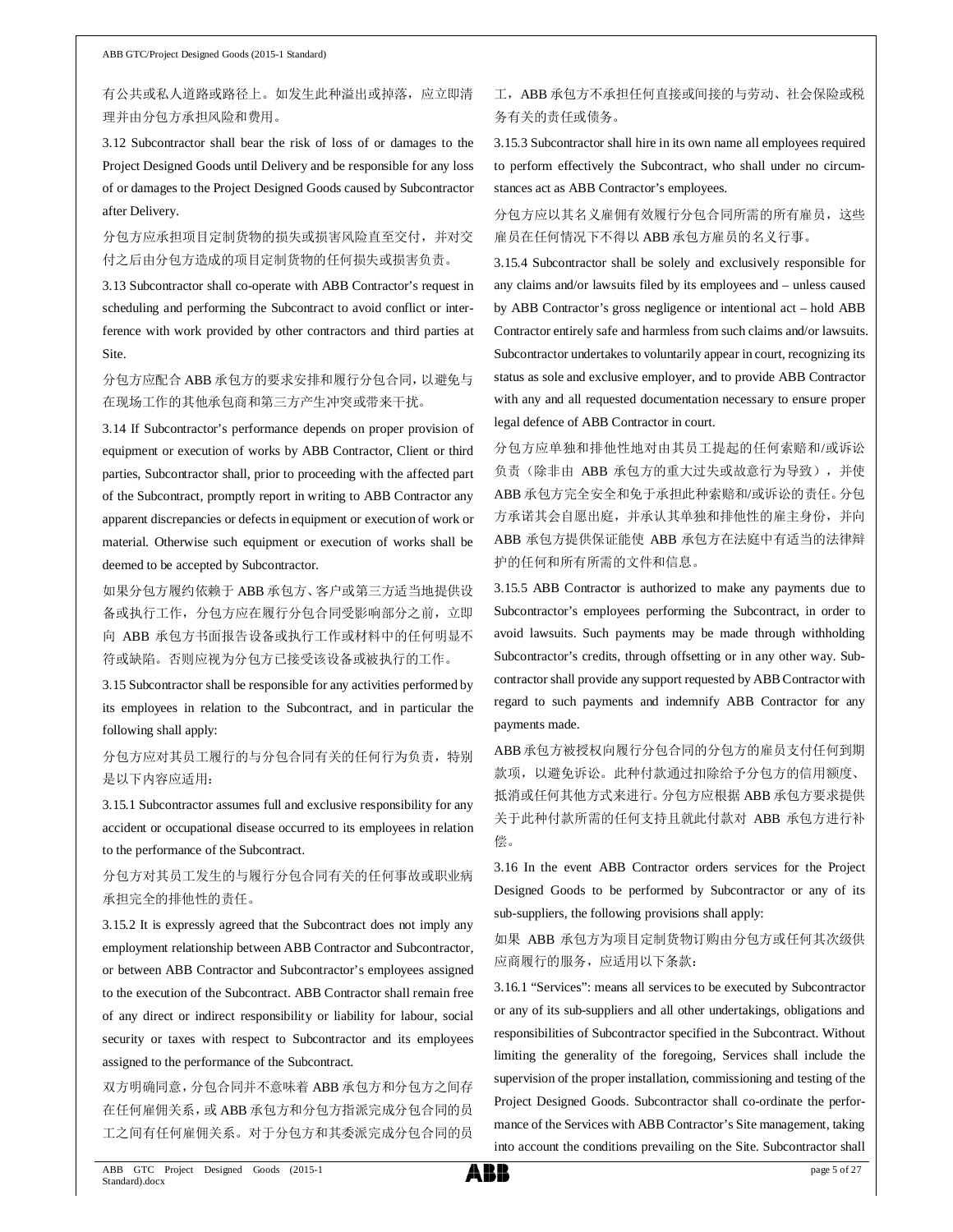supply all equipment relevant to the Services to be provided and special tools of whatever kind, commissioning spares and consumables required for these Services. For the avoidance of doubt, special tools shall include all items required to work on the instrumentation and the control equipment and to install, set-up and configure the controls and transmitters provided with the Project Designed Goods. All spare parts, special tools and consumables shall become the property of ABB Contractor.

"服务":指将由分包方或任何其次级供应商完成的所有服务和 分包合同中规定的分包方的所有其他工作、义务和责任。在不限 制前述的情况下,服务应包括监督项目定制货物的适当安装、调 试和测试。分包方应与 ABB 承包方的现场管理协调提供服务,考 虑现场当时的条件。分包方应提供与将被提供的服务有关的所有 设备和特殊工具,以及这些服务所需的调试备件和耗材。为避免 疑问,特殊工具应包括需在仪器和控制设备上工作的所有物品, 以及安装、组建和配置与项目定制货物一起提供的控制器和变送 器所需的所有物品。所有备件、特殊工具和耗材应成为 ABB 承包 方的财产。

3.16.2 Personnel to execute Services: Subcontractor shall in a timely manner obtain and pay for all permits, licenses, visas and approvals necessary to allow its personnel to execute the Services in accordance with the Schedule. Personnel shall comply with particular country specific travel safety instructions and/or restrictions as provided by ABB Contractor. Subcontractor shall employ and provide sufficient number of competent and experienced personnel for the execution of the Services. Upon ABB Contractor's request Subcontractor shall remove forthwith from the Site any person who, in the opinion of ABB Contractor, misconducts or is incompetent or negligent. Any person so removed shall be replaced within fifteen (15) calendar days by a competent substitute. All costs relating to such removal shall be borne by Subcontractor. Subcontractor shall employ only persons free from contagious diseases. Subcontractor shall, if requested by ABB Contractor, perform medical examination of its employees and provide ABB Contractor with the results of such examination, unless such provision would violate applicable laws.

执行服务的人员:分包方应及时获得对使其人员能根据时间表履 行服务必要的所有许可、授权、签证和批准并付款。人员应遵守 ABB 承包方提供的有关特定国家旅行安全的要求和/或限制。分包 方应雇佣和提供足够人数的能胜任和有经验的人员来完成服务。 应 ABB 承包方的要求,分包方应立即将 ABB 承包方认为有不当 行为的、或不胜任的或疏忽大意的任何人移除出现场。任何被移 除的人应在十五(15)个日历日内被能胜任的人代替。所有与此 种移除有关的费用应由分包方承担。分包方仅应雇佣没有传染病 的人员。如果 ABB 承包方要求,分包方应对其员工进行体检,并 向 ABB 承包方提供检查结果,除非该提供将违反适用的法律。

3.16.3 Site conditions: Subcontractor shall satisfy itself as to the specifics of the Site, and all aspects thereof insofar as they affect the execution of the Services. Subcontractor shall also satisfy itself as to the means of access to the Site, the accommodation which may be required, the extent and nature of work and materials necessary for execution and completion of the Services, and whether Subcontractor has reasonably considered all such aspects in the Subcontract Price.

现场情况:分包方应了解并接受现场的所有详情和对工程或执行 服务有影响的所有其他方面。分包方同样应了解并接受进入现场 的方法、所需的住宿、工作的范围和性质、执行和完成服务所需 的材料、并且分包合同价格中合理考虑所有这些方面。

3.16.4 Co-operation with others: ABB Contractor may request Subcontractor to nominate and use a local sub-supplier to provide Services in the country of Site and to enter into the respective supply agreement with such sub-supplier. If Subcontractor nominates a sub-supplier for this purpose, Subcontractor warrants and undertakes to ABB Contractor that Subcontractor will coordinate its respective duties and obligations with the duties and obligations of that sub-supplier. Subcontractor will also ensure that Subcontractor and its sub-supplier jointly provide the supervision of the installation, commissioning of the Project Designed Goods and perform all work incidental thereto and/or otherwise necessary to ensure that the Project Designed Goods are completed and operational in accordance with the Subcontract.

与其他方合作: ABB 承包方可以要求分包方, 指定和使用现场所 在国的当地的次级供应商来提供服务,并与此种次级供应商签订 相关的供货协议。如果分包方为此目的指定次级供应商,分包方 向 ABB 承包方保证和承诺分包方将协调其与次级供应商之间相 关的责任和义务。分包方将保证其和其次级供应商共同进行项目 定制货物的安装监督、调试和履行为使项目定制货物能按照分包 合同完成和运行所必需的附带工作和/或其他事宜。

# **4. HEALTH, SAFETY AND ENVIRONMENT (HSE)** 健康、安全和环境(**HSE**)

4.1 Subcontractor shall comply and ensure compliance by any of its employees and subcontractors with all applicable laws relating to HSE throughout the performance of the Subcontract.

分包方应在履行分包合同过程中遵守和保证其员工和分包商遵守 适用的有关 HSE 的法律。

4.2 Subcontractor shall comply with (i) ABB Contractor's HSE instructions for the Site and ABB's Code of Practice for Safe Working (as referred to in the Special Terms and Conditions), (ii) Client's instructions concerning HSE at Site and (iii) applicable industry standards and good engineering practice.

分包方应遵守(i) ABB 承包方的现场 HSE指示 和 ABB 的安全施工 规范 (参照《特别条款和条件》), (ii) 客户的现场 HSE 指示和 (iii) 适用的行业标准和良好的工程惯例。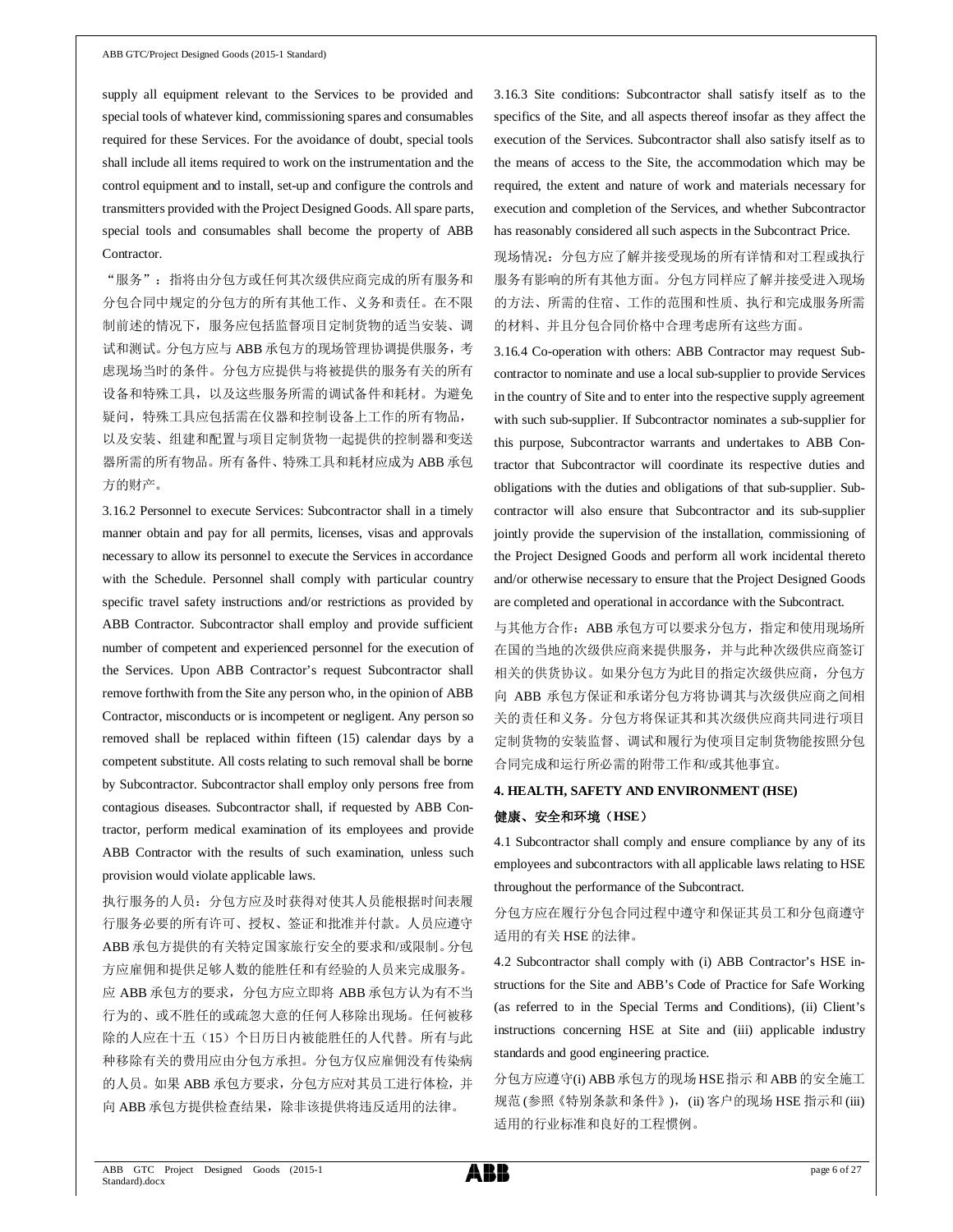4.3 Subcontractor shall allocate sufficient and qualified HSE resources to satisfy its obligations with regard to HSE. Resources allocation shall be reviewed periodically by Subcontractor and shared with ABB Contractor to ensure HSE requirements can be met. Subcontractor shall ensure that all its personnel, and its subcontractors' personnel, working on Site shall have received relevant training and induction before being allowed to work on Site. Subcontractor shall immediately remove from Site any person who, in ABB Contractor's opinion, fails to comply with the provisions of the relevant legislation, regulations and rules as appropriate or such other HSE legislation, which from time to time may be in force.

分包方应分配足够的、合格 HSE 资源来满足 HSE 相关的义务。分 配的资源应由分包方定期检查并和 ABB 承包方共享,以确保符合 HSE 要求。分包方应保证其所有在现场工作的人员和其分包商的 人员在现场工作之前应接受过相关培训。分包方应立即将 ABB 承 包方认为未遵守适当的相关法律、法规和规则,或其他不时生效 的 HSE 法律的任何人员从现场撤走。

4.4 Subcontractor shall be solely responsible for the health and safety of all its employees and subcontractors at Site and shall immediately advise ABB Contractor and the relevant authority, if so required, of the occurrence of any accident, incident or near-miss on or about the Site or otherwise in connection with the provision of the Project Designed Goods. Within twenty four (24) hours after the occurrence of any such accident, incident or near-miss, Subcontractor shall furnish ABB Contractor with a written report, which shall be followed within fourteen (14) calendar days by a final report. Subcontractor shall also provide such a report to the appropriate authority when required. This procedure shall not relieve Subcontractor from the full responsibility to protect persons and property, and from its liability for damages.

分包方应独自对所有其在现场的员工和分包商的健康和安全负责, 并且如被要求,应立即通知 ABB 承包方和相关机关在现场上发生 或与之有关的,或与提供项目定制货物有关的任何事故、事件或 侥幸未发生的事件。此种事故、事件或侥幸未发生事件发生后的 二十四(24)小时内, 分包方应向 ABB 承包方提供书面报告, 并 在之后的十四(14)个日历日内出具最终报告。如被要求,分包 方也应向适当的机关提供此报告。此程序不应免除分包方保护人 身和财产的完全责任和对损失的责任。

4.5 Subcontractor shall notify ABB Contractor of all hazardous materials (as such term is defined in applicable laws or regulations) which are contained in the Project Designed Goods. Subcontractor shall furnish ABB Contractor with copies of all applicable material safety data sheets and provide any appropriate special handling instructions for the Project Designed Goods no later than ten (10) calendar days prior to the Delivery date.

分包方应通知 ABB 承包方项目定制货物中包含的所有有害物质 (按所适用法律法规中定义的术语)。分包方应在交付日前不迟

# 于十(10)个日历日,向 ABB 承包方提供所有适用物质安全数据 表的复印件和提供任何合适的项目定制货物特殊处理指示。

### **5. VARIATION ORDERS**

### 变更单

5.1 ABB Contractor may issue, in the standard form provided in the Annexes, Variation Orders to Subcontractor to alter the Schedule, to amend, omit, add to, or otherwise change the Project Designed Goods or any parts thereof. Subcontractor shall carry out such Variation Orders only upon receipt of a written Variation Order and continue to be bound by the provisions of the Subcontract. The value of each Variation Order shall then be added to or deducted from the Subcontract Price, as appropriate and specified in Clause 5.2. The Variation Order shall, as the case may be, express the amount of time by virtue of which the Schedule shall be shortened or extended.

ABB 承包方可以附件中的标准格式向分包方下达变更单, 以更改 时间表、修改、删除、添加或变更项目定制货物或其任何部分。 分包方仅当收到书面变更单后方可履行该变更单,并继续受分包 合同约束。每份变更单的价格应根据第 5.2 条适当地从分包合同 价格中增加或扣除。变更单应根据实际情况缩短或延长时间表以 表明时间量。

5.2 Payments or credits for any variations covered by a Variation Order shall be calculated in accordance with the following order: (i) agreed unit price list as defined in the Subcontract, (ii) lump sum to be agreed between ABB Contractor and Subcontractor, (iii) on a time and material basis or, (iv) if necessary, as a combination of these methods. If the agreed unit price list does not cover the subject matter of the Variation Order, an additional price shall be determined by ABB Contractor on the basis of prices in the list for similar goods, and added to the unit price list.

变更单涵盖的任何变更的款项或信用额度应按照以下顺序计算: (i) 分包合同中约定的单价清单, (ii) ABB 承包方和分包方同意的 一次性付款,(iii) 以时间和物料为基础或,(iv) 如有必要,可以同 时使用这些方式。如果约定的单价清单不涵盖变更单中的项目, ABB承包方应以清单中类似货物的价格为基础决定未涵盖项目的 价格,并加入单价清单中。

5.3 Variations requested by ABB Contractor in a reasonable time period shall not result in extension of time for performance of Subcontractor's obligations.

ABB承包方在合理时间内要求的变更不应延长分包方履行其义务 的时间。

5.4 If Subcontractor believes that any order, request, act or omission of ABB Contractor involves or constitutes a change to the Subcontract, Subcontractor shall within five (5) calendar days of such order, request, act or omission forward a written proposal for a Variation Order in respect of such change to ABB Contractor. Subcontractor shall not be entitled to additional compensation in respect of costs and/or time

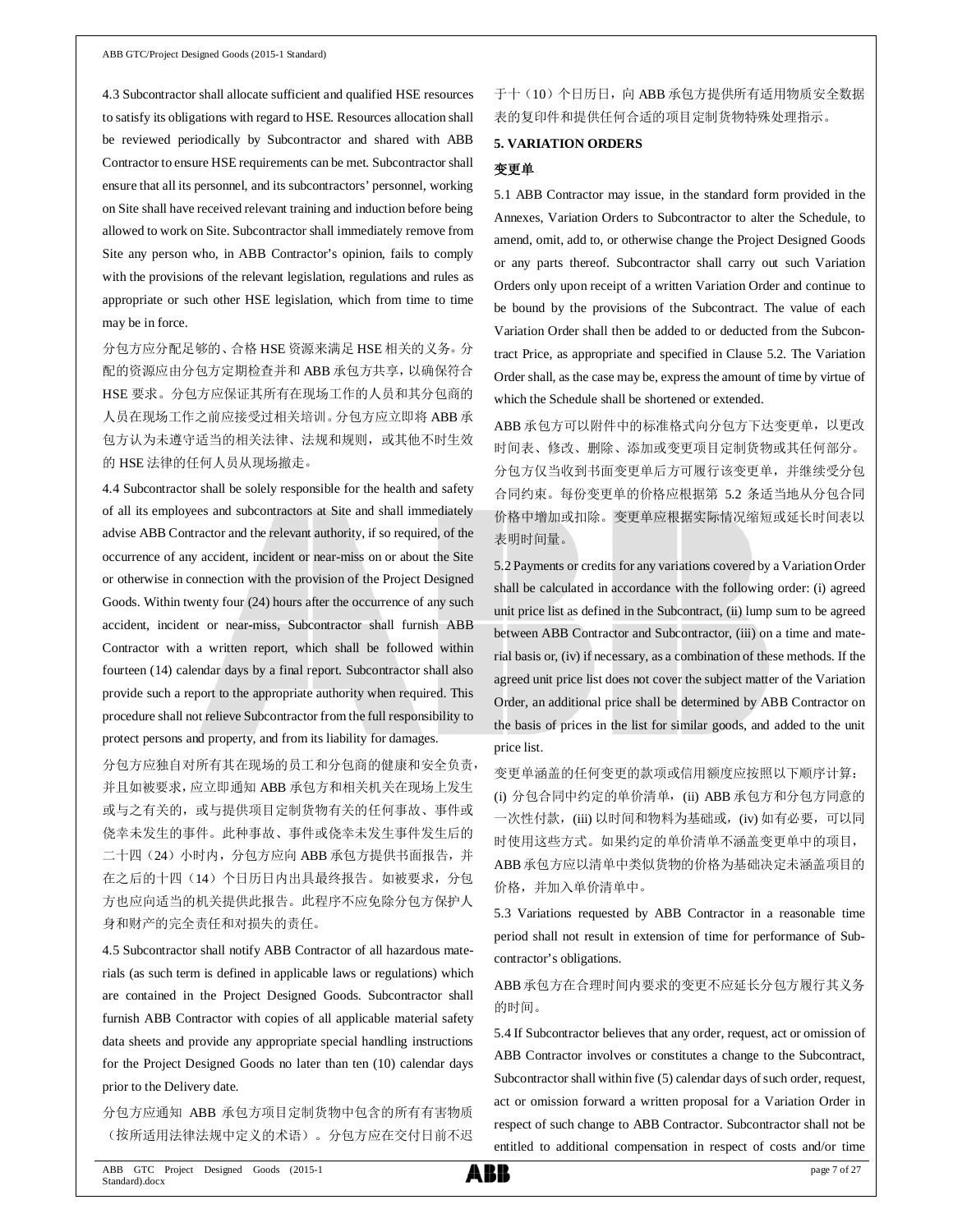incurred, unless ABB Contractor issues a Variation Order as a result of Subcontractor's proposal and Subcontractor complies strictly with the notice provisions of this Clause.

如果分包方认为 ABB 承包方的任何订单、要求、行为或疏漏涉及 到或构成对分包合同的变更,分包方应在此种订单、要求、行为 或疏漏后的五(5)个日历日内就此种变更向 ABB 承包方书面提 议其出具变更单。除非 ABB 承包方因分包方提议而发出变更单, 且分包方严格遵守此条款中的通知义务,否则分包方对由此产生 的费用和/或时间不享有额外补偿。

5.5 If either ABB Contractor or Client requires any modifications to the design and engineering of the Project Designed Goods to ensuring completeness and functionality of the Project, such modifications shall not constitute a Variation Order, and costs shall be included in the Subcontract Price. Time extension for such modifications shall only be granted to the extent received by ABB Contractor from Client. In addition, if either ABB Contractor or Client requires a specific solution to be applied, such solution shall not constitute a Variation Order and shall be applied without additional costs for ABB Contractor, even if Subcontractor foresaw and submitted a different solution.

如果 ABB 承包方或客户要求对项目定制货物的设计和工程进行 任何修改以保证项目的完整性和功能性,此种修改不应构成一份 变更单且费用应已经包含在分包合同价格中。此种修改延长的时 间以 ABB 承包方从客户处确认的时间范围为限。另外,如果 ABB 承包方或客户要求采用某一具体方案,即使分包方预见和提交了 不同的方案,此种方案不应构成一份变更单且不应对 ABB 承包方 产生额外费用。

5.6 Subcontractor shall not postpone or delay the performance of a Variation Order on the grounds of dispute, or that it is subject to acceptance by Subcontractor, or agreeing to the value amount, and/or time extension to Schedule.

分包方不应以有争议,或变更单需分包方接受,或需分包方同意 价格和/或延长时间表为由而推迟或延迟履行变更单。

### **6. DELIVERY**

### 交付

6.1 The Delivery shall be in accordance with the Schedule. Partial delivery is not accepted unless confirmed or requested by ABB Contractor in writing.

分包方应根据时间表交付。不接受部分交付,除非经 ABB 承包方 书面确认或要求。

6.2 Subcontractor shall submit for ABB Contractor's approval a detailed execution plan (including agreed milestones as specified in the Subcontract) for the performance of the Subcontract and shall assist ABB Contractor with regard to the scheduling and planning process, and cooperate with ABB Contractor in all respects of the Subcontract scheduling and planning.

分包方应向 ABB 承包方提交履行分包合同的详细执行计划(包括 分包合同中约定的进度表)以供其批准,并应在安排和规划过程 上协助 ABB 承包方,和在分包合同安排和规划的所有方面与 ABB 承包方进行配合。

6.3 Subcontractor must indicate latest at the time of acceptance of the Subcontract the customs tariff numbers of the country of consignment and the countries of origin for all Project Designed Goods. For controlled Project Designed Goods, the relevant national export control numbers must be indicated and, if the Project Designed Goods are subject to U.S. export regulations, the U.S. Export Control Classification Numbers (ECCN) or classification numbers of the International Traffic In Arms Regulations (ITAR) must be specified. Proofs of preferential origin as well as conformity declarations and marks of the country of consignment or destination are to be submitted without being requested; certificates of origin upon request.

分包方必须最迟在接受分包合同时告知 ABB 承包方:起运国的海 关关税号,所有项目定制货物的来源国。对于受监管的项目定制 货物,必须注明相关的国家出口控制号;如果项目定制货物须遵 守美国出口法律,必须注明《美国出口控制分类编号》(ECCN)或 《国际武器贸易条例》(ITAR) 分类号。无需要求,应提交优惠原 产地证明、合规申报和起运国或目的国标志;一旦要求,提交原 产地证书。

6.4 Subcontractor shall give ABB Contractor ten (10) calendar days written advance notice of each Delivery and shall ensure that such Delivery is accompanied by a delivery note, which shall contain the following minimum information (unless required otherwise by ABB Contractor): the Order number, date of Order, number of packages including dimensions, weights and contents and, in the case of partial delivery, the outstanding balance remaining to be delivered.

分包方每次交付应提前十(10)个日历日书面通知 ABB 承包方, 并应保证此种交付附随相应的交货单,该交货单至少应包含下列 信息(除非 ABB 承包方另有要求): 订单号码、订单日期、货物 包数(包括大小、重量和容量),以及如果是部分交付,剩余未 交付的数量。

6.5 Subcontractor (or its appointed carrier) shall provide ABB Contractor with such additional import/export documents as are requested by ABB Contractor together with a delivery note.

分包方(或其指定承运人)应按 ABB 承包方要求向 ABB 承包方 提供此种附带的进出口文件和交货单。

6.6 Ownership of Project Designed Goods shall pass on to ABB Contractor at whichever is the earlier of the following times: (i) when loaded on the means of transport to be used for carriage of the Project Designed Goods, or (ii) progressively as payments for the Project Designed Goods are made by ABB Contractor, or (iii) when ownership transfer is required from ABB Contractor by Client under the Main Contract.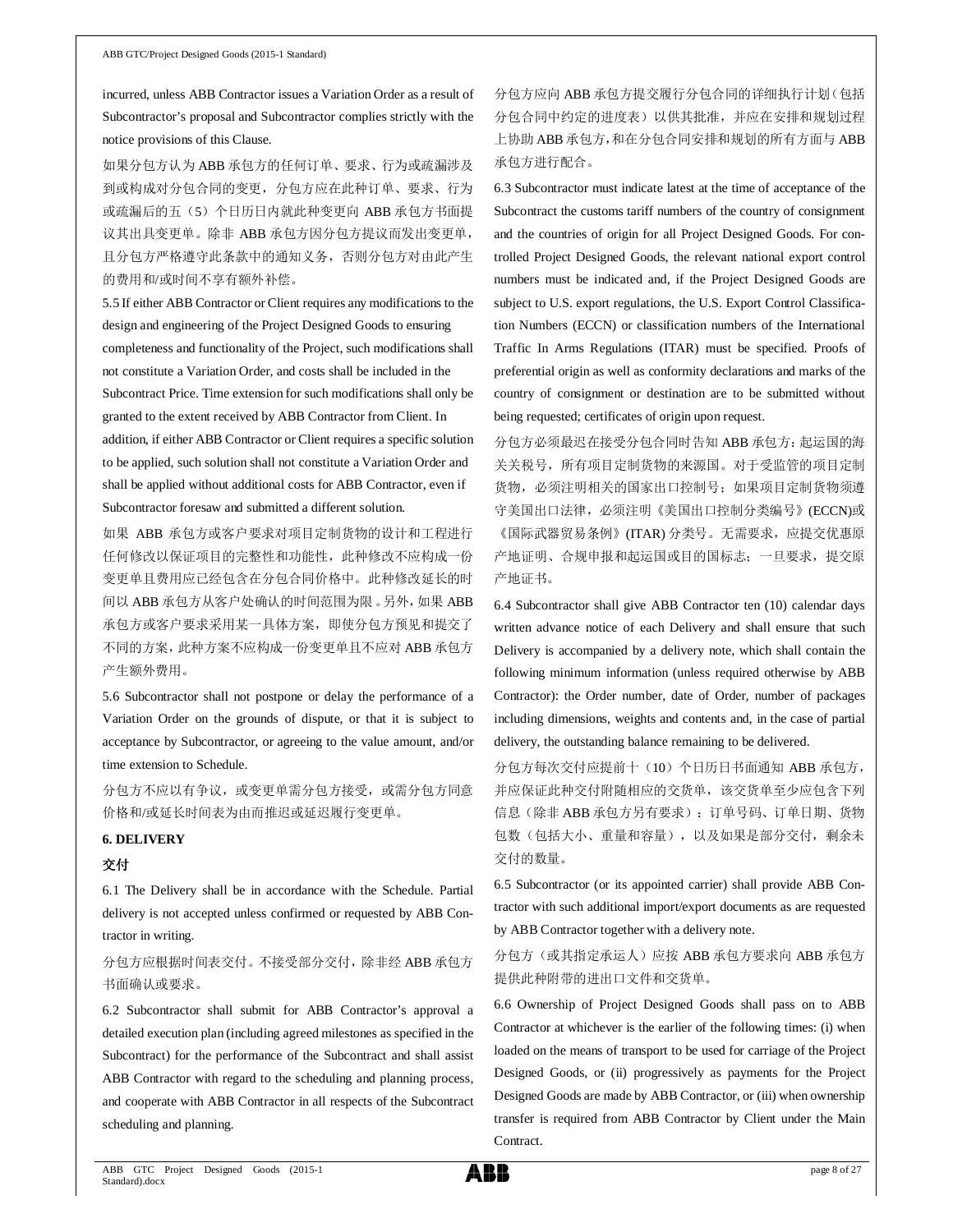项目定制货物的所有权应在以下时间转移给 ABB 承包方,以早到 者为准: (i)将运输项目定制货物装载到运输工具上, 或 (ii) ABB 承包方为项目定制货物支付款项的进度,或(iii) 客户在主合同下 要求 ABB 承包方转移所有权的时间。

6.7 As soon as materials provided by either ABB Contractor or Subcontractor arrive at Subcontractor's premises, the Site or other place where the Project Designed Goods are being fabricated, Subcontractor shall mark them with an identification number and ABB Contractor's name, and as far as possible keep them separate from other items.

ABB 承包方或分包方提供的材料一到达分包方经营场址、场地或 制造项目定制货物的其他场所,分包方应以识别号和 ABB 承包方 名称标记它们,并尽可能地将它们和其他物品分开存放。

6.8 Unless requested otherwise, Subcontractor shall at least monthly in the form requested by ABB Contractor, report the status of the supply of the Project Designed Goods. The report shall provide a statement regarding the timely supply of the Project Designed Goods and steps proposed for expediting whenever required. The report shall be provided to ABB Contractor within five (5) calendar days from the end of the month covered by the report. If the supply of any part of the Project Designed Goods is behind the Schedule, Subcontractor shall submit in writing a recovery plan specifying its activities for reaching compliance with the Schedule. Upon ABB Contractor's request, Subcontractor shall provide ABB Contractor at any time with all information regarding the supply of the Project Designed Goods. ABB Contractor shall have the right to withhold payments under the Subcontract if Subcontractor fails to submit any of the reports.

除非另行要求,分包方应至少按月以 ABB 承包方要求的形式报告 项目定制货物供应的状态。报告应含有按时提供项目定制货物的 说明和经要求而制定的加速计划。报告应在其涵盖月份的月底后 五(5)个日历日内提交给 ABB 承包方。如果项目定制货物的任 何部分在时间表规定的时间之后提供,分包方应提交书面补救计 划载明其为遵守时间表而采取的行动。一旦 ABB 承包方要求, 分 包方应在任何时间向 ABB 承包方提供关于提供项目定制货物的 所有信息。如果分包方未提交任何报告, ABB 承包方应有权暂缓 支付分包合同下的款项。

### **7. TIME FOR DELIVERY, DELAY**

#### 交付时间、延迟

7.1 If Subcontractor does not comply with the Schedule, ABB Contractor reserves the right to instruct Subcontractor in writing to expedite its performance under the Subcontract. Subcontractor shall take such measures (in accordance with ABB Contractor's instructions) as required for acceleration of progress so as to complete the supply of the Project Designed Goods, or the relevant part thereof, on time. Subcontractor shall not be entitled to any additional payment for taking such steps to accelerate the work to meet the Schedule. Subcontractor shall notify ABB Contractor in writing within twenty four (24) hours of

the occurrence and cause of any delay and also to make every effort to minimise or mitigate the costs or the consequences of such delay.

如果分包方不遵守时间表,ABB 承包方有权书面要求分包方加快 履行分包合同。分包方应根据 ABB 承包方的指示采取加快进程必 要的措施,以按时完成提供项目定制货物或其相关部分。分包方 无权就为根据时间表完成工作而采取的措施收取额外费用。分包 方应在任何迟延发生后二十四(24)小时内书面通知 ABB 并告知 其原因,并同时尽所有努力减小或减轻因延迟造成的费用和后果。

7.2 If Subcontractor fails to deliver the Project Designed Goods in accordance with the Schedule, Subcontractor shall pay liquidated damages to ABB Contractor for this default. The liquidated damages shall be payable at a rate specified in the Subcontract. Subcontractor shall pay the liquidated damages upon written demand or upon receipt of an invoice from ABB Contractor. The amount of liquidated damages may be deducted by ABB Contractor from any payments due or which may become due to Subcontractor, or from Subcontractor's financial guarantees, without prejudice to any other recovery method. The payment of such liquidated damages shall not relieve Subcontractor from any of its obligations and liabilities under the Subcontract.

如果分包方未根据时间表交付项目定制货物,分包方应就此违约 向 ABB 承包方支付违约金。违约金应根据分包合同中的比例支付。 分包方应当应 ABB 承包方的书面要求或接到 ABB 承包方的发票 后支付违约金。违约金可由 ABB 承包方在任何分包方到期或可能 到期的款项或从分包方的财务担保中扣除,而不影响其他任何补 救措施。此违约金的支付不应免除分包方分包合同下的任何义务 和责任。

7.3 If the delay in Delivery is such that ABB Contractor is entitled to maximum liquidated damages and if the Project Designed Goods are still not delivered, ABB Contractor may in writing demand Delivery within a final reasonable period which shall not be less than one week. 如果延迟交付使 ABB 承包方有权索赔最大违约金且如果项目定 制货物仍未被交付, ABB 承包方可以书面要求在不少于一周的合 理最终期限内交付。

7.4 If Subcontractor does not deliver within such final period and this is not due to any circumstance for which ABB Contractor is responsible, then ABB Contractor reserves the right to:

如果分包方未在最后期限内交付,且并非由于 ABB 承包方需负责 的原因, ABB 承包方保留以下权利:

7.4.1 terminate the Subcontract pursuant to Clause 19 (Termination); 根据第19条(终止)终止分包合同;

7.4.2 refuse any subsequent delivery of Project Designed Goods which Subcontractor attempts to make;

拒绝分包方任何后续试图交付的项目定制货物;

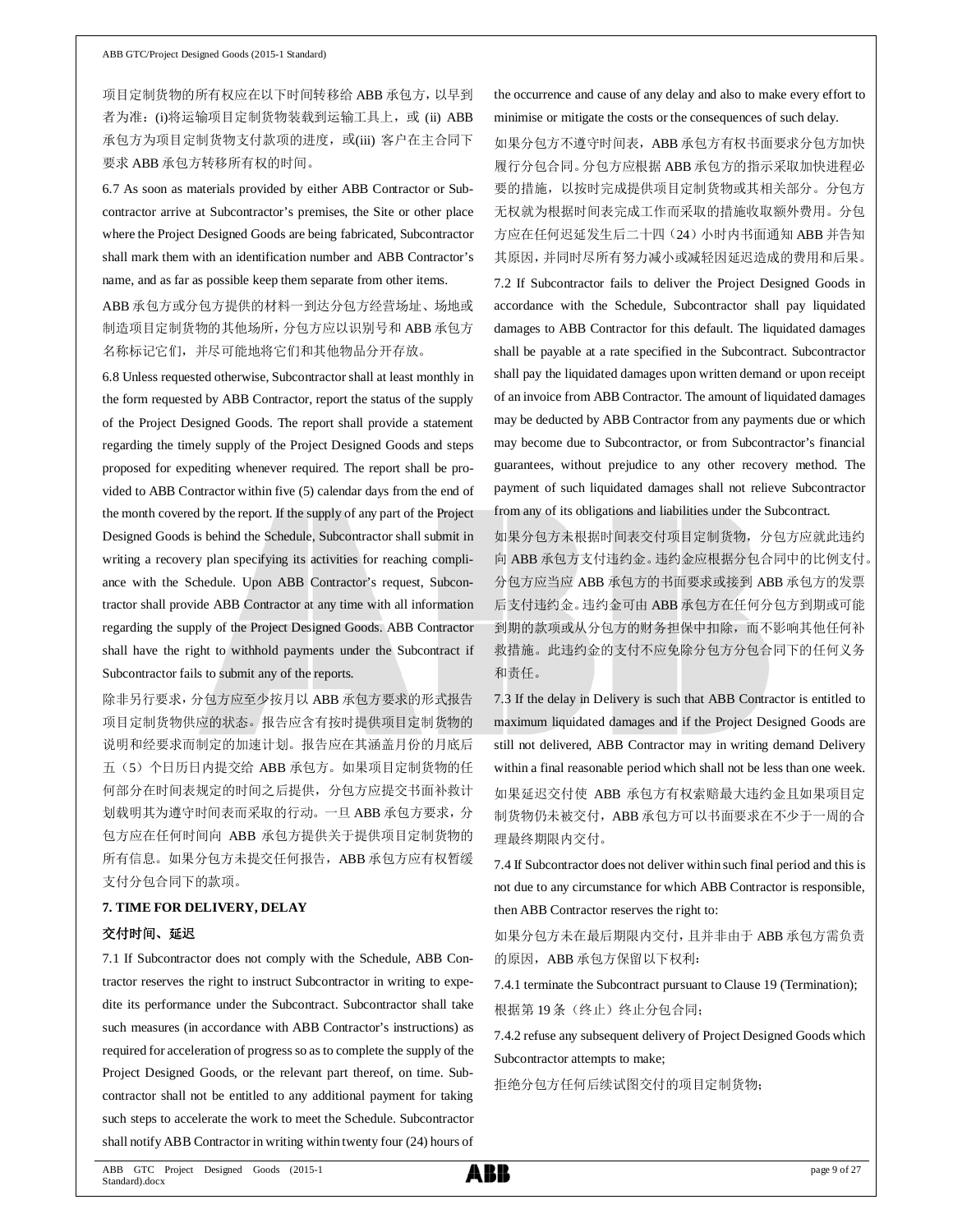7.4.3 recover from Subcontractor any costs or expenditure incurred by ABB Contractor in obtaining the Project Designed Goods in substitution from another Subcontractor;

要求分包方承担 ABB 承包方从另一个分包方处获得代替项目定 制货物而产生的任何费用或支出;

7.4.4 claim in addition to liquidated damages under Clause 7 for any additional costs, losses or damages incurred whatsoever by ABB Contractor which are reasonably attributable to Subcontractor's failure to comply with the Subcontract.

除了根据第 7 条要求分包方支付违约金外, 就合理归因于分包方 未遵守分包合同而使 ABB 承包方发生的任何额外的费用、损失、 损害进行索赔。

7.5 ABB Contractor shall also have the right to terminate the Subcontract by notice in writing to the Subcontractor, if it is clear from the circumstances that there will occur a delay in Delivery which under Clause 7 would entitle ABB Contractor to maximum liquidated damages.

如果有明确情形显示交付将延迟并使ABB承包方可根据第7条索 赔最大违约金, 那么 ABB 承包方应有权在书面通知分包方后, 终 止分包合同。

# **8. TEST AND ACCEPTANCE OF PROJECT DESIGNED GOODS**

### 项目定制货物的测试和验收

8.1 Subcontractor shall perform tests as required in the Special Terms and Conditions, and any other tests required to meet regulations, codes and standards or deemed necessary by ABB Contractor to verify that the Project Designed Goods comply with the Subcontract.

分包方应依据《特别条款和条件》的要求进行测试,和为满足法 规、规范和标准所需而进行任何其他测试,或 ABB 承包方为核实 项目定制货物符合分包合同而进行的必要测试。

8.2 At any time prior to Delivery and during Subcontractor's business hours, ABB Contractor and/or Client's nominee shall have the right to (i) inspect the Project Designed Goods and Subcontractor's manufacturing units upon providing reasonable notice, and/or (ii) witness factory test the Project Designed Goods, or any parts or materials thereof, as required in the Special Terms and Conditions. In addition, ABB Contractor and/or Client shall have the right to inspect and/or test the Project Designed Goods at Site.

在交付之前和分包方营业期间的任何时间,ABB 承包方和/或客户 的指定方应有权(i)在提供合理的通知后,检查项目定制货物和分 包方的生产单位, 和/或(ii)根据《特别条款和条件》的要求, 查看 工厂的项目定制货物或任何其零件或物料的测试。另外, ABB 承 包方和/或客户应有权在现场检查和/或测试项目定制货物。

8.3 If the results of such inspection or test cause ABB Contractor to be of the opinion that the Project Designed Goods do not comply or are

unlikely to comply with the Subcontract, ABB Contractor shall inform Subcontractor and Subcontractor shall immediately take such action as is necessary to ensure compliance with the Subcontract. In addition Subcontractor shall carry out such necessary additional inspection or testing at Subcontractor's own cost whereby ABB Contractor and Client shall be entitled to be present. ABB Contractor's costs (including Client's costs) of attending such additional inspection and testing of the Project Designed Goods shall be for Subcontractor's account.

如果该检查或测试的结果导致 ABB 承包方认为项目定制货物不 符合或不太可能符合分包合同,ABB 承包方应通知分包方,并且 分包方应立即采取保证符合分包合同的必要措施。另外,分包方 应自行承担费用开展此种必要的额外检查或测试,且 ABB 承包方 和客户应有权在场。ABB 承包方参加此种额外项目定制货物的检 查和测试的费用(包括客户的费用)应由分包方承担。

8.4 Subcontractor shall prepare and transfer to ABB Contractor within fifteen (15) calendar days from the Effective Date of the Subcontract a detailed schedule of all tests, including a drawing showing the test arrangement as well as a circuit diagram for the test procedure stating all instruments, equipment to be used, and indicating the estimated dates for the tests. Subcontractor shall furnish all instruments, labour, material and assistance required for inspection and witness of testing of the Project Designed Goods.

分包方应在分包合同生效日后的十五(15)个日历日内,准备并 向 ABB 承包方递交一份详细的所有测试的时间表,包括显示测试 程序的测试安排图纸和电路图,说明将使用的所有仪器、设备和 预计测试日期。分包方应提供检查和查看项目定制货物测试所需 的所有仪器、劳力、物料和协助。

8.5 Subcontractor shall inform with a minimum of four (4) weeks advance notice in writing ABB Contractor when the Project Designed Goods are ready for the agreed inspections and tests.

若项目定制货物可接受约定的检查和测试,分包方应至少提前四 (4)周书面通知 ABB 承包方。

8.6 The costs of any tests shall be included in the Subcontract Price. 任何测试的费用应包括在分包合同价格内。

8.7 In the event the Project Designed Goods do not pass the tests, the Parties shall prepare and sign a protocol after the acceptance test indicating all relevant test results and the deficiencies and defects preventing ABB Contractor from issuing the Acceptance Test Certificate. Subcontractor shall remedy the deficiencies and defects within the shortest time possible or by the date in ABB Contractor's Project Designed Goods defect notice.

如果项目定制货物未通过测试,双方应在验收测试后准备并签署 指出所有相关测试结果和使 ABB 承包方未能发出验收测试证书 的瑕疵和缺陷的协议。分包方应在尽可能最短时间内或 ABB 承包 方发出项目定制货物缺陷通知中规定的日期前补救瑕疵和缺陷。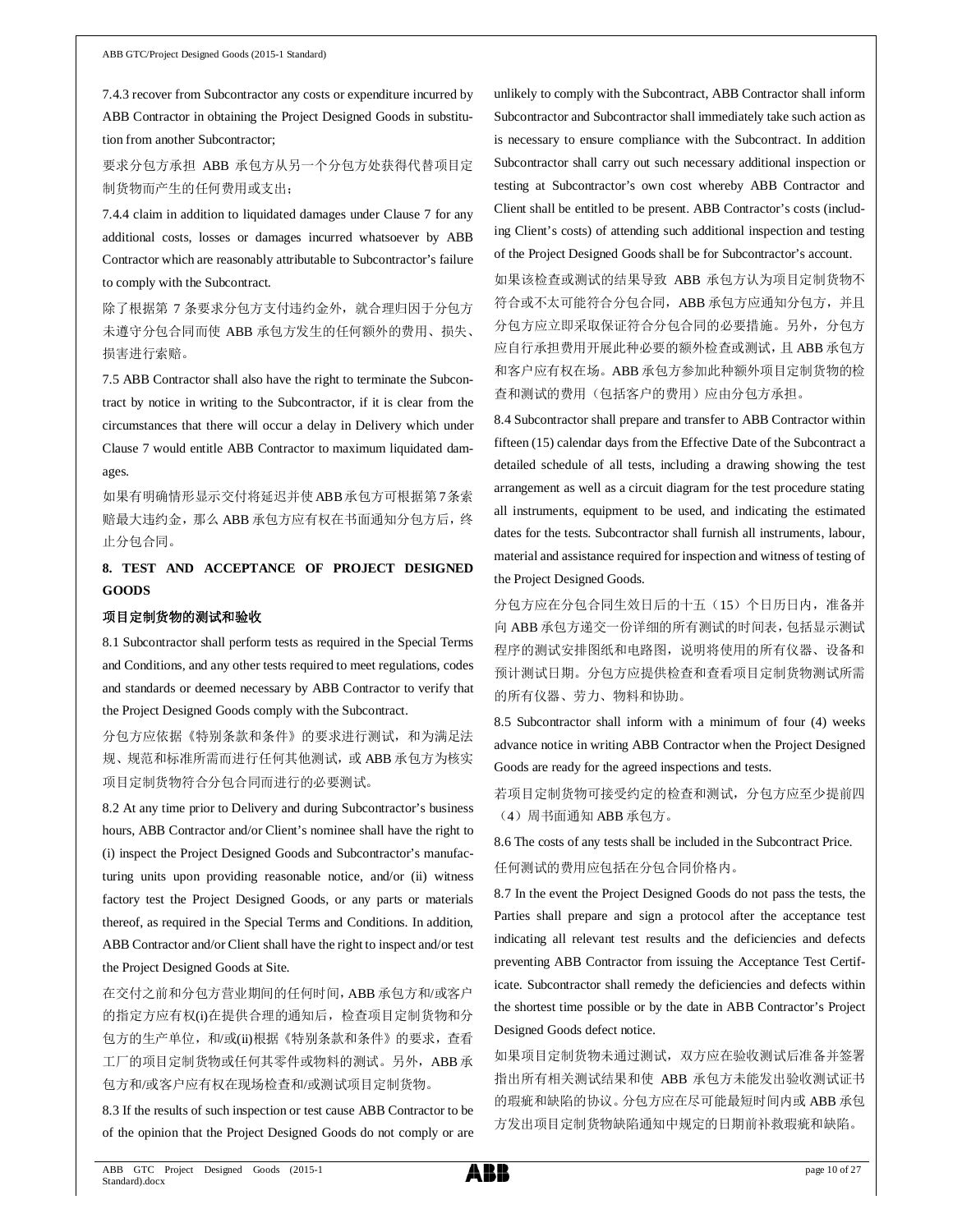8.8 ABB Contractor will issue an Acceptance Test Certificate when the Project Designed Goods have passed all applicable tests, including but not limited to factory tests, and Subcontractor has met all obligations under the Subcontract.

项目定制货物通过所有适用的测试(包括但不限于工厂测试), 以及分包方完成分包合同下所有义务时, ABB 承包方将发出验收 测试证书。

8.9 ABB Contractor in its sole discretion shall be entitled to issue the Acceptance Test Certificate as a conditional acceptance, despite deficiencies and defects identified during the inspection and testing program. In such case the conditional character and the respective deficiencies and defects shall be expressly described in the Acceptance Test Certificate, and Subcontractor shall remedy these deficiencies and defects within the shortest time possible, however not later than thirty (30) calendar days from the date of the (conditional) Acceptance Test Certificate. ABB Contractor is entitled to withhold any outstanding payments until all these deficiencies and defects have been remedied. Should Subcontractor fail to remedy the same within the thirty (30) calendar days' time period, the issued (conditional) Acceptance Test Certificate shall automatically be deemed to be null and void and ABB Contractor shall – without prejudice to any other rights or remedies it may have at law or under the Subcontract – be entitled (i) to treat the failure as a delay in completion, and (ii) to call any guarantees in its possession. The warranty period shall in no event commence under such (conditional) Acceptance Test Certificate. After all defects and deficiencies have been remedied in due time, the Acceptance Test Certificate shall become effective.

尽管在检验和测试中发现瑕疵和缺陷,ABB 承包方应有权自行决 定发出验收测试证书作为附条件验收。在此情况下,应在接受测 试证书中明确描述所附条件和相关瑕疵和缺陷,分包方应在最短 时间内(但不应迟于附条件验收测试证书出具起三十(30)个日 历日)补救这些瑕疵和缺陷。ABB 承包方有权暂缓支付任何未付 款项,直至所有瑕疵和缺陷被补救。如果分包方未在三十(30) 个日历日内就瑕疵和缺陷进行补救,已发出的附条件验收测试证 书应被视为自动无效,在不影响 ABB 承包方可根据法律或在分包 合同下享有的任何其他权利和补救的前提下,ABB 承包方有权(i) 视此种未补救为延迟完成, 和(ii)对其占有的担保物使权利。在出 具附条件验收测试证书的情况下,无论如何质保期间不应开始计 算。所有瑕疵和缺陷被适时地补救后,验收测试证书方可生效。

8.10 ABB Contractor shall issue the Final Acceptance Certificate when all defects and deficiencies have been remedied, Subcontractor has met all obligations under the Subcontract and the warranty period has expired.

所有缺陷和瑕疵已被补救,分包方完成分包合同下所有义务,以 及质保期届满后, ABB 承包方应发出最终验收证书。

8.11 ABB Contractor in its sole discretion shall be entitled to issue the Final Acceptance Certificate as a conditional acceptance, despite deficiencies and defects identified during the inspection and testing program. In such case the conditional character and the respective deficiencies and defects shall be expressly described in the (conditional) Final Acceptance Certificate, and Subcontractor shall remedy these deficiencies and defects within the shortest time possible, however not later than thirty (30) calendar days from the date of the (conditional) Final Acceptance Certificate. ABB Contractor is entitled to withhold any outstanding payments until all these deficiencies and defects have been remedied. Should Subcontractor fail to remedy the same within the thirty (30) calendar days' time period, the issued (conditional) Final Acceptance Certificate shall automatically be deemed to be null and void and ABB Contractor shall – without prejudice to any other rights or remedies it may have at law or under the Subcontract – be entitled (i) to treat the failure as a delay in performance, (ii) to be compensated by Subcontractor for all costs, damages and losses incurred as a result of these deficiencies and defects, and (iii) to call any guarantees in its possession. After all defects and deficiencies have been remedied, the Final Acceptance Certificate shall become effective.

尽管在检验和测试中发现瑕疵和缺陷,ABB 承包方应有权自行决 定发出最终验收证书作为附条件验收。在此情况下,应在最终验 收证书中明确描述所附条件和相关的瑕疵和缺陷,且分包方应在 最短时间内(但不应迟于(附条件的)最终验收证书发出起三十 (30)个日历日)补救这些瑕疵和缺陷。ABB 承包方有权暂缓支 付任何未付款项,直至所有瑕疵和缺陷被补救。如果分包方未在 三十(30)个日历日内就瑕疵和缺陷进行补救, 已发出的附条件 最终验收证书应被视为自动无效, 在不影响 ABB 承包方可根据 法律或在分包合同下享有的任何其他权利和补救的前提下, ABB 承包方有权(i) 视此种未补救为延迟完成,(ii) 由分包方补偿由瑕疵 和缺陷导致的所有费用、损害和损失,和(iii) 对其占有的担保行 使权利。所有瑕疵和缺陷被补救后,最终验收证书方可生效。

8.12 No certificate, consent, approval or acceptance by ABB Contractor or its representatives other than the Final Acceptance Certificate duly signed by ABB Contractor's authorized representatives shall neither be deemed to constitute final approval and acceptance of the Project Designed Goods nor relieve Subcontractor from any of its obligations under the Subcontract.

除了经 ABB 承包方授权代表正式签署的最终验收证书, ABB 承 包方或其代表的任何证书、同意、批准或验收既不视为构成对项 目定制货物的最终批准和验收,也不免除分包方在分包合同下的 任何义务。

8.13 Subcontractor shall have available and provide at its own expense sufficient equipment, workmen and services as required to obtain from ABB Contractor the Acceptance Test Certificate and the Final Acceptance Certificate. Any extension of time requires written applica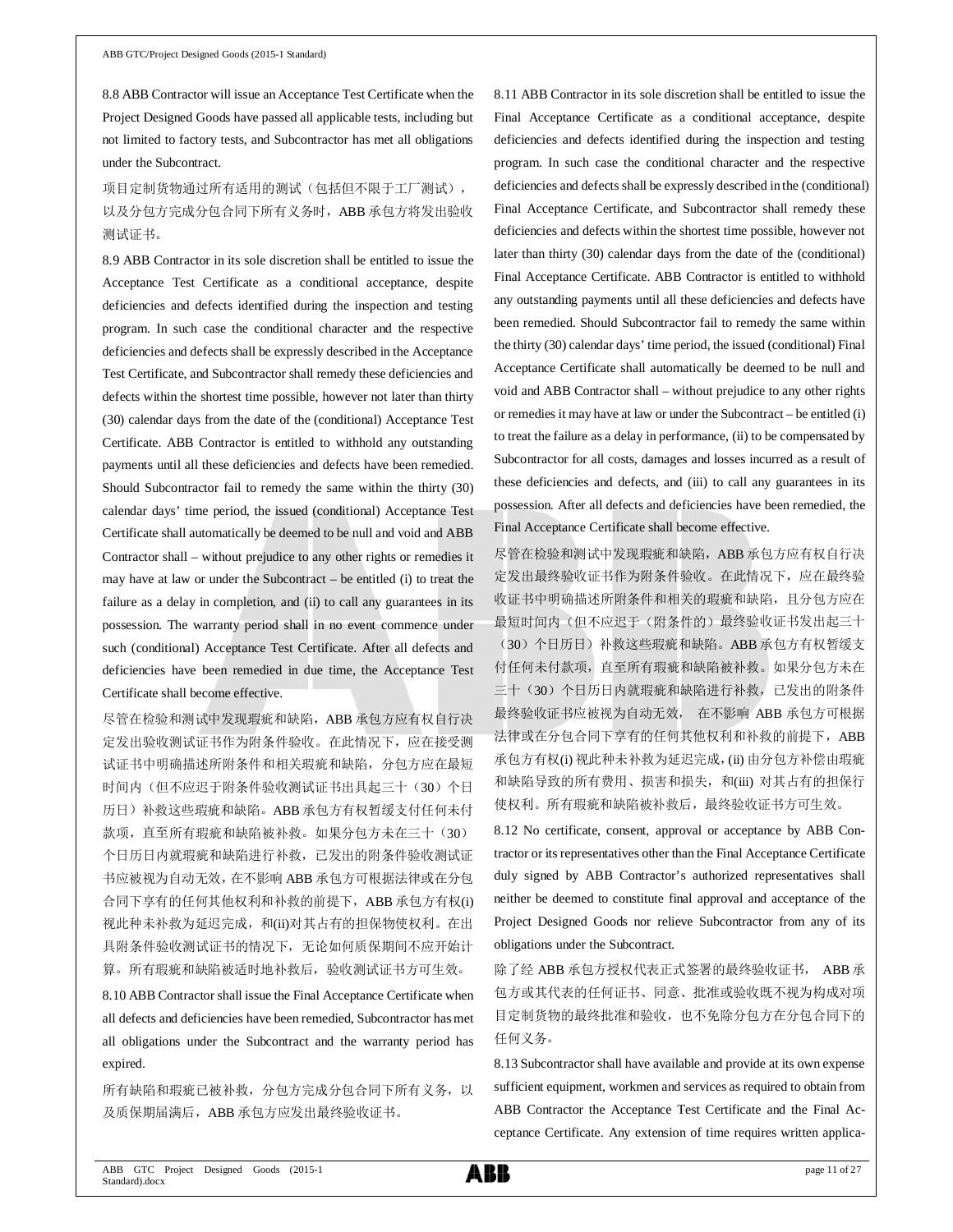tion of Subcontractor (including explanation of the reasons for not complying with the Schedule) and written approval of ABB Contractor.

分包方应自担费用拥有并提供从 ABB 承包方处获得验收测试证 书和最终验收证书所需的足够的设备、工人和服务。任何时间的 延长需由分包方书面申请(包括解释不遵守时间表的原因),并 得到 ABB 承包方的书面批准。

8.14 ABB Contractor may under circumstances endangering the Project Designed Goods and/or the proper execution of the Subcontract, without any effect on the obligations of either Party under the Subcontract, take possession of any part of the Project Designed Goods prior to Delivery. Such possession shall not constitute acceptance of the Project Designed Goods and shall not relieve Subcontractor of any of its obligations and liabilities under the Subcontract.

在危及项目定制货物和/或适当履行分包合同的情况下,ABB 承包 方可以在交付之前占有项目定制货物的任何部分,并不影响任意 一方在分包合同下的义务。此种占有不应构成对项目定制货物的 验收,并不应免除分包方在分包合同下的任何义务和责任。

8.15 Notwithstanding any approval, inspection, test or test sampling by ABB Contractor, Subcontractor shall remain fully responsible for the Project Designed Goods compliance with the Subcontract. This applies whether or not ABB Contractor has exercised its right of approval, inspection, testing and/or test sampling and shall not limit Subcontractor's obligations under the Subcontract. For the avoidance of doubt, approval, inspection, testing or test sampling of Project Designed Goods by ABB Contractor shall in no event exempt Subcontractor from or limit Subcontractor's warranties or liability in any way.

即使 ABB 承包方有任何批准、检查、测试或抽检,分包方对项目 定制货物符合分包合同仍然承担完全的责任。无论 ABB 承包方是 否行使了批准、检查、测试或抽检的权利,前述规定应适用,并 不应限制分包方在分包合同下的义务。为避免疑问, ABB 承包方 对项目定制货物的批准、检查、测试或抽检无论如何不以任何方 式免除或限制分包方的质保或责任。

# **9. SUSPENSION OF THE SUBCONTRACT**

### 分包合同中止

9.1 ABB Contractor shall have the right to suspend performance of the Subcontract at any time for convenience for a period of 90 calendar days in the aggregate without any compensation to Subcontractor. In case the suspension extends beyond 90 calendar days, Subcontractor shall be compensated by ABB Contractor for the direct and reasonable incurred costs of such suspension, such as cost of protection, storage and insurance. The agreed time for performance of the Subcontract or the concerned part thereof shall be extended by the time period of the suspension.

ABB承包方应有权在任何时间因便利中止履行分包合同累计不超 过 90 个日历日,而无需向分包方进行任何赔偿。如果中止超过累 计 90 个日历日, ABB 承包方应就此种中止产生的直接和合理的 费用向分包方赔偿,例如保护、存储和保险费用。约定的履行分 包合同的时间及相关部分应结合中止的时间相应延长。

9.2 If the suspension of the Subcontract is caused or requested by Client, Subcontractor shall be entitled only to a compensation as specified in the Subcontract and to the extent paid by Client.

如果分包合同中止是由客户引起或要求的,分包方应有权根据分 包合同规定要求赔偿并且以客户支付的范围为限。

9.3 Subcontractor shall suspend the performance of the Subcontract or any part thereof, including postponing the Delivery, for such times and in such manner as ABB Contractor considers necessary (i) for proper HSE or execution of the Subcontract, or (ii) due to any default by Subcontractor, in which case Subcontractor shall bear all costs and be liable for the delay arising from such suspension.

由于下列原因分包方应以 ABB 承包方认为必要的时间和方式中 止履行分包合同或其任何部分(包括推迟交付): (i) 为适当健康 安全环境或履行分包合同, 或 (ii) 由于任何分包方违约, 此情况 下分包方应承担所有费用和对因该中止而导致的延迟负责。

9.4 During any suspension Subcontractor shall properly protect and secure the Project Designed Goods.

在任何中止期间,分包方应适当保护和保存项目定制货物。

9.5 Subcontractor is obliged to make every effort to minimise the consequences of any suspension.

分包方有义务尽所有努力尽量减少中止的任何后果。

9.6 Subcontractor shall have no right to suspend performance of the Subcontract.

分包方无权中止履行分包合同。

## **10. FORCE MAJEURE**

# 不可抗力

10.1 Neither Party shall be liable for any delay in performing or for failure to perform its obligations under the Subcontract if the delay or failure results from an event of "Force Majeure", provided that the affected Party serves notice to the other Party within five (5) calendar days from occurrence of the respective event of Force Majeure.

任何一方都不应对 "不可抗力"事件导致的延迟履行或未能履行 相应分包合同项下的义务负责,前提是受影响方在发生相应的不 可抗力事件后五(5)个日历日内通知了另一方。

10.2 "Force Majeure" means the occurrence of any of the following events, provided that they are unforeseeable and beyond the control of the Party affected that results in the failure or delay by such Party of some performance under the Subcontract, in full or part: flood, earthquake, volcanic eruption, war (whether declared or not), or terrorism. "不可抗力"指发生以下任一事件:洪水、地震、火山爆发、战 争(无论是否宣战)、或恐怖主义,前提是这些事件不可预见、

在受影响方控制之外、导致此方不能履行或迟延履行分包合同。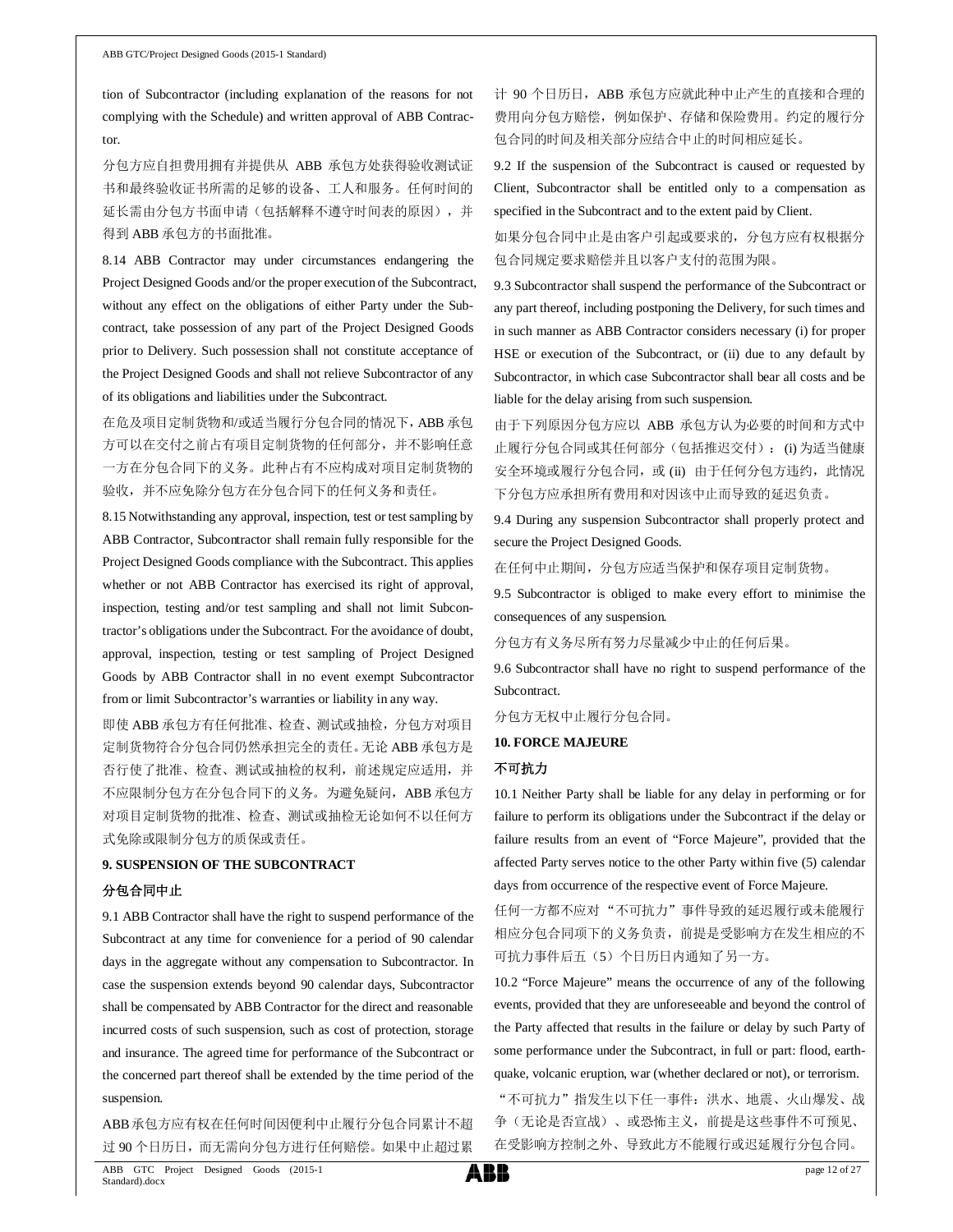10.3 The delayed Party will provide continuous updates on status and efforts to resolve the delay, and will ultimately be entitled to an extension of time only, and no monetary compensation for the delay. Each Party shall use its reasonable endeavours to minimise the effects of any event of Force Majeure.

延迟履行的一方将提供延迟状态和为解决延迟所做努力的持续更 新,并将最终有权仅延期履行,但不得对延期享有金钱补偿。任 意一方应做出合理努力尽量减少任何不可抗力事件的影响。

10.4 If an event of Force Majeure occurs which exceeds twelve (12) months either Party shall have the right to terminate the Subcontract forthwith by written notice to the other Party without liability to the other Party.

如果不可抗力事件发生超过十二(12)个月,任一方应有权通过 书面通知另一方立即终止分包合同并不对另一方承担责任。

### **11. WARRANTY**

### 质保

11.1 Subcontractor warrants that:

分包方保证:

11.1.1 the Project Designed Goods comply with the Subcontract, including but not limited to the specifications as stipulated in the Subcontract, and with good engineering practices, and that they retain the functionality and performance as expected by Client, and remain free from rights of third parties, including Intellectual Property Rights; 项目定制货物符合分包合同(包括但不限于分包合同中的任何规 格要求),符合良好的工程实践,具有客户期待的功能和性能, 并且没有任何附加的第三方权利(包括知识产权);

11.1.2 the Project Designed Goods are fit for the particular purpose of the Project, whether expressly or impliedly made known to Subcontractor in the Subcontract;

项目定制货物适合项目的特别目的,无论是否在分包合同中向分 包方明示或默示;

11.1.3 the Project Designed Goods are new and unused at the date of Delivery;

项目定制货物在交付日是新的并未被使用;

11.1.4 the Project Designed Goods are free and remain free from defects during the warranty period; and

项目定制货物没有缺陷并在质保期内保持没有缺陷;和

11.1.5 the Project Designed Goods comply with Clauses 3.1.1 and 20 (Compliance, Integrity).

项目定制货物符合第 3.1.1 条和第 20 条 (合规、诚信)。

11.2 Subcontractor warrants that the Embedded Software does not contain hidden files, does not replicate, transmit, or activate itself without control of a person operating the computing equipment on which it resides, and does not contain licence activation or authorization key or other function, whether implemented by electronic, mechanical software, or other means, that restricts or may restrict use or access to the Embedded Software, and each Embedded Software logs any failure and assists incidents in a log file which may be reviewed online.

分包方保证嵌入式软件不包含隐藏的文件,在无人控制运行嵌入 式软件所属计算设备的情况下,无论通过电子、机械软件、或其 他方式不会复制、传播、或激活自身,且不包含限制或可能限制 使用或访问嵌入式软件的激活许可或授权钥匙或其他功能,每个 嵌入式软件记录任何故障并且可以在线检阅记录文件以协助解决 故障。

11.3 The warranty period shall be thirty six (36) months from the date ABB Contractor has obtained the Provisional Acceptance Certificate. If Provisional Acceptance Certificate cannot be achieved through no fault of Subcontractor, the warranty period shall be forty eight (48) months from the date of issuance of Acceptance Test Certificate for the respective Project Designed Goods, and in the absence of such Acceptance Test Certificate, the warranty period shall be forty eight (48) months from Delivery.

质保期应为 ABB 承包方获得预验收证书起三十六(36)个月。如果 分包方没有错误并且没有获取预验收证书,质保期应为相关项目 定制货物的验收测试证书发出后四十八(48)个月;如果也没有该验 收测试证书,质保期应为交付后的四十八(48)个月。

11.4 In the event of a breach of warranty, the entire warranty period of Clause 11.3 shall be restarted upon Client's and/or ABB Contractor's written confirmation that the Project Designed Goods are no longer defective. In all other cases the warranty period shall be extended by a time period which is equal to the time period from ABB Contractor's notice of breach of warranty to Subcontractor until ABB Contractor notifies Subcontractor in writing that the breach has been successfully remedied. For all other parts of the Project Designed Goods which cannot be used for the purposes of the Project as a result of a defect or damage, the same warranty extension shall apply.

如果违反质保,第 11.3 条的整个质保期限应在收到客户和/或 ABB 承包方书面确认项目定制货物不再有缺陷后重新开始计算。在其 他所有情况下,质保期间应予以相应延长,延长时间等同于自ABB 承包方通知分包方违反质保起至 ABB 承包方书面通知分包方该 违反已被成功补救。因有缺陷或损害而不能为项目之目的而使用 的项目定制货物的所有其他部分,此种质保期的延长也应同样适 用。

11.5 Subcontractor shall, during a period of three (3) years after expiry of the warranty period, remain responsible for and shall remedy any defects in the Project Designed Goods which have not been detected by inspections or tests carried out and did not otherwise become obvious before the expiry of the warranty period, but are the result of non-compliance of the Project Designed Goods with the Subcontract prior to the expiry of the warranty period (hidden/latent defects).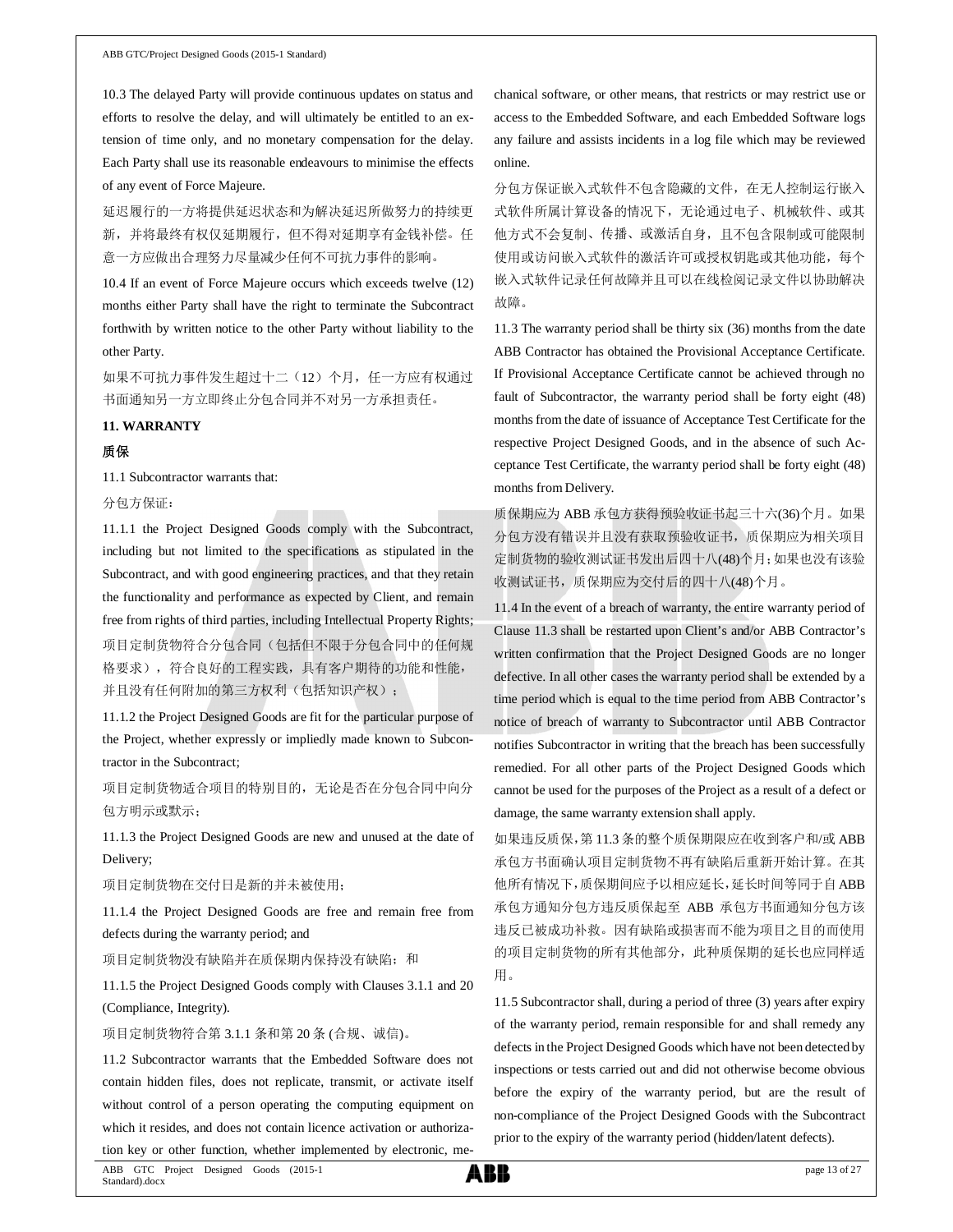分包方应在质保期到期后的 3 年内对未被检查和测试发现的,也 未在质保期到期前变得明显的,但却是在质保期到期前项目定制 货物不符合分包合同引起的项目定制货物的任何隐藏/潜在的缺 陷负责,并应对其进行补救。

11.6 Subcontractor assigns, transfers and conveys to ABB Contractor all of its rights, title and interests under any and all warranties with respect to the Project Designed Goods.

分包方向 ABB 承包方转让、转移和让与项目定制货物有关的任何 和所有质保项下的所有权利、权益和利益。

11.7 In case of non-compliance with the warranty provided under this Clause 11, ABB Contractor shall be entitled to enforce one or more of the following remedies at Subcontractor's own expense and risk:

如果不符合第 11 条的质保, ABB 承包方应有权由分包方承担费 用和风险执行以下一个或几个补救措施:

11.7.1 to give Subcontractor the opportunity to carry out any additional work necessary to ensure that the terms and conditions of the Subcontract are fulfilled within twenty (20) calendar days from ABB Contractor's notice. If not otherwise agreed in writing by the Parties, such remedial work requires acceptance by ABB Contractor;

自 ABB 承包方通知后二十(20)个日历日内,给分包方机会开展 任何必要的额外工作以保证完成分包合同条款。若非由双方另行 书面约定,该补救工作须由 ABB 承包方验收;

11.7.2 to carry out (or to instruct a third party to carry out) any additional work necessary to make the Project Designed Goods comply with the Subcontract;

开展(或指派第三方开展)任何必要的额外工作使项目定制货物 符合分包合同;

11.7.3 to obtain from Subcontractor prompt repair or replacement of the non-compliant Project Designed Goods by other Project Designed Goods conforming with the Subcontract. Any and all costs, including but not limited to costs of transportation to Site, disassembly, cleaning, upgrade, assembly, installation, testing, inspection, insurance, completion, and acceptance, which are connected with correcting defects or damages shall be to Subcontractor's account. This covers the time period until issuance of the Final Acceptance Certificate;

由分包方立即修理或从分包方处立即获得其他符合分包合同的项 目定制货物来代替不符合分包合同的项目定制货物。任何和所有 费用,包括但不限于与纠正缺陷或损害有关的去现场的交通、拆 卸、清洗、升级、组装、安装、测试、检验、保险、竣工和验收 的费用应由分包方承担。此覆盖了最终验收证书发出之前的时间 段。

11.7.4 to refuse to accept any further Project Designed Goods, but without exemption from Subcontractor's liability for the defective Project Designed Goods for which ABB Contractor shall be entitled to a price reduction, instead of requiring their correction, replacement or

reduction in the Subcontract Price. Such adjustments shall be effected whether or not final payment has been made;

拒绝接受任何进一步的项目定制货物,但不免除分包方对有缺陷 的项目定制货物的责任, ABB 承包方有权要求降低价格, 而不要 求纠正、替换或移除。将出具变更单来反映分包合同价格的公平 降低。无论是否已最终付款,该调整应生效。

11.7.5 to claim such costs and damages as may have been sustained by ABB Contractor as a result of Subcontractor's breach or failure;

ABB 承包方向分包方索赔因其违约或失败而产生的费用和损害; 11.7.6 to terminate the Subcontract in accordance with Clause 19.1. 根据第 19.1 条终止分包合同。

11.8 The rights and remedies available to ABB Contractor and contained in the Subcontract are cumulative and are not exclusive of any rights or remedies available under warranty, at law or in equity.

ABB 承包方享有包含在分包合同中的权利和救济是累积性的,并 不排除在质保下、根据法律或公平享有的任何权利和救济。

## **12. STEP IN**

### 介入

If Subcontractor (a) fails to deliver the Project Designed Goods or any part thereof in accordance with the Schedule or (b) fails to deliver the Project Designed Goods in accordance with any requirements as provided in the Subcontract and, within seven (7) calendar days after receipt of written notice from ABB Contractor, Subcontractor fails to take satisfactory actions (acceptable to ABB Contractor) to commence correction of such default or neglect with diligence and promptness, ABB Contractor may, without prejudice to any other remedy or rights ABB Contractor may have, take the Project Designed Goods (or relevant part thereof) out of the hands of Subcontractor and employ other subcontractors to complete the Project Designed Goods (or relevant part thereof) or complete it by using its own resources. Any such work shall be performed at Subcontractor's risk and expense. ABB Contractor shall have the right to take possession at Subcontractor's premises of any uncompleted part of the Project Designed Goods and use all drawings, technical information related to the Project Designed Goods, materials, equipment and other property provided (or to be provided) or used by Subcontractor and use it as ABB Contractor deems fit in order to complete the Project Designed Goods. If the cost to ABB Contractor for so completing the Project Designed Goods shall exceed the amount which would have been due to Subcontractor if the Project Designed Goods had been completed by him, Subcontractor shall pay the amount of such excess to ABB Contractor or it will be deducted from any money due or money that will become due to Subcontractor or from any of Subcontractor's guarantees.

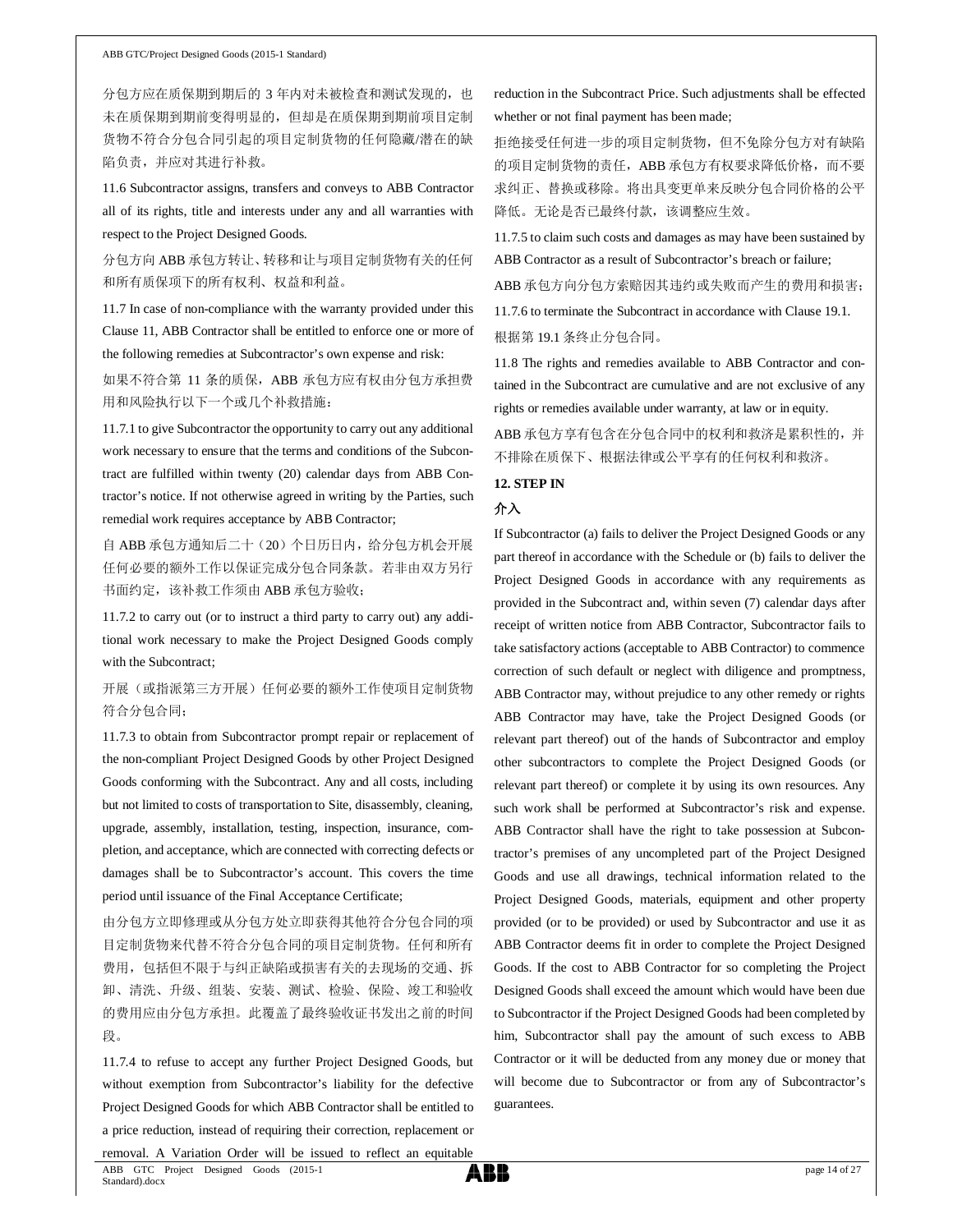如果分包方(a) 未根据时间表交付项目定制货物或其任何部分,或 (b)未根据分包合同中的任何要求交付项目定制货物,且在接到 ABB 承包方的书面通知后的七(7)个日历日内,分包方未迅速 采取令 ABB 承包方满意和接受的行动来纠正违约或疏忽, ABB 承包方可以从分包方处接管项目定制货物或其相关部分,并雇佣 其他分包方来完成项目定制货物(或其相关部分)或使用其自己 的资源完成它,并且不影响 ABB 承包方可享有的任何其他救济或 权利。任何此种工作应由分包方承担风险和费用。ABB 承包方应 有权在分包方的经营场址占有任何未完成的项目定制货物的部分, 使用与项目定制货物有关的所有设计图、技术信息、材料、设备 和分包方设备和分包方提供的(或将提供的)或使用的其他财产, 并由 ABB 承包方以其认为合适的方式用于完成项目定制货物。如 果 ABB 承包方完成项目定制货物的费用额超过分包方完成项目 定制货物产生的费用,分包方应向 ABB 承包方支付超过部分,或 从任何分包方到期或将到期款项或分包方的担保中扣除。

### **13. PRICES, PAYMENT TERMS, INVOICING**

### 价格、支付条件和发票

13.1 The Subcontract Price shall be deemed to cover the fulfilment by Subcontractor of all its obligations under the Subcontract and include the costs of the Project Designed Goods specified and the costs for everything, including but not limited to fees, taxes, duties, transportation, profit, overhead, licences, permits, and travel, whether indicated or described or not, which is necessary for the execution, completion, and warranty of the Project Designed Goods.

分包合同价格是分包方完成所有分包合同下义务的价格,并且包 含完成规定的项目定制货物的费用,和其他所有事项的费用,包 括但不限于对项目定制货物的执行、完成和担保有必要的费用、 税费、关税、交通、利润、经常费用、许可、执照和差旅,无论 是否明确列出。

# 13.2 The prices stipulated in the Subcontract are fixed unless otherwise provided in a Variation Order.

分包合同规定的价格固定不变,除非变更单中另行约定。

13.3 The payment terms and the applicable procedures shall be specified in the Subcontract.

付款条件和适用程序应在分包合同中规定。

13.4 Subcontractor shall submit invoices complying with Subcontractor's and ABB Contractor's applicable local mandatory law, generally accepted accounting principles and ABB Contractor requirements set forth in the Subcontract, which shall contain the following minimum information: Subcontractor name, address and reference person including contact details (telephone, e-mail etc.); invoice date; invoice number; Order number (same as stated in the Order); Subcontractor number (same as stated in the Order); address of ABB Contractor; quantity; specification of Project Designed Goods supplied; price (total amount invoiced); currency; tax or VAT amount; tax or VAT number; Authorized Economic Operator and/or Approved

# Exporter Authorization number and/or other customs identification number, if applicable.

分包方应遵照分包方和 ABB 承包方当地适用的强制性法律、通用 会计准则和分包合同中载明的 ABB 承包方的要求提交发票,并至 少包含下列信息:分包方名称、地址和联系人(包括详细联系信 息,如电话、电子邮件等)、发票日期、发票号码、订单号码(与 订单上的相同)、分包方编号(与订单上的相同)、ABB 承包方 地址、数量、项目定制货物规格、价格(开票总价)、货币、税 款或增值税金额、税号或增值税编号、经认证的经营者和/或经批 准的出口商授权号和/或其他海关识别码(如适用)。

13.5 Invoices shall be accompanied by interim release of liens or privileges and shall be issued to ABB Contractor as stated in the Subcontract. Invoices shall be sent to the invoice address specified in the Subcontract. The submission of an invoice shall be deemed to be a confirmation by Subcontractor that it has no additional claims, except as may already have been submitted in writing, for anything that has occurred up to and including the last day of the period covered by such invoice.

发票应附有临时解除留置权或特权的文件,并应根据分包合同向 ABB 承包方开具。发票应发送至分包合同中的联系地址。提交发 票应被视为分包方确认没有任何额外的索赔、除非该索赔已书面 提交,该发票覆盖其明确的期间内直至最后一天结束前已经发生 的任何事项。

13.6 Subcontractor shall make payment in due time for all equipment and labour used in, or in connection with, the performance of the Subcontract in order to avoid the imposition of any lien or privilege against any portion of the Project Designed Goods and/or the Project. In the event of the imposition of any such lien or privilege by any person who has supplied any such equipment or labour, or by any other person claiming by, through or under Subcontractor, Subcontractor shall, at its own expense, promptly take any and all action as may be necessary to cause such lien or privilege to be released or discharged. Subcontractor shall furnish satisfactory evidence, when requested by ABB Contractor, to verify compliance with the above. In the alternative, ABB Contractor may pay to release the lien and withhold such amounts from Subcontractor.

分包方应就履行分包合同中使用或与履约有关的所有设备和劳力 按时付款,从而避免项目定制货物和/或项目的任何部分产生任何 留置或特权。如果提供任何该设备和劳力的任何人,或通过分包 方索赔的任何其他人行使任何此种留置或特权,分包方应自担费 用立即采取必要的任何和所有行动解除该留置权或免除特权。分 包方应当应 ABB 承包方的要求,提供令人满意的证据证明符合以 上要求, 或者, ABB 承包方可以支付款项以解除留置权, 并从应 支付给分包方的款项中抵扣。

13.7 ABB Contractor shall have the right to withhold the whole or part of any payment to Subcontractor which, in the opinion of ABB Con-

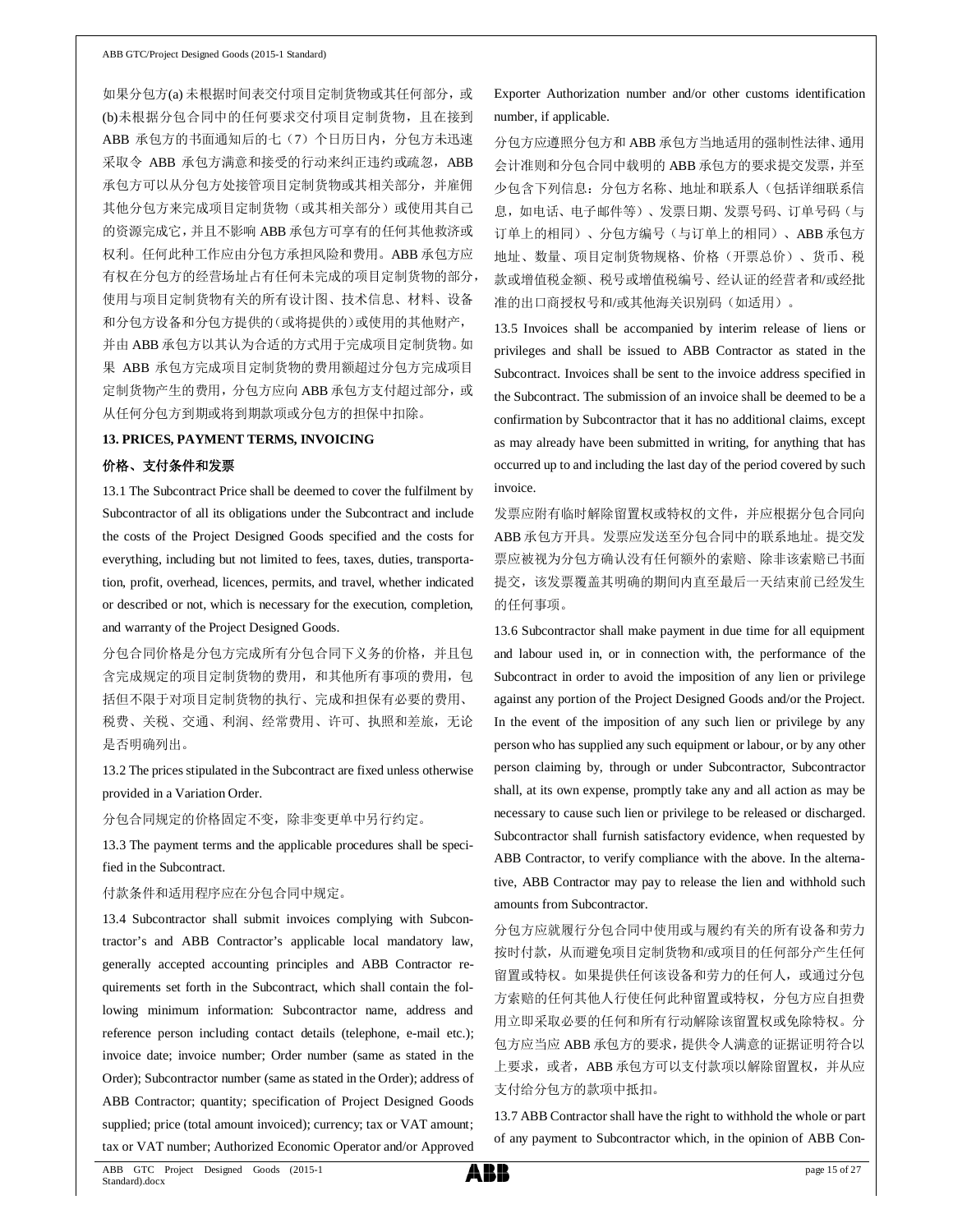tractor, is necessary for protection of ABB Contractor from loss on account of claims against Subcontractor, or failure by Subcontractor to make due payments to its sub-suppliers or employees, or not having paid taxes, dues and social insurance contributions. ABB Contractor reserves the right to set off such amount owed to Subcontractor, or withhold payment for Project Designed Goods not delivered in accordance with the Subcontract. However, Subcontractor shall not be entitled to set off any amounts owed by ABB Contractor to Subcontractor, unless prior approval has been granted by ABB Contractor in writing.

如 ABB 承包方认为有必要为了使 ABB 承包方避免由于针对分包 方的索赔或由于分包方未向次级供应商或员工付款或未支付税费、 税款和保险费而使 ABB 承包方遭受损失, ABB 承包方有权暂缓 支付全部或部分任何应向分包方支付的款项。ABB 承包方有权从 应付分包方的款项中抵扣或暂缓支付未按照分包合同交付项目定 制货物的款项。然而,分包方不应有权抵扣任何 ABB 承包方欠分 包方的款项,除非 ABB 承包方事先书面批准。

13.8 Unless otherwise agreed in writing (or instructed by ABB Contractor in writing), Subcontractor shall carry on and maintain the timely supply of the Project Designed Goods during arbitration and any dispute or disagreement with ABB Contractor, including, without limitation, a dispute or disagreement about ABB Contractor's withholding of payments otherwise due to Subcontractor.

除非另行书面约定(或 ABB 承包方书面指示),分包方应在仲裁 期间和与 ABB 承包方有任何争议或分歧期间(包括但不限于由分 包方引起的 ABB 承包方暂缓支付而产生的争议或分歧),继续和 维持项目定制货物的及时供应。

#### **14. FINANCIAL GUARANTEES**

#### 财务担保

14.1 Subcontractor shall submit financial guarantees as required in the Special Terms and Conditions, within fifteen (15) calendar days from Effective Date of the Subcontract. The guarantees shall be issued by reputable banks accepted by ABB Contractor. The guarantees shall be unconditional, irrevocable and payable on first demand. Subcontractor's failure to provide such financial guarantees shall entitle ABB Contractor to claim compensation for costs and damages as may have been sustained by ABB Contractor as a result of Subcontractor's failure to provide such financial guarantees, without prejudice to any other rights ABB Contractor may have under the Subcontract. ABB Contractor may seek additional security from Subcontractor, such as a parent company or bank guarantee, in a form as provided in the Annexes.

分包方应自分包合同生效日起十五(15)个日历日内根据《特别 条款和条件》要求提交财务担保。担保应由 ABB 承包方认可的知 名银行签发。担保应是无条件、不可撤销和见索即付。分包方未 提供此种财务担保, 则 ABB 承包方有权就 ABB 承包方因分包方

未提供此种担保而可能遭受的费用和损害要求补偿,并且不影响 ABB 承包方在分包合同下享有的任何其他权利。ABB 承包方可以 要求分包方提供附件中形式的其他担保,如母公司担保或银行担 保。

14.2 The financial guarantees shall remain valid until issuance of the Final Acceptance Certificate by ABB Contractor. However, in case an advance payment guarantee is submitted, such guarantee shall remain valid until issuance of the Acceptance Test Certificate.

财务担保应保持有效直到 ABB 承包方发出最终验收证书。然而, 如果提交预付款保函,该保函应保持有效直到验收测试证书发出。

14.3 In the event the Parties agree on increased prices, the financial guarantee shall be increased proportionally within twenty (20) calendar days from ABB Contractor's written confirmation of the increase of the respective prices, or otherwise the equivalent amount shall be deducted from each invoice and become reimbursable upon issuance of the Final Acceptance Certificate.

如果双方同意提高价格,财务担保应在 ABB 承包方书面确认相关 价格增加后的二十(20)个日历日内按比例提高,或相等金额应 从每张发票中被扣除,并在最终验收证书发出后变为可支付。

14.4 All costs related to financial guarantees shall be for the account of Subcontractor.

所有财务担保的费用应由分包方承担。

**15. DOCUMENTATION**

### 文件

15.1 Subcontractor shall at its expense:

分包方应自担费用:

15.1.1 submit, as part of the Project Designed Goods, the Subcontractor Documentation. Delay in submitting the Subcontractor Documentation is regarded a delay in supplying the Project Designed Goods and the consequences are as set out in Clause 7 (Time for Delivery, Delay);

提交项目定制货物包含的分包方文件。延迟提交分包方文件被视 为延迟提供项目定制货物,后果见第7条(交付时间、延迟);

15.1.2 prepare translation into English and/or any other language if so required by ABB Contractor;

如果 ABB 承包方要求,将文件翻译成英语和/或任何其他语言;

15.1.3 immediately upon receipt of Client's and/or ABB Contractor's technical specification, carefully check such specifications and Subcontractor shall promptly notify ABB Contractor of any errors, omissions or discrepancies found in such specifications. ABB Contractor shall not bear any costs or liability in relation to any errors, omissions or discrepancies which Subcontractor ought to have found during its check;

一旦收到客户和/或 ABB 承包方的技术说明,分包方立即仔细查 看该说明并应就该说明中的任何错误、疏漏或偏差迅速通知 ABB

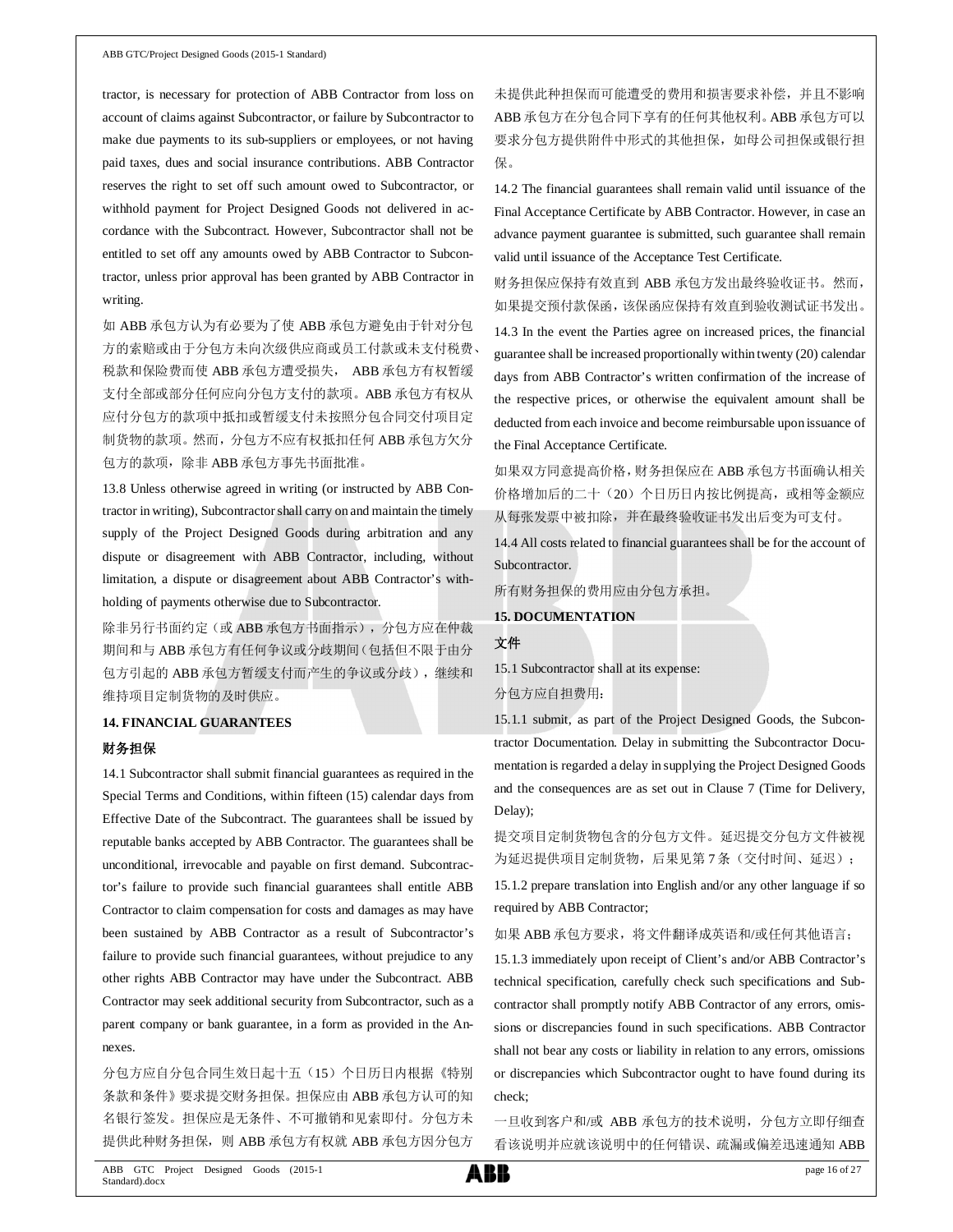# 承包方。ABB 承包方不对分包方本应在检查中发现的任何错误、 疏漏或偏差承担任何费用或责任;

15.1.4 provide ABB Contractor with updated copies of the drawings ("as-built") and specifications showing all changes and modifications made during the execution of the Subcontract.

## 向 ABB 承包方提供更新的设计图的复印件("竣工图")和显示 执行分包合同中所有变更和修改的说明。

15.2 Where certificates are required, such certificates shall be submitted by and at the expense of Subcontractor. Such submittal shall be made in accordance with ABB Contractor's instructions. Certificates shall be subject to review and approval by ABB Contractor, and Project Designed Goods represented by such certificates shall not be fabricated or delivered without such review and approval. Certificates shall clearly identify the Project Designed Goods being certified and shall include but not be limited to the following information: Subcontractor's name, name of the item, manufacturer's name, and reference to the appropriate drawing, technical specification section and paragraph number, all as applicable.

当要求提交证书时,由分包方提交该证书并承担费用,并且根据 ABB 承包方的指示进行提交。证书应经 ABB 承包方的审核和批 准,该证书证明的项目定制货物未经上述审核和批准不应制造和 交付。证书应明确识别发证的项目定制货物并应包括但不限于以 下信息:分包方名称、项目名称、制造商名称、设计图参考、技 术说明部分和段落号(如都适用)。

15.3 All Subcontractor Documentation is subject to the provisions above as well as the review and approval by ABB Contractor.

所有分包方文件应遵守以上条款并经过 ABB 承包方审核和批准。

15.4 Subcontractor shall not be entitled to any compensation for Project Designed Goods provided prior to such approval to the extent that Project Designed Goods have to be modified in the result of comments from ABB Contractor.

# 在获得 ABB 承包方批准之前,分包方无权就按照 ABB 承包方的 要求和意见对提供的项目定制货物进行修改而享有任何补偿。

15.5 ABB Contractor shall approve or comment on Subcontractor Documentation within the number of days after receipt specified in the Subcontract, provided that the Subcontractor Documentation is in a status that enables ABB Contractor to decide if the submitted Subcontractor Documentation is to be approved or revised.

如果分包方文件已经足以使 ABB 承包方决定是否批准或需要修 订, ABB 承包方收到文件后在分包合同规定的时间内应批准或对 分包方文件提出意见。

15.6 Subcontractor Documentation commented upon by ABB Contractor shall be corrected and resubmitted for approval within seven (7) calendar days from the date of receipt of the comments by Subcontractor.

# 经 ABB 承包方提出意见的分包方文件应由分包方在收到意见之 日起的七(7)个日历日内更正并重新提交供批准。

15.7 Reviews and approvals by ABB Contractor do not constitute formal and final acceptance of the details, general design, calculations, analyses, test methods, certificates, materials or other concerned items of the Project Designed Goods and do not relieve Subcontractor from full compliance with its contractual obligations. Final acceptance of the Project Designed Goods is exclusively subject to issuance of Final Acceptance Certificate.

ABB 承包方的审核和批准不构成对详细资料、整体设计、计算、 分析、测试方法、证书、物料或与项目定制货物相关的其他事项 的正式和最终接受,且不免除分包方完全符合合同的义务。对项 目定制货物的最终验收仅以出具的最终验收证书为准。

15.8 Any drawings and documents provided by ABB Contractor to Subcontractor shall remain the exclusive property of ABB Contractor and may not be used by Subcontractor for any other purpose than performing the Subcontract. Such drawings and documents must not be copied, reproduced or transmitted in whole or in part to any third party without the prior written consent of ABB Contractor. All drawings and documents provided by ABB Contractor to Subcontractor shall be returned to ABB Contractor upon ABB Contractor's request.

ABB 承包方提供给分包方的任何设计图和文件应为 ABB 承包方 的排他性财产,不能被分包方用于履行分包合同外的其他目的。 该设计图和文件未经 ABB 承包方事先书面同意不得整体或部分 地向任何第三方拷贝、复制或传播。ABB 承包方向分包方提供的 所有设计图和文件应在 ABB 承包方要求后归还给 ABB 承包方。

15.9 Subcontractor shall keep all Subcontractor Documentation at least for ten (10) years after Delivery or any such longer time required by applicable law.

分包方应在交付后的至少十(10)年或根据法律更长的时间内保 存所有分包方文件。

# **16. INTELLECTUAL PROPERTY** 知识产权

16.1 Subcontractor hereby grants ABB Contractor and/or Client, or undertakes to procure that ABB Contractor and/or Client is granted, a perpetual, irrevocable, transferable, sub-licensable, non-exclusive, royalty-free licence to use the Intellectual Property Rights in the Project Designed Goods, including Subcontractor Documentation and including Embedded Software, if any.

分包方在此授权 ABB 承包方和/或客户,或使 ABB 承包方和/或客 户被授予,永久的、不可撤销的、可转让的、可分许可的、非排 他性的、免费的使用项目定制货物,包括分包方文件和嵌入式软 件(如有)许可。

16.2 In the event any Intellectual Property Rights in the Project Designed Goods are to be transferred from Subcontractor to ABB Con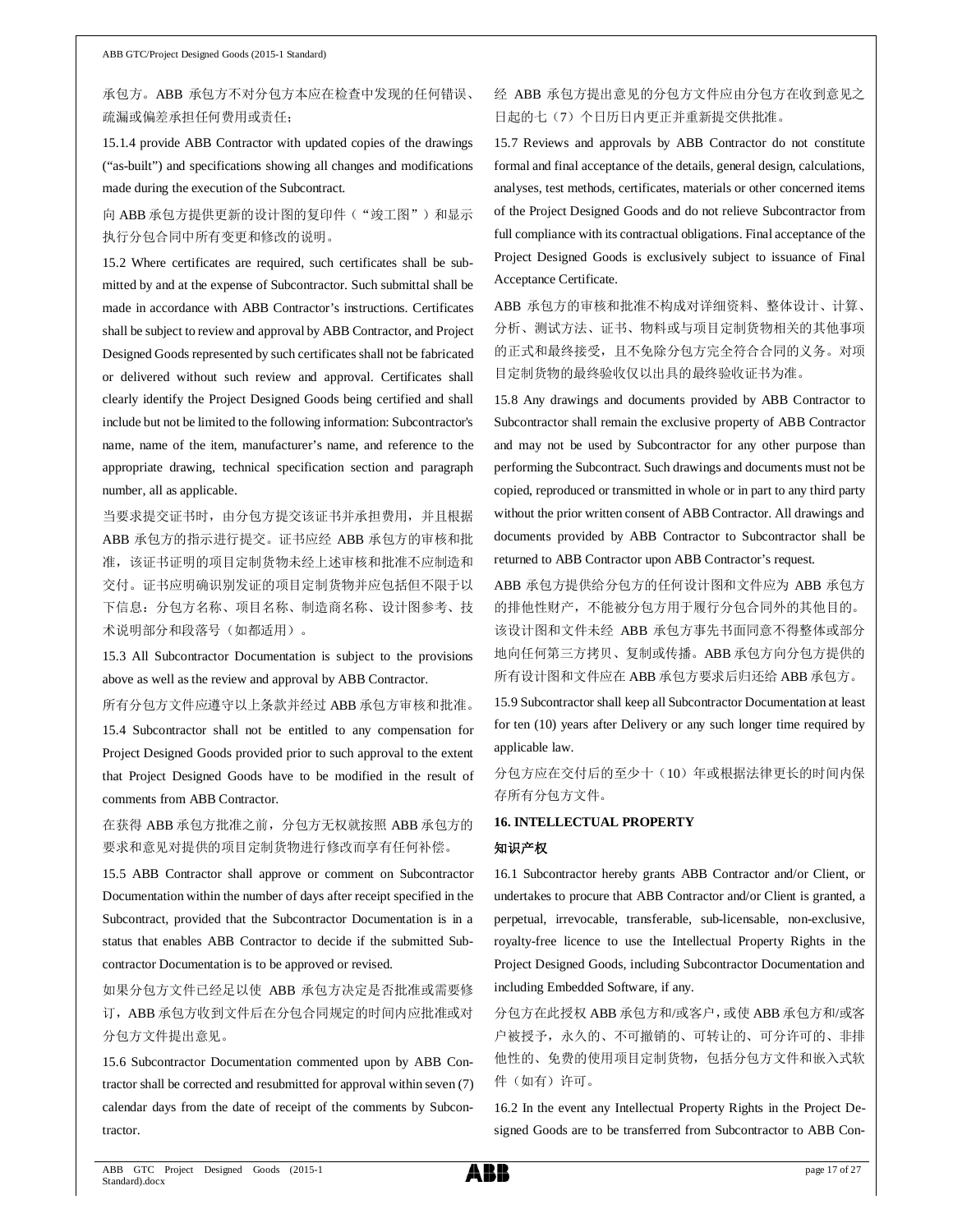tractor or Client, the terms and conditions for such transfer shall be separately agreed in the Special Terms and Conditions.

如果项目定制货物中的任何知识产权将从分包方转让至 ABB 承 包方或客户,该转让的条款应在《特别条款和条件》中另行约定。

16.3 In the event the Embedded Software contains or uses Open Source Software, Subcontractor must fully specify and inform ABB Contractor in writing and prior to Delivery about all Open Source Software implemented into or used by the Embedded Software. In the event that ABB Contractor does not approve Open Source Software components contained in or used by the Embedded Software, Subcontractor agrees to replace or substitute the affected Open Source Software component(s) contained in or used by the Embedded Software.

如果嵌入式软件包含或使用开源软件,分包方必须在交付之前以 书面形式就嵌入式软件使用或实施的所有开源软件的情况向ABB 承包方完全予以说明和告知。如果 ABB 承包方不批准嵌入式软件 中包含或使用的任何开源软件元件,分包方同意更换或替换嵌入 式软件中包含或使用的受影响开源软件元件。

### **17. LIABILITY AND INDEMNITY**

### 责任和赔偿

17.1 Subcontractor shall indemnify ABB Contractor and Client against all liabilities, losses, damages, injuries, cost, actions, suits, claims, demands, charges or expenses whatsoever arising in connection with death or injury suffered by persons employed by Subcontractor or any of its sub-suppliers.

分包方应就其或其任何次级供应商雇用的人员的死亡或伤害引起 的所有责任、损失、损害、伤害、费用、行动、诉讼、索赔、要 求、收费,向 ABB 承包方和客户进行补偿。

17.2 Without prejudice to applicable mandatory law or unless otherwise agreed between the Parties, Subcontractor shall compensate/indemnify ABB Contractor and Client for all liabilities, losses, damages, injuries, cost, actions, suits, claims, demands, charges or expenses whatsoever arising out of or in connection with the performance of the Subcontract and/or the Project Designed Goods (i) for Subcontractor's breaches of the Subcontract, and (ii) for any claim made by a third party (including employees of Subcontractor) against ABB Contractor in connection with the Project Designed Goods and to the extent that the respective liability, loss, damage, injury, cost or expense was caused by or arises from acts or omissions of Subcontractor and/or from the Project Designed Goods.

在不影响适用的强制性法律的情况下或除非双方之间另有约定, 分包方应就以下引起的或与之有关的所有责任、损失、损害、伤 害、费用、行动、诉讼、索赔、要求、收费或由履行分包合同和/ 或项目定制货物导致的或与之有关的费用,向 ABB 承包方和客户 进行赔偿/补偿: (1) 分包方违反分包合同, 和(2) 第三方(包 括分包方员工)针对 ABB 承包方提出的与项目定制货物相关的任

何索赔以及由分包方的行为或疏忽和/或项目定制货物引起的相 关责任、损失、损害、伤害、费用或花费。

17.3 In the event of infringements of third party Intellectual Property Rights caused by or related to the Project Designed Goods:

若因项目定制货物导致的或与之有关的侵犯第三方知识产权:

17.3.1 Subcontractor shall reimburse ABB Contractor and Client for any liabilities, losses, damages, injuries, costs and expenses (including without limitation to any direct, indirect, or consequential losses, loss of profit and loss of reputation, and all interest, penalties and legal and other professional costs and expenses) arising out of such infringement. This obligation does not limit any further compensation rights of ABB Contractor or Client;

分包方应就该侵权引起的任何责任、损失、损害、伤害、费用、 花费(包括但不限于任何直接、间接或继发性损失、利润损失和 名誉损失,和所有利息、罚金和法律和其他专业费用和花费)向 ABB 承包方和客户进行补偿。此义务不限制 ABB 承包方和客户 的任何进一步索赔权利。

17.3.2 Without prejudice to ABB Contractor's right under the Subcontract, Subcontractor shall, upon notification from ABB Contractor at Subcontractor's cost (i) procure for ABB Contractor the right to continue using the Project Designed Goods; (ii) modify the Project Designed Goods so that they cease to be infringing; or (iii) replace the Project Designed Goods by non-infringing Project Designed Goods.

在不损害 ABB 承包方在分包合同中权利的情况下,一经 ABB 承 包方通知,分包方应自担费用(i) 为 ABB 承包方获得继续使用项 目定制货物的权利; (ii) 修改项目定制货物使之停止侵权; 或(iii) 用不侵权的项目定制货物代替侵权的项目定制货物。

17.4 Subcontractor shall be responsible for the acts, omissions, defaults, negligence or obligations of any of its sub-suppliers, its agents, servants or workmen as fully as if they were the acts, omissions, defaults, negligence or obligations of Subcontractor.

分包方应对其任何其次级供应商、代理、雇员或工人的行为、疏 漏、违约、疏忽或义务承担完全的责任,就如同这些行为、疏漏、 违约、疏忽或义务是分包方的行为。

17.5 ABB Contractor reserves the right to set off any indemnity/liability claims under the Subcontract against any amounts owed to Subcontractor.

ABB 承包方有权以分包合同下的任何补偿/责任抵销应付给分包 方的任何金额。

17.6 For any indemnity obligations, Subcontractor shall defend ABB Contractor and/or Client at its cost against any third party claims upon ABB Contractor's request.

对于任何的补偿义务,应 ABB 承包方需求,分包方应自担费用为 ABB 承包方和/或客户就任何第三方索赔进行辩护。

#### **18. INSURANCE**

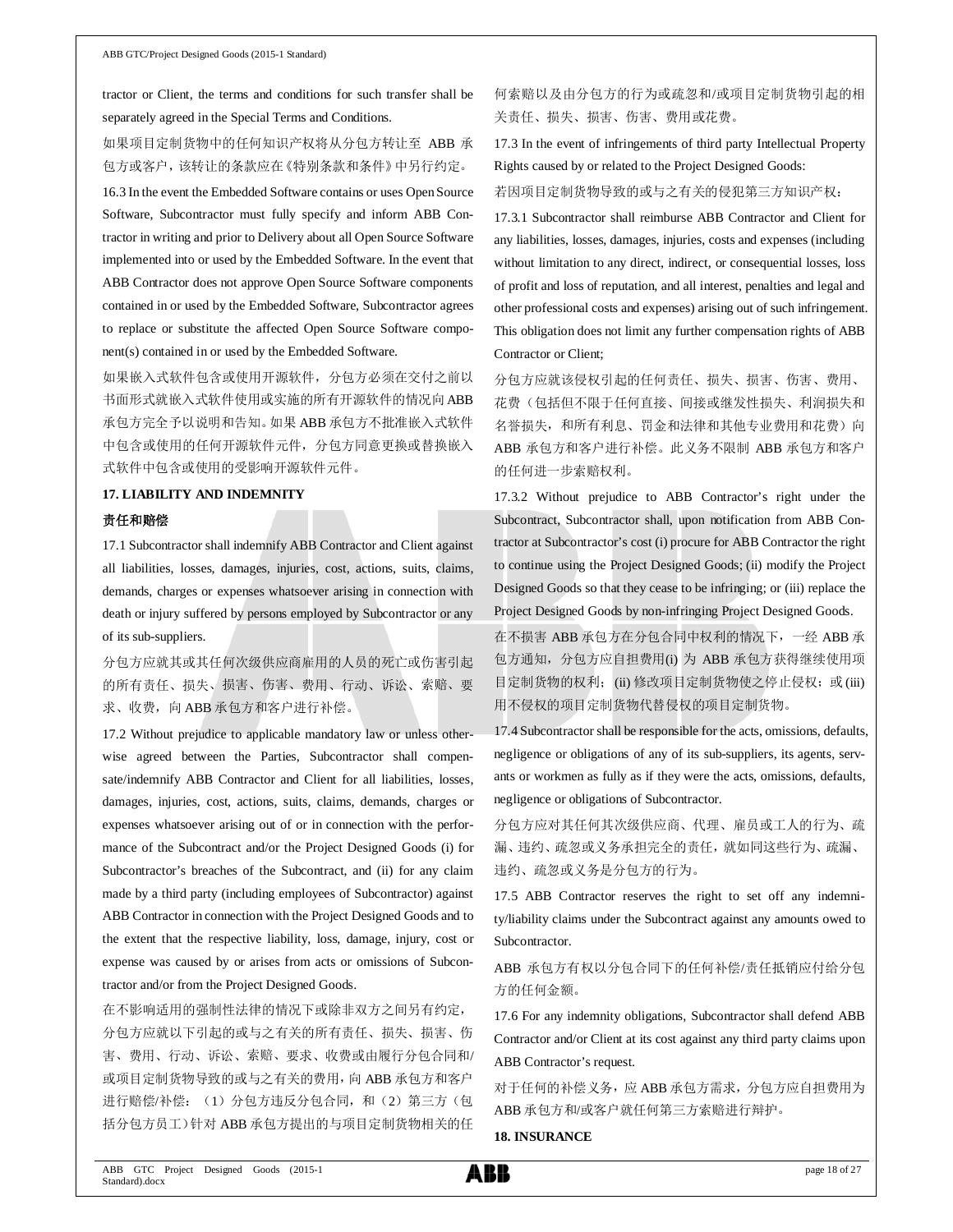### 保险

18.1 Until issuance of the Final Acceptance Certificate and as required in the Special Terms and Conditions, Subcontractor shall maintain at its expense with reputable and financially sound insurers acceptable to ABB Contractor the following type of insurances: marine cargo insurance, public liability insurance, statutory worker's compensation/employer's liability insurance.

分包方应按《特别条款和条件》的要求并且在出具最终验收证书 之前自担费用向 ABB 承包方接受的声誉和经济状况良好的保险 公司投保下列类型的保险:海上货物运输保险、公众责任险、法 定的工伤保险/雇主责任险。

18.2 All insurance policies shall be endorsed to include ABB Contractor as additional insured and provide a waiver of insurer's right of subrogation in favour of ABB Contractor. All insurance policies and waivers of recourse shall, upon request by ABB Contractor, be extended to also similarly apply to Client. Subcontractor shall no later than Effective Date provide to ABB Contractor certificates of insurance covering such policies as well as confirmation that premiums have been paid. Subcontractor shall also provide upon ABB Contractor's request copies of such insurance policies.

所有保险单应把 ABB 承包方作为附加被保险人,并提供放弃向 ABB 承包方追偿的保险公司代位权弃权声明。所有对保险单增加 附加被保险人和放弃追偿权的要求,经 ABB 承包方要求同样适用 于客户。分包方应不迟于生效日向 ABB 承包方提供涵盖此保单的 保险证明并确认保险费已经支付。分包方应当经 ABB 承包方要求 提供该保险单的复印件。

18.3 In case of loss and damage related to the covers in Clause 18, any and all deductibles shall be for Subcontractor's account.

如果有与第 18 条规定的保险有关的损失或损害,任何和所有免赔 额应由分包方承担。

18.4 Subcontractor shall furnish notice to ABB Contractor within thirty (30) calendar days of any cancellation or non-renewal or material change to the terms of any insurance.

分包方应在三十(30)个日历日内就任何针对本条款所要求的保 险的任何取消或不续保或实质变更通知 ABB 承包方。

18.5 All Subcontractor policies (except worker's compensation/employer's liability) shall be considered primary insurance and any insurance carried by ABB Contractor shall not be called upon by Subcontractor's insurers to contribute or participate on the basis of contributing, concurrent, double insurance or otherwise.

所有分包方保险单(除了工伤保险/雇主责任险)应被视为首层保 险, ABB 承包方购买的任何保险不应被分包方承保人以保障相同 利益、同时存在、重复保险或其他原因为由要求分摊责任。

18.6 Should Subcontractor fail to provide insurance certificates and maintain insurance according to Clause 18, ABB Contractor shall have

the right to procure such insurance cover at the sole expense of Subcontractor.

如果分包方未按照第 18 条提供保险证明和投保,ABB 承包方应 有权购买该保险,并由分包方独自承担费用。

18.7 Any compensation received by Subcontractor shall be applied towards the replacement and/or restoration of the Project Designed Goods.

分包方获得的任何赔偿应用于重置和/或恢复项目定制货物。

18.8 Nothing contained in this Clause 18 shall relieve Subcontractor of any liability under the Subcontract or any of its obligations to make good any loss or damage to the Project Designed Goods. The insured amounts can neither be considered nor construed as a limitation of liability.

第 18 条包含的任何内容不得免除分包方在分包合同下的任何责 任或对项目定制货物的任何损失和损害的赔偿义务。投保额既不 得视为也不得解释为对责任的限制。

### **19. TERMINATION**

### 终止

19.1 Without prejudice to any other rights or remedies to which ABB Contractor may be entitled, ABB Contractor may terminate the Subcontract in the event that:

在不影响 ABB 承包方享有的任何其他权利和救济的情况下,ABB 承包方可在以下情况下终止分包合同:

19.1.1 Subcontractor commits a breach of its obligations under the Subcontract, and fails to remedy that breach within ten (10) calendar days (unless otherwise stated under the Subcontract) of receiving written notice from ABB Contractor requiring its remedy; or

分包方违反分包合同下的义务,并在接到 ABB 承包方要求补救的 书面通知后的十(10)个日历日内(除非分包合同中另有规定) 没有就违约进行补救;或

19.1.2 subject to Clause 7.3, the maximum amount of liquidated damages payable by Subcontractor is reached, or, subject to Clause 7.5, it is clear from the circumstances that a delay will occur in Delivery which would entitle ABB Contractor to maximum liquidated damages; or

分包方根据第 7.3 条需支付的违约金达到最大额,或根据 7.5 条有 明显情形显示迟延交付并使ABB承包方可根据第7条索赔违约金 最大额;或

19.1.3 Subcontractor fails to provide, in response to demand by ABB Contractor, adequate assurance of Subcontractor's future performance, whereby ABB Contractor shall be the sole judge of the adequacy of said assurance; or

分包方未能应 ABB 承包方要求为分包方未来的履约提供足够保 证, ABB 承包方应独立判断此种保证的足够性; 或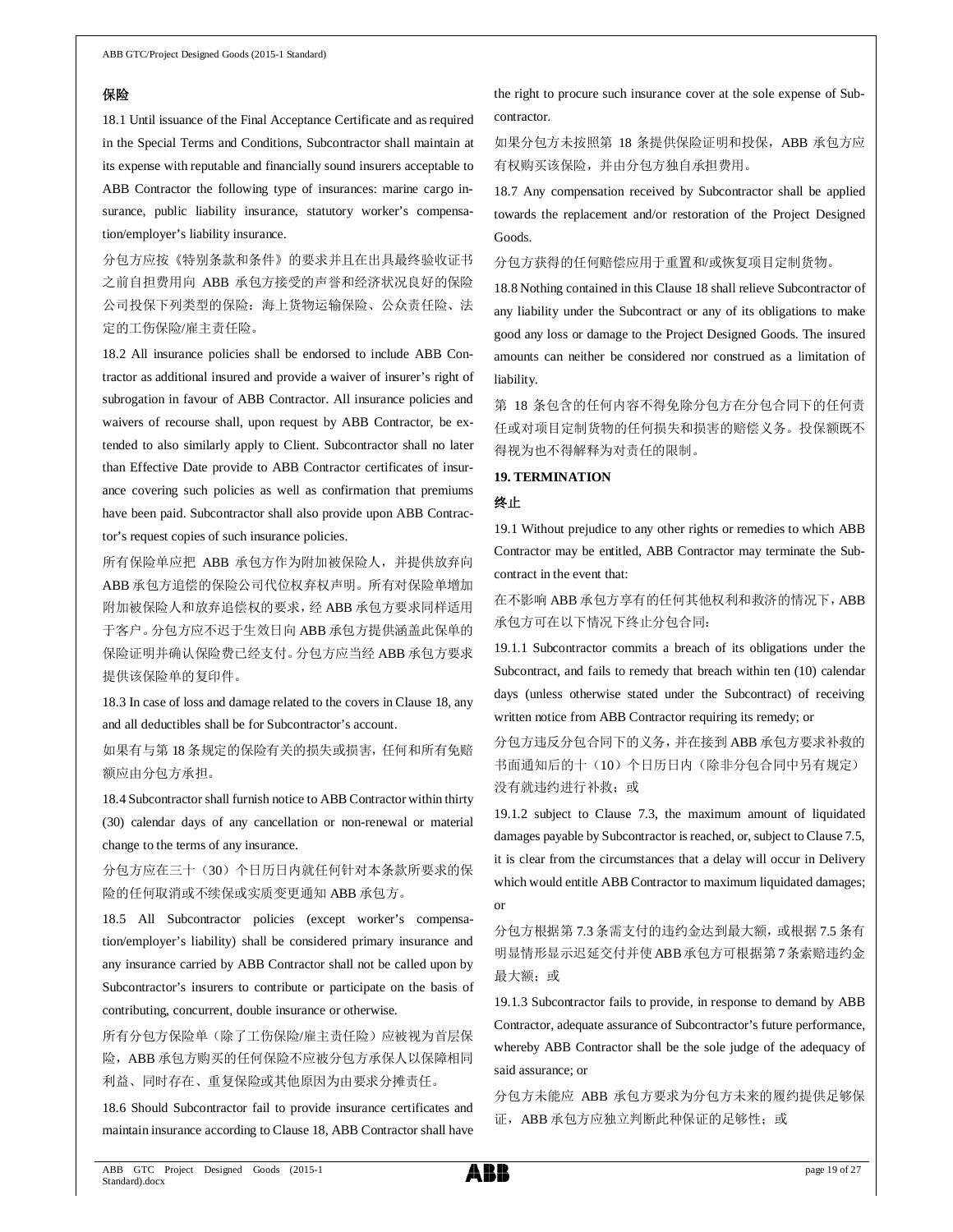19.1.4 there is any adverse change in the position, financial or otherwise, of Subcontractor, whereby and without limitation:

分包方的处境、财务或其他方面有任何不利变化,不限于以下情 形:

a) Subcontractor becomes insolvent; or

分包方破产;或

b) an order is made for the winding up of Subcontractor; or

分包方被命令清算;或

c) documents are filed with a court of competent jurisdiction for the appointment of an administrator of Subcontractor; or

指定分包方管理人的材料被提交至有管辖权的法院;或

d) Subcontractor makes any arrangement or composition with its creditors, or makes an application to a court of competent jurisdiction for the protection of its creditors in any way; or

分包方与其债权人做出任何安排或缔结任何协议,或为保护其债 权人以任何方式向有管辖权的法院提出申请;或

19.1.5 Subcontractor ceases, or threatens to cease, performing a substantial portion of its business, whether voluntarily or involuntarily, that has or will have an adverse effect on Subcontractor's ability to perform its obligations under the Subcontract; or

分包方无论自愿或非自愿地停止,或可能停止其主要业务,且已 经或将会对分包方履行分包合同下义务的能力造成或将造成不利 影响;或

19.1.6 any representation or warranty made by Subcontractor in the Subcontract is not true, or inaccurate and if such lack of truth or accuracy would reasonably be expected to result in an adverse impact on ABB Contractor, unless cured within ten (10) calendar days after the date of written notice of such lack; or

任何分包方在分包合同中的陈述或保证不真实或不准确,如果此 种缺乏真实性或准确性在合理预期下将对 ABB 承包方有不利影 响,除非此种缺乏真实或准确性在接到该书面通知后的十(10) 个日历日内被消除;或

19.1.7 there is a change of control of Subcontractor.

### 分包方控制权变更。

19.2 Upon termination according to Clause 19.1, ABB Contractor shall be entitled to reclaim all sums which ABB Contractor has paid to Subcontractor under the Subcontract and to claim compensation for any costs, losses or damages incurred whatsoever in connection with such termination. Subcontractor shall at its own expense promptly remove from the Site all portions of the Project Designed Goods which are defective or otherwise not conforming with the Subcontract and which have not been corrected, unless removal is waived by ABB Contractor.

根据第 19.1 条终止后, ABB 承包方有权收回根据分包合同向分包 方支付所有款项,并有权就与终止有关的任何费用、损失或损害

要求赔偿。分包方应自担费用立即将所有有缺陷的或不符合分包 合同的、并且未被纠正的项目定制货物的部分从现场移除,除非 ABB 承包方放弃该移除。

19.3 If Subcontractor does not proceed with the removal of defective or non-conforming Project Designed Goods or the respective parts immediately upon written notice from ABB Contractor, ABB Contractor may (or may instruct a third party to) remove them and store them at the expense of Subcontractor. If Subcontractor does not pay the cost of such removal and storage within ten (10) calendar days thereafter, ABB Contractor may upon ten (10) additional calendar days' written notice sell such items at auction or at private sale and shall account for the net proceeds thereof, after deducting all the costs of such sale and other costs that should have been borne by Subcontractor. If such proceeds of sale do not cover all costs of sale and other costs which Subcontractor should have borne, the difference shall be charged to Subcontractor. If payments then or thereafter due to Subcontractor are not sufficient to cover such amount, Subcontractor shall pay the difference to ABB Contractor.

如果分包方在接到 ABB 承包方书面通知后未立即移除有缺陷的、 不符合要求的项目定制货物或相关部分, ABB 承包方可以(或可 以指示第三方)移除和储存它们,并由分包方承担费用。如果分 包方在之后的十(10)个日历日内不支付该移除和储存费用,ABB 承包方在另行书面通知后的十(10)个日历日后通过拍卖或非拍 卖直接销售的方式卖掉这些货物,并且在扣减本应由分包方承担 的所有该销售费用和其他费用后,获得纯收入。如果该销售收入 未涵盖应由分包方承担的所有销售费用和其他费用,差额应向分 包方收取。如果之后分包方未足额支付,则分包方应向 ABB 承包 方支付差额。

19.4 Upon termination according to Clause 19.1, ABB Contractor may complete the Subcontract or employ other suppliers to complete the Subcontract. Any such work shall be performed at Subcontractor's risk and expense. ABB Contractor shall have the right to take possession at Subcontractor's premises and/or at Site of any uncompleted part of the Project Designed Goods and use all Subcontractor Documentation, Subcontractor's equipment and other property provided (or to be provided) or used by Subcontractor and use it as ABB Contractor deems fit in order to complete the Project Designed Goods. If the cost to ABB Contractor for so completing the Project Designed Goods shall exceed the amount which would have been due to Subcontractor had the Project Designed Goods been completed by Subcontractor, Subcontractor shall pay the amount of such excess to ABB Contractor or it will be deducted from any money due or money that will become due to Subcontractor or from any of Subcontractor's guarantees.

一旦根据第 19.1 条终止后,ABB 承包方可以完成分包合同或雇佣 其他供应商来完成分包合同。任何此种工作的风险和费用由分包 方承担。ABB 承包方应有权在分包方的经营场址和/或在现场占有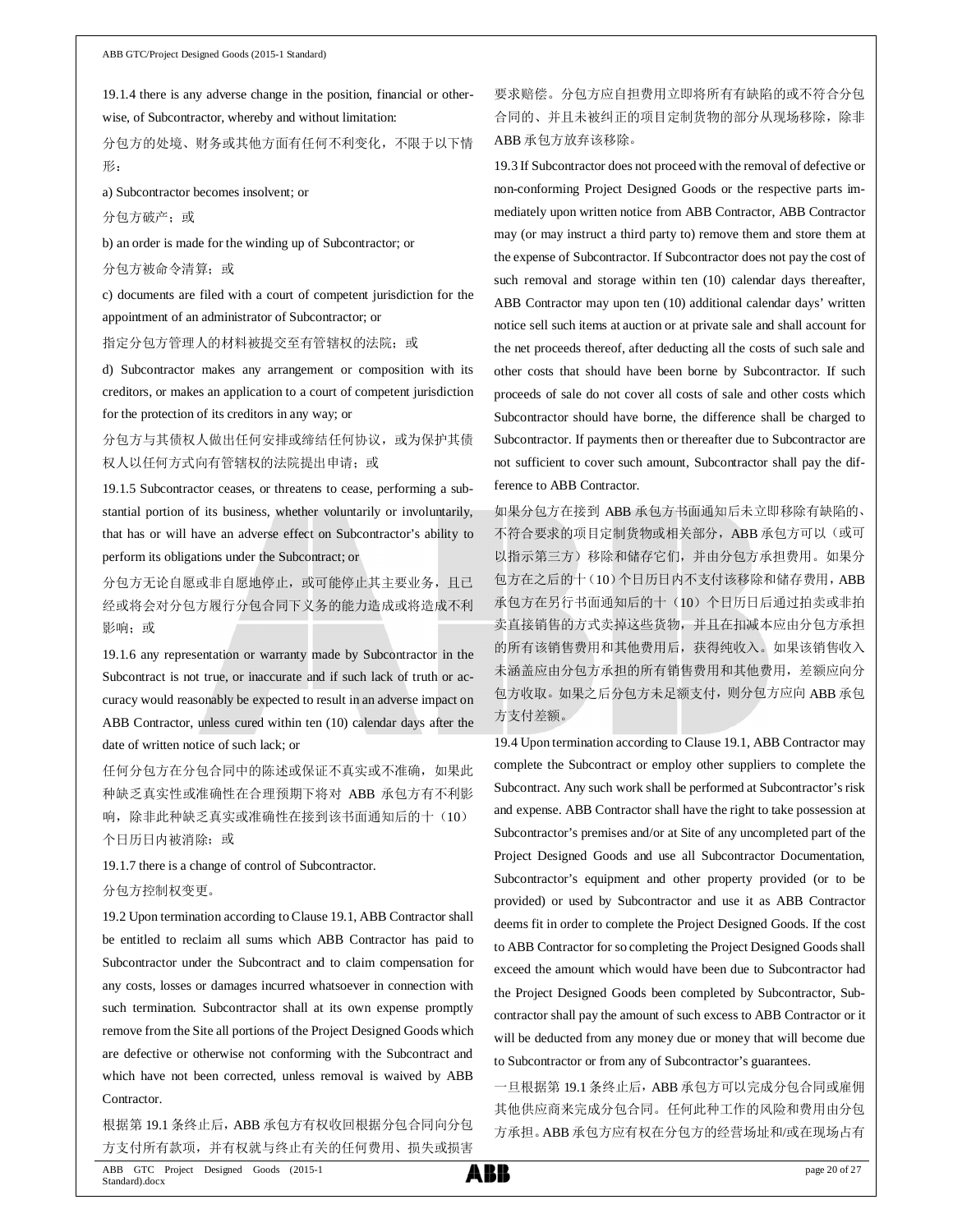任何未完成的项目定制货物的部分,和使用所有分包方文件、分 包方设备和分包方提供的(或将提供的)或使用的其他财产,并 由 ABB 承包方以其认为合适的方式完成项目定制货物。如果 ABB 承包方完成项目定制货物的费用额超过分包方完成项目定制货物 产生的费用,分包方应向 ABB 承包方支付超过部分,或从任何分 包方到期或将到期款项,或分包方的担保中扣除。

19.5 ABB Contractor has the right to terminate the Subcontract or parts of the Subcontract without cause at any time with immediate effect at its sole discretion by written notice to Subcontractor. Upon receipt of such notice Subcontractor shall stop all progress of the Project Designed Goods and performance of the Subcontract unless otherwise directed by ABB Contractor. ABB Contractor shall pay Subcontractor for the Project Designed Goods completed and for the materials purchased for execution of the Project Designed Goods before termination and for which ABB Contractor is legally bound to accept Delivery, and which cannot be used by Subcontractor for any other purposes (such materials will become property of ABB Contractor upon payment by ABB Contractor), and other verified, proven and direct additional expenses for discontinuing the Subcontract. However, in no event shall the total amount to be paid by ABB Contractor to Subcontractor exceed the amount of accumulated costs as stated in the Special Terms and Conditions, or in the absence thereof, the amount due and payable by ABB Contractor at the time of termination according to the Subcontract. Subcontractor shall have no further claim for compensation due to such termination. Claims for compensation of loss of anticipated profits are excluded.

ABB 承包方有权在无理由的情况下自行决定随时书面通知分包方 终止分包合同的整体或部分,并立即生效。分包方一旦接到该通 知,应停止项目定制货物的所有进展及停止履行分包合同,除非 ABB 承包方另有指令。ABB 承包方在终止之前应就 ABB 承包方 在法律上有义务接受交付并且无法被分包方用于任何其他目的 (该物料在 ABB 承包方付款后将变成 ABB 承包方的财产)的已 完成项目定制货物和为完成项目定制货物而购买的物料向分包方 支付费用,并且向分包方支付为停止履行分包合同而产生的其他 已核实和已证明的直接额外费用。然而,ABB 承包方向分包方支 付的总额无论如何不得超过在《特别条款和条件》中载明的累积 费用总额, 或如没有该总额, 不得超过 ABB 承包方根据分包合同 在终止时应支付的到期总额。分包方无权就该终止要求进一步补 偿。排除预期利润的补偿要求。

19.6 In case the Main Contract is terminated for reasons other than Subcontractor's performance and if ABB Contractor, as a result thereof, terminates the Subcontract, compensation to be paid to Subcontractor shall correspond to the compensation paid by Client to ABB Contractor for the respective part of the Subcontract.

如果主合同非因分包方履约行为的原因终止,并且如果 ABB 承包 方因此终止分包合同, ABB 承包方支付给分包方的补偿应与客户 就相关分包合同范围支付给 ABB 承包方的一致。

19.7 On termination of the Subcontract, Subcontractor shall immediately deliver to ABB Contractor all copies of information or data provided by ABB Contractor to Subcontractor for the purposes of the Subcontract. Subcontractor shall certify to ABB Contractor that Subcontractor has not retained any copies of such information or data.

分包合同终止后,分包方应立即向 ABB 承包方返还 ABB 承包方 就分包合同目的向分包方提供的所有信息或数据。分包方应向 ABB 承包方证明分包方没有保留任何此种信息或数据的副本。

19.8 On termination of the Subcontract, Subcontractor shall immediately deliver to ABB Contractor all specifications, programs and other information, data, and Subcontractor Documentation regarding the Project Designed Goods which exist in any form whatsoever at the date of such termination, whether or not then complete.

分包合同终止后,分包方应立即向 ABB 承包方返还所有说明书、 程序和其他信息、数据,和在终止时有关项目定制货物的以任何 形式存在的分包方文件(无论当时是否完成)。

19.9 Termination of the Subcontract, however arising, shall not affect or prejudice the accrued rights of the Parties as at termination, or the continuation of any provision expressly stated to survive, or implicitly surviving, termination.

分包合同无论因何原因终止,不应影响或损害双方在终止时享有 的权利,或任何明示或默示将于终止后继续有效的条款的效力。

### **20. COMPLIANCE, INTEGRITY**

### 诚信合规

20.1 Subcontractor shall provide the Project Designed Goods in compliance with all relevant legislation, laws, rules, regulations, and codes of practice, guidance and other requirements of any relevant government or governmental agency. To the extent that such regulations are advisory rather than mandatory, the standard of compliance to be achieved by Subcontractor shall be in compliance with the generally accepted best practice of the relevant industry.

分包方应遵照所有相关法律、规则、法规、规范、指南以及任何 相关政府或政府机构的其他要求提供项目定制货物。如果这些规 定是建议性的而非强制性的,适用于分包方的合规标准应为遵守 相关行业公认的最佳做法。

20.2 Subcontractor must comply with the ABB Lists of Prohibited and Restricted Substances and with the reporting and other requirements regarding Conflict Minerals made available under **www.abb.com – Supplying – Material Compliance** or otherwise and shall provide ABB Contractor with respective documents, certificates and statements if requested. Any statement made by Subcontractor to ABB Contractor (whether directly or indirectly, e. g. where applicable via the ABB Supplier Registration and Pre-Qualification System) with

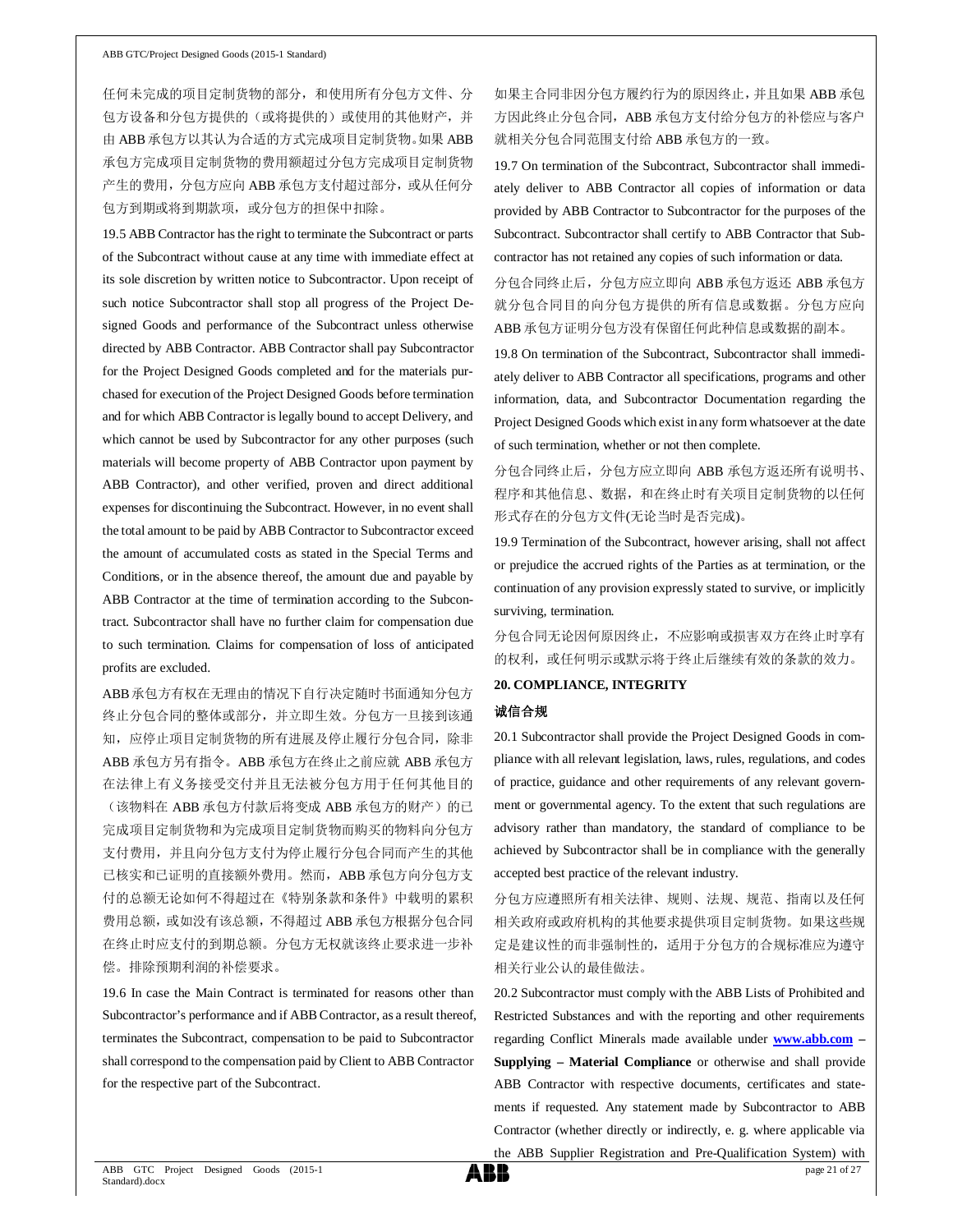regard to materials used for or in connection with the Project Designed Goods will be deemed to be a representation under the Subcontract.

分包方必须遵守《ABB 禁用和限制物质清单》规定,以及有关冲 突矿产的报告及其它要求,参见:**www.abb.com – Supplying –** Material Compliance, 或经要求应向 ABB 承包方提供相关文件、 证明和声明。任何分包方向 ABB 承包方做的关于使用于与项目定 制货物有关的材料之声明(无论是直接的还是间接的,例如通过 ABB 供应商注册及预审系统(如适用)),将被视为分包合同下 的一种陈述。

20.3 Subcontractor represents and warrants that it is knowledgeable with, and is and will remain in full compliance with all applicable trade and customs laws, regulations, instructions, and policies, including, but not limited to, securing all necessary clearance requirements, proofs of origin, export and import licenses and exemptions from, and making all proper filings with appropriate governmental bodies and/or disclosures relating to the provision of services, the release or transfer of goods, hardware, software and technology to non U.S. nationals in the U.S., or outside the U.S., the release or transfer of technology and software having U.S. content or derived from U.S. origin software or technology.

分包方陈述并保证其熟知并将一直遵守所有适用的贸易和海关法 律、规定、指令以及政策,包括但不限于:向有管辖权的政府机 构获取所有必须的清关要求,来源地证明,向其取得进出口许可 和豁免,完成所有适当的备案,和/或披露有关向在美国境内的非 美国公民或美国境外提供服务,货物、硬件,软件和技术的转让 或转移,将含有与美国有关内容的或由美国原产的软件或技术衍 生的技术和软件进行转让或转移。

20.4 No material or equipment included in or used for the Project Designed Goods shall originate from any company or country listed in any relevant embargo issued by the authority in the country where the Project Designed Goods shall be used or an authority otherwise having influence over the equipment and material forming part of the Project Designed Goods. If any of the Project Designed Goods are or will be subject to export restrictions, it is Subcontractor's responsibility to promptly inform ABB Contractor in writing of the particulars of such restrictions.

若项目定制货物在某一国家使用或某一机构以任何方式对构成项 目定制货物的设备及材料有影响力,则项目定制货物不应包含或 已使用被该国家列于禁止或限制贸易清单上的公司或国家的材料 或设备。如果任何项目定制货物受到或将要受到出口限制,分包 方应负责立即书面告知 ABB 承包方有关该等限制的详细情况。

20.5 Both Parties warrant that each will not, directly or indirectly, and that each has no knowledge that the other Party or any third parties will, directly or indirectly, make any payment, gift or other commitment to its customers, to government officials or to agents, directors and employees of each Party, or any other party in a manner contrary to

applicable laws (including but not limited to the U. S. Foreign Corrupt Practices Act and, where applicable, legislation enacted by member states and signatories implementing the OECD Convention Combating Bribery of Foreign Officials), and shall comply with all relevant laws, regulations, ordinances and rules regarding bribery and corruption. Nothing in the Subcontract shall render either Party or any of its Affiliates liable to reimburse the other for any such consideration given or promised.

双方特此保证,任何一方不会,且未知悉另一方或任何第三方会, 直接或间接地,以违反相关法律(包括但不限于美国《反海外贿 赂法》以及适用的经合组织成员国为实施《禁止在国际商业交易 中贿赂外国政府官员公约》制定的立法)规定的方式,向各方或 任何他方客户、政府官员、双方的代理、董事和员工或任何第三 方付款、赠送礼物或做出其他承诺,并且双方应遵守所有有关贿 赂和腐败的法律、法规、条例和规定。分包合同的任何规定均不 使任何一方承担义务偿付另一方任何已给予的或承诺的此种对价。 20.6 Subcontractor herewith acknowledges and confirms that Subcontractor has received a copy of ABB's Code of Conduct and ABB's Supplier Code of Conduct or has been provided information on how to access both ABB Codes of Conduct online under **www.abb.com/Integrity**. Subcontractor is obliged and agrees to perform its contractual obligations in accordance with both ABB Codes of Conduct, including but without limitation to all employment, health, safety and environmental requirements specified therein.

分包方在此认可并确认,其已收到一份 ABB 的行为准则和《ABB 供应商行为准则》或已知悉如何在线获取 ABB 行为准则 (www.abb.com/Integrity)的信息。分包方有义务并同意按照 ABB的行为准则履行其合同义务,包括但不限于所列的所有雇佣、 健康、安全和环境要求。

20.7 ABB has established the following reporting channels where Subcontractor and its employees may report suspected violations of applicable laws, policies or standards of conduct: Web portal: **www.abb.com/Integrity – Reporting Channels**; telephone and mail address: specified on this Web portal.

ABB 已建立了如下报告渠道,分包方和其员工可以通过此渠道报 告可疑的违反适用的法律、政策或标准的行为:网址: **www.abb.com/Integrity – Reporting Channels**;电话和邮寄地址: 见网站。

20.8 Any violation of an obligation contained in this Clause 20 shall be a material breach of the Subcontract. Either Party's material breach shall entitle the other Party to terminate the Subcontract with immediate effect and without prejudice to any further right or remedies under such Subcontract or applicable law.

任何对第 20 条的义务的违反将是对分包合同的实质性违约。任何 一方实质性违约,另一方有权终止分包合同并立即生效,且不影 响其根据分包合同或适用的法律获得任何进一步的权利或救济。

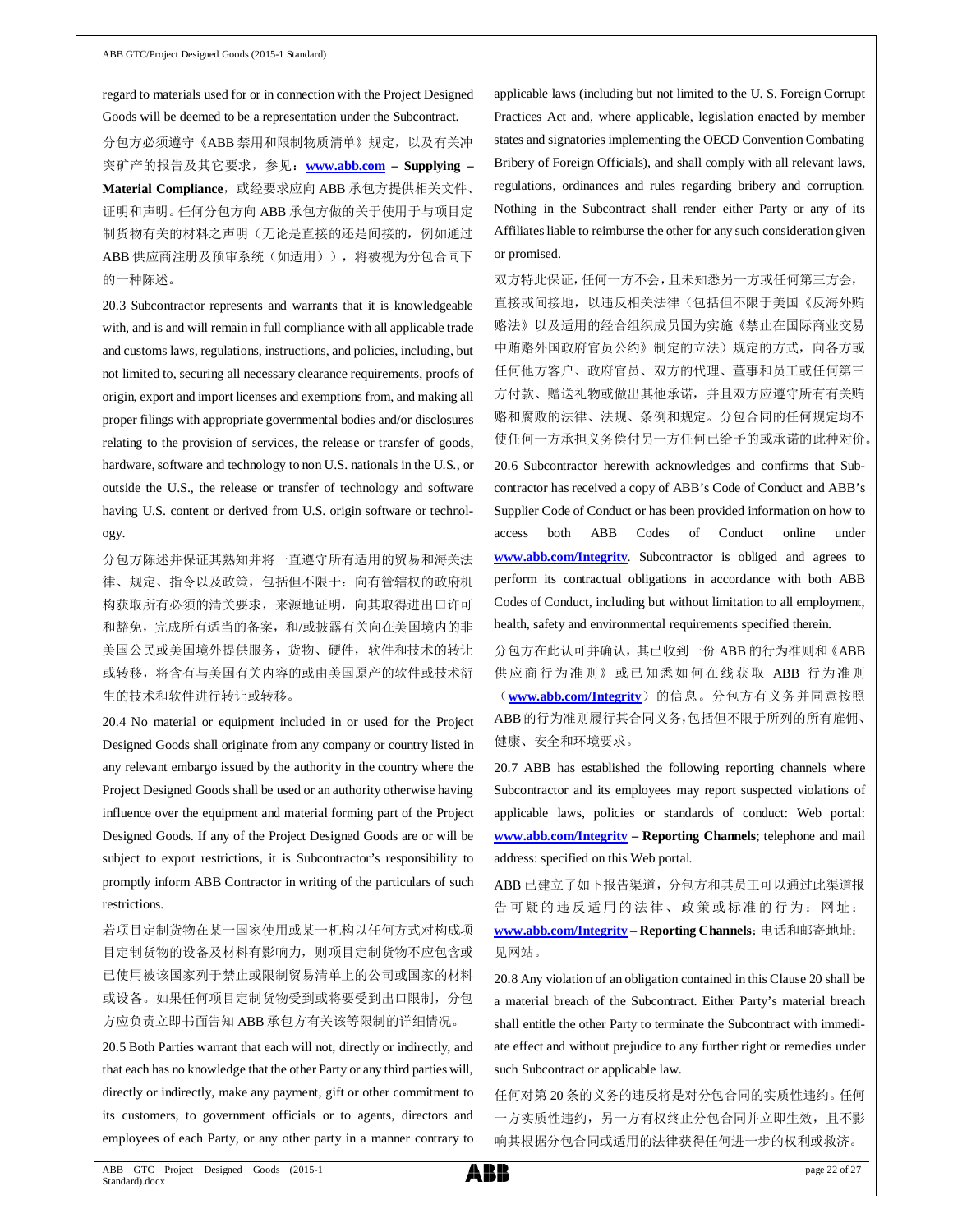20.9 Notwithstanding anything to the contrary contained in the Subcontract, Subcontractor shall, without any limitations, indemnify and hold harmless ABB Contractor from and against any liabilities, claim, proceeding, action, fine, loss, cost or damages arising out of or relating to any such violation of the above mentioned obligations and the termination of the Subcontract, or arising from export restrictions concealed by Subcontractor. With respect to export restrictions solely attributable to ABB Contractor's use of the Project Designed Goods, the now said commitment shall only apply to the extent Subcontractor has knowledge of or reasonably should have been aware of such use.

无论分包合同中有任何相关规定,分包方应无任何限制条件地赔 偿并使 ABB 承包方免受因其违反上述义务、终止分包合同, 或分 包方隐瞒出口限制而导致的或相关的任何责任、索赔、法律程序、 诉讼、罚款、损失和损害。仅因 ABB 承包方使用项目定制货物导 致的出口限制, 此种承诺仅限于分包方已知晓或合理应已知晓的 使用。

#### **21. ASSIGNMENT AND SUBCONTRACTING**

#### 转让和分包

21.1 Subcontractor shall neither novate nor assign, subcontract, transfer, nor encumber the Subcontract nor any parts thereof (including any monetary receivables from ABB Contractor) without prior written approval of ABB Contractor.

未经 ABB 承包方的事先书面批准,分包方不得代替、转让、分包、 转移或抵押分包合同或其任何部分(包括来自 ABB 承包方的任何 应收款)。

21.2 ABB Contractor may at any time assign, novate, encumber, subcontract or deal in any other manner with all or any of its rights or obligations under the Subcontract.

ABB承包方可随时将其分包合同项下的全部或任何权利或义务转 让、代替、抵押、分包或以其他方式进行交易。

#### **22. NOTICES AND COMMUNICATION**

#### 通知和通信

Any notice shall (unless otherwise agreed upon) be given in the language of the Subcontract by sending the same by registered mail, courier, fax or by e-mail to the address of the relevant Party as stated in the Subcontract or to such other address as such Party may have notified in writing to the other for such purposes. E-mail and fax notices expressly require written confirmation issued by the receiving Party. Electronic read receipts may not under any circumstances be deemed as confirmation of notice. Electronic signatures shall not be valid, unless expressly agreed in writing by duly authorised representatives of the Parties.

任何通知都应(除非另行约定)以分包合同的语言通过挂号信、 快件、传真或电子邮件的方式发送至分包合同中说明的相关方的 地址或该方以书面形式通知另一方的其他地址。电子邮件和传真

通知明确要求接收方的书面确认。电子回执在任何情况下不能被 视作通知确认函。除非双方正式授权代表通过书面形式明确达成 一致,电子签名应无效。

#### **23. WAIVERS**

### 弃权

Failure to enforce or exercise, at any time or for any period, any term of the applicable ABB GTC/Project Designed Goods or the Subcontract does not constitute, and shall not be construed as, a waiver of such term and shall not affect the right later to enforce such term or any other term herein contained.

在任何时间或任何期限未能实施或执行《ABB GTC/项目定制货物》 或分包合同的任何条款,不构成且不应解释为放弃该条款,并且 不影响以后执行该条款或任何其他条款的权利。

# **24. GOVERNING LAW AND DISPUTE SETTLEMENT** 管辖法律和争议解决

24.1 The Subcontract shall be governed by and construed in accordance with the laws of the country (and/or the state, as applicable) of ABB Contractor's legal registration, however under exclusion of its conflict of law rules and the United Nations Convention on International Sale of Goods.

分包合同应受 ABB 承包方注册国(和/或州,若适用)的法律管 辖并据其予以解释,《联合国国际货物销售合同公约》和其冲突 法规则不适用。

24.2 For domestic dispute resolution matters, whereby ABB Contractor and Subcontractor are registered in the same country, any dispute or difference arising out of or in connection with the Subcontract, including any question regarding its existence, validity or termination or the legal relationships established by the Subcontract, which cannot be settled amicably or by mediation, shall be submitted to the jurisdiction of the competent courts at the place of ABB Contractor's registration, unless other courts or arbitration are agreed in writing between the Parties.

对于在同一国家注册的 ABB 承包方和分包方所发生的国内争议 解决事宜,任何分包合同导致或与之相关的争议或差异,包括任 何关于其存在、有效性或终止或由此形成的法律关系的问题,如 果不能友好协商或调解解决,应提交 ABB 承包方注册地的管辖法 院进行判决,除非双方通过书面形式就其他法院或仲裁达成一致。

24.3 For cross border dispute resolution matters, whereby ABB Contractor and Subcontractor are registered in different countries, unless agreed otherwise in writing between the Parties, any dispute or difference arising out of or in connection with the Subcontract, including any question regarding its existence, validity or termination or the legal relationships established by the Subcontract, which cannot be settled amicably or by mediation, shall be finally settled under the Rules of Arbitration of the International Chamber of Commerce by three arbitrators appointed in accordance with the said Rules. The place of

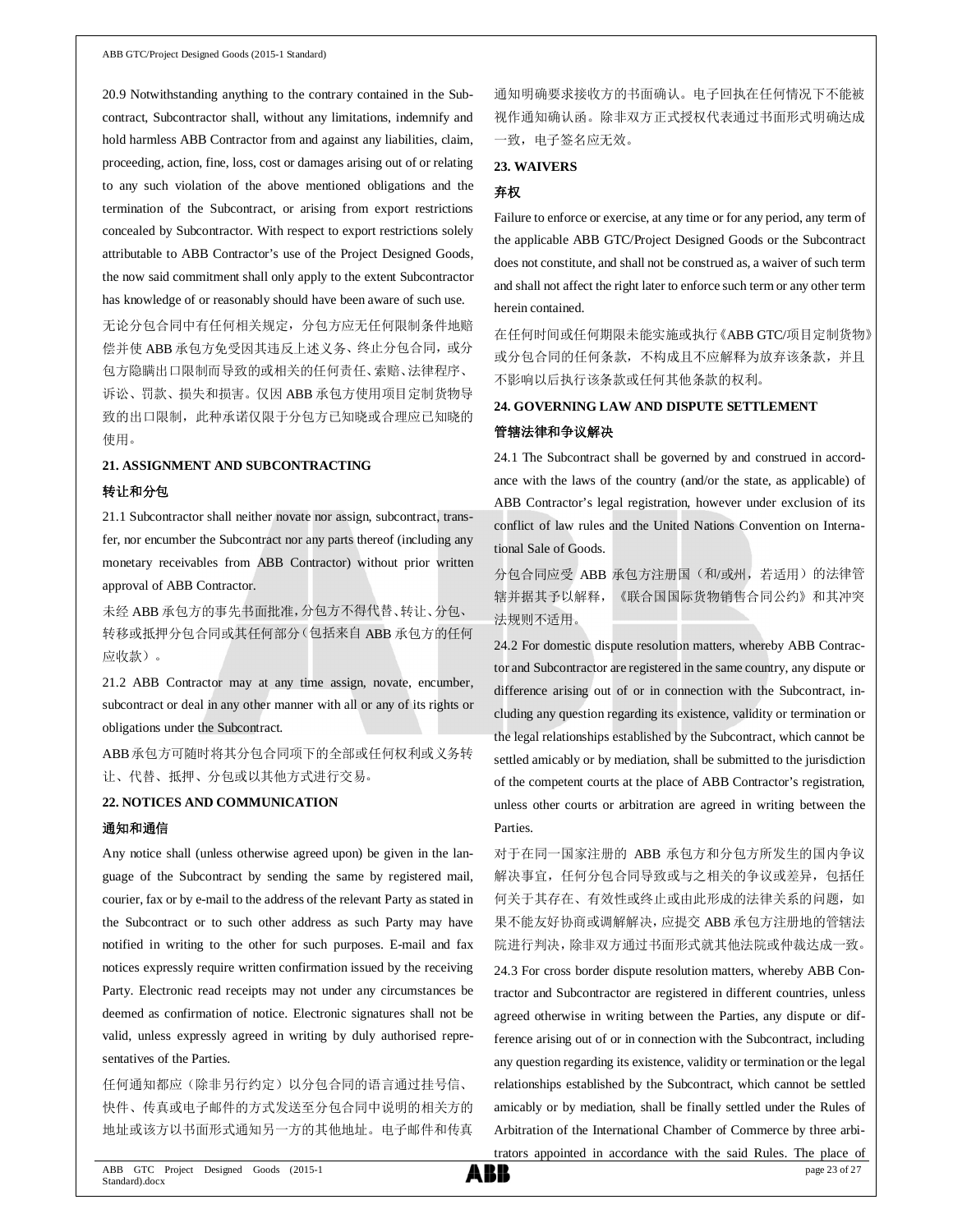arbitration shall be the location where ABB Contractor is registered, unless otherwise agreed in writing. The language of the proceedings and of the award shall be English. The decision of the arbitrators shall be final and binding upon both Parties, and neither Party shall seek recourse to an ordinary state court or any other authority to appeal for revisions of the decision.

对于在不同国家注册的 ABB 承包方和分包方所发生的跨国争议 解决事宜,除非双方另外通过书面形式达成一致,否则任何由分 包合同导致或与之相关的争议或差异,包括任何关于其存在、有 效性或终止或由此形成的法律关系的问题,如果不能友好协商或 调解解决,应按照《国际商会仲裁规则》由遵照该规则指定的三 名仲裁员进行最终裁决。仲裁地应为 ABB 承包方的注册地,除非 另外通过书面形式达成一致。仲裁程序和裁决语言应为英语。仲 裁员的裁决应是终局裁决,并对双方均具约束力。任何一方都不 应向普通州法院或任何其他权威机构上诉改变原裁决。

24.4 Subcontractor shall keep such contemporary records as may be necessary to substantiate any claim. Without admitting ABB Contractor's liability, ABB Contractor may, after receiving any claim notice from Subcontractor, monitor the record-keeping and instruct Subcontractor to keep further contemporary records. ABB Contractor shall be entitled either itself or using such reputable and competent agents or representatives as it may authorize to audit the systems and retain records of Subcontractor specific to the Subcontract and Subcontractor shall ensure that ABB Contractor has similar rights to audit the systems and retain the records of any Subcontractor's sub-suppliers. No such audit or inspection shall relieve Subcontractor of liability or responsibility.

分包方应保存证实索赔所需的同期记录。在不承认 ABB 承包方责 任前提下, ABB 承包方可以在接到分包方的任何索赔通知后, 监 督保存记录和指导分包方保存进一步的同期记录。ABB 承包方应 有权自行或使用其授权的知名的和能胜任的代理或代表予以审计 系统和保存分包方的分包合同项下的记录,并且分包方保证 ABB 承包方有类似的审计系统和保存分包方的任何次级供应商记录的 权利。该审计和检查不应免除分包方的责任和职责。

# **25. CONFIDENTIALITY, DATA SECURITY, DATA PROTECTION**

#### 保密,数据安全,数据保护

25.1 Subcontractor shall:

#### 分包方应

25.1.1 Unless otherwise agreed in writing, keep in strict confidence all ABB Contractor Data and any other information concerning ABB Contractor's or its Affiliates' business, its products and/or its technologies which Subcontractor obtains in connection with the Project Designed Goods to be provided (whether before or after acceptance of the Subcontract). Subcontractor shall restrict disclosure of such confidential material to such of its employees, agents or subcontractors or

other third parties as need to know the same for the purpose of the provision of the Project Designed Goods to ABB Contractor. Subcontractor shall ensure that such employees, agents, subcontractors or other third parties are subject to and comply with the same obligations of confidentiality as applicable to Subcontractor and shall be liable for any unauthorized disclosures;

除非另行书面约定,分包方对其获得的所有关于项目定制货物(无 论是接受分包合同之前或之后)的 ABB 承包方数据和其他任何关 于 ABB 承包方或其关联公司业务、产品和/或技术的信息进行严 格保密。分包方应对因向 ABB 承包方提供项目定制货物之目的而 需知晓此类保密材料的分包方的员工、代理或分包商或其他第三 方限制披露此类保密材料。分包方应保证这些员工、代理或分包 商或其他第三方遵守和符合适用于分包方的同样的保密义务,并 应对任何未经授权的披露负责;

25.1.2 Apply appropriate safeguards, adequate to the type of ABB Contractor Data to be protected, against the unauthorised access or disclosure of ABB Contractor Data and protect such ABB Contractor Data in accordance with the generally accepted standards of protection in the related industry, or in the same manner and to the same degree that it protects its own confidential and proprietary information – whichever standard is higher. Subcontractor may disclose confidential information to "Permitted Additional Recipients" (which means Subcontractor's authorised representatives, including auditors, counsels, consultants and advisors) provided always that such Permitted Additional Recipients sign with Subcontractor a confidentiality agreement with terms substantially similar hereto or, where applicable, are required to comply with codes of professional conduct ensuring confidentiality of such information;

使用足以保护 ABB 承包方数据的合适的保护措施防止未经授权 的获取或披露 ABB 承包方数据,根据相关行业通常接受的保护标 准保护 ABB 承包方数据,或与保护其自有保密和专有信息相同方 式和相同程度保护数据-以较高标准为准。分包方可向"例外许可 接收者"(指分包方授权的代表,包括审计师、顾问、咨询师和 提供建议者)披露保密信息,前提为此种例外许可接收者与分包 方签署条款与本合同实质相似的保密协议,或须遵守确保信息保 密的专业行为准则(如适用);

25.1.3 Not (i) use ABB Contractor Data for any other purposes than for providing the Project Designed Goods, or (ii) reproduce the ABB Contractor Data in whole or in part in any form except as may be required by the respective contractual documents, or (iii) disclose ABB Contractor Data to any third party, except to Permitted Additional Recipients or with the prior written consent of ABB Contractor;

不应(i)为非提供项目定制货物之目的使用 ABB 承包方数据;或(ii) 以任何形式全部或部分复制 ABB 承包方数据,除非该等复制是履 行相关合同文件所需的;(iii) 向任何第三方披露 ABB 承包方数据, 向例外许可接收方披露和 ABB 承包方事先书面同意除外;

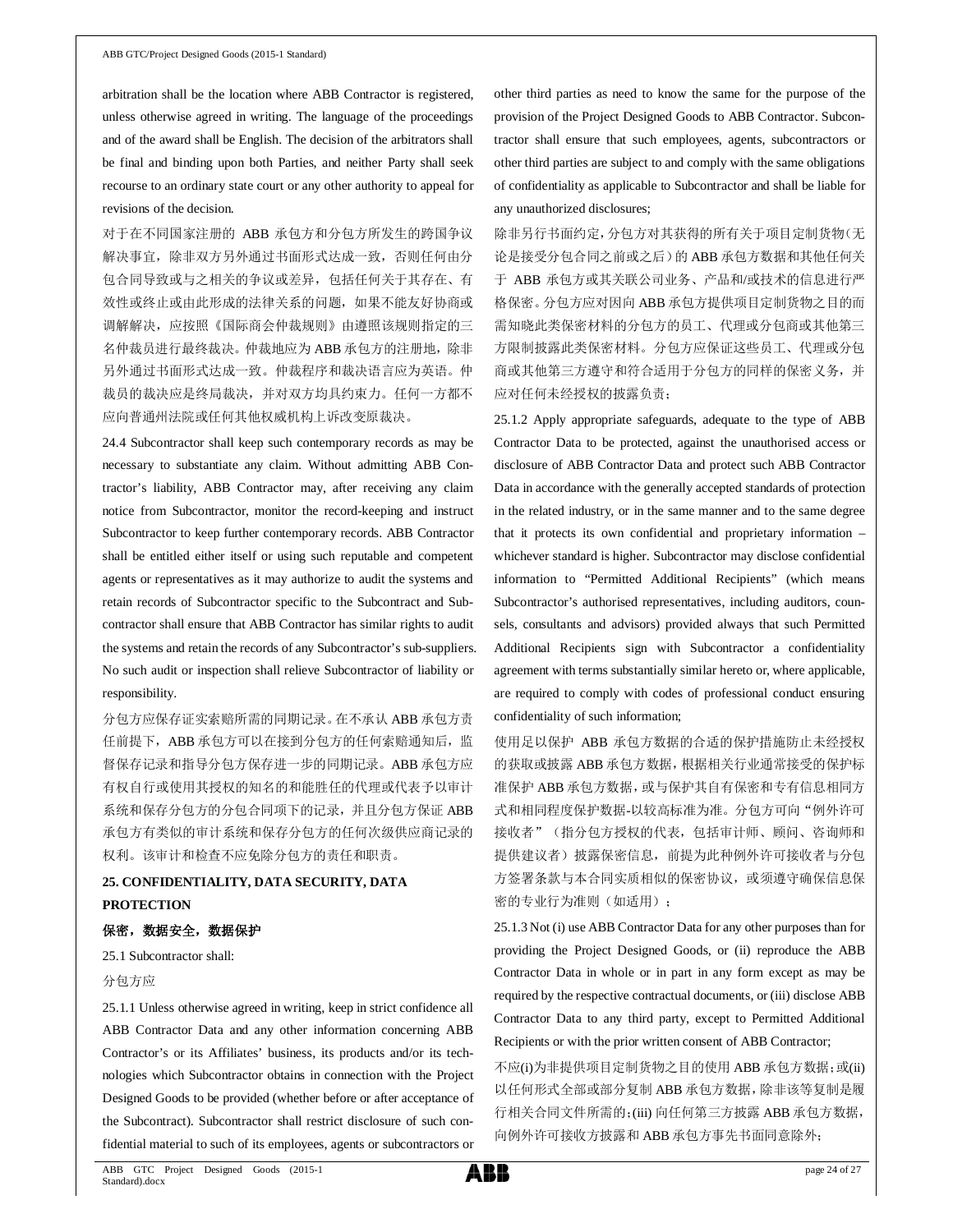25.1.4 Install and update at its own costs required adequate virus protection software and operating system security patches for all computers and software utilized in connection with providing the Project Designed Goods;

自担费用为与提供项目定制货物有关的所有电脑和软件安装和更 新所需的足够的病毒防护软件和操作系统安全补丁;

25.1.5 Inform ABB Contractor without delay about suspicion of breaches of data security or other serious incidents or irregularities regarding any ABB Contractor Data.

将对于违反数据安全的怀疑或其他严重事件或任何和 ABB 承包 方数据有关的不寻常事件毫无迟延地通知 ABB 承包方。

25.2 Subcontractor agrees that ABB Contractor shall be allowed to provide any information received from Subcontractor to any Affiliate of ABB Contractor. Subcontractor shall obtain in advance all necessary approval or consent for ABB Contractor to provide such information to ABB Contractor's Affiliates if such information is confidential for any reason or subject to applicable data protection or privacy laws and regulations.

分包方同意 ABB 承包方可以向 ABB 承包方的任何关联公司提供 来自于分包方的任何信息。如果此种信息出于任何原因是保密的 或须遵守适用的数据保护或隐私法律及法规的,对于 ABB 承包方 向 ABB 承包方的关联公司提供此种信息,分包方应事先获得所必 要的批准或同意。

25.3 In case the type of ABB Contractor Data affected is particularly sensitive and therefore, according to ABB Contractor's opinion, requires a separate confidentiality and non-disclosure agreement, Subcontractor agrees to enter into such agreement. The same applies with regard to data privacy topics which are not covered by this Clause 25 and which may require a separate data processing agreement according to applicable laws and regulations.

如果受影响的 ABB 承包方数据特别敏感,须根据 ABB 承包方的 意见另行签订保密和不披露协议,分包方应同意签署此协议。此 情况同样适用于未被第 25 条涵盖但根据适用的法律法规需另行 签订数据处理协议的数据隐私主题。

25.4 The obligations under this Clause 25 exist for an indefinite period of time and therefore shall survive the expiration or termination of the Subcontract for any reason.

无论分包合同因何种原因到期或终止,第 25 条的义务应保留并一 直有效。

### **26. SEVERABILITY**

### 可分割性

The invalidity or unenforceability of any term or of any right arising pursuant to the Subcontract shall not adversely affect the validity or enforceability of the remaining terms and rights. The respective terms or rights arising pursuant to the Subcontract shall be given effect as if

the invalid, illegal or unenforceable provision had been deleted and replaced by a provision with a similar economic effect to that of the deleted provision if this can be achieved by another provision.

分包合同项下的任何条款或权利无效或不可实施不应对剩余条款 和权利的有效性或可实施性造成不利影响。若另一条款可以达成 被删除条款效力,分包合同中的相关条款或权利应给予效力,如 同无效、非法或不可实施条款已被删除并以具有类似经济效果的 条款取代。

### **27. SURVIVAL**

### 续效性

27.1 Provisions of the ABB GTC/Project Designed Goods which either are expressed to survive the termination of the Subcontract or from their nature or context it is contemplated that they are to survive such termination shall remain in full force and effect notwithstanding such termination.

《ABB GTC/项目定制货物》中明确表示在分包合同终止后继续生 效或从其属性或上下文中推测在终止后继续生效的条款应在终止 后继续保持全部效力。

27.2 The obligations set forth in Clauses 11 (Warranty), 15 (Documentation), 17 (Liability and Indemnity) and 25 (Confidentiality, Data Security, Data Protection) shall survive expiration and termination of the Subcontract.

第11条(质保)、第15条(文件)、第17条(责任和赔偿)和 第 25 条(保密、数据安全、数据保护)规定的义务应在分包合同 到期和终止后继续生效。

#### **28. ENTIRETY**

#### 完整性

The Subcontract constitutes the entire agreement and understanding between the Parties and replaces any prior agreement, understanding or arrangement between the Parties, whether oral or in writing.

本分包合同构成了双方之间的完整协议和谅解,并可取代双方之 间此前达成的书面或口头协议、谅解或安排。

### **29. RELATIONSHIP OF PARTIES**

### 双方关系

The relationship of the Parties is that of independent parties dealing at arm's length and nothing in this Subcontract shall be construed to constitute any kind of an agency or partnership with ABB Contractor or Client, and Subcontractor is not authorised to represent ABB Contractor or Client.

双方之间是独立的公平交易方,双方之间的分包合同不得解释为 与 ABB 承包方或客户有任何代理关系或合伙关系,并且分包方并 未得到有权代表 ABB 承包方或客户的授权。

### **30. FURTHER ASSURANCES**

进一步保证